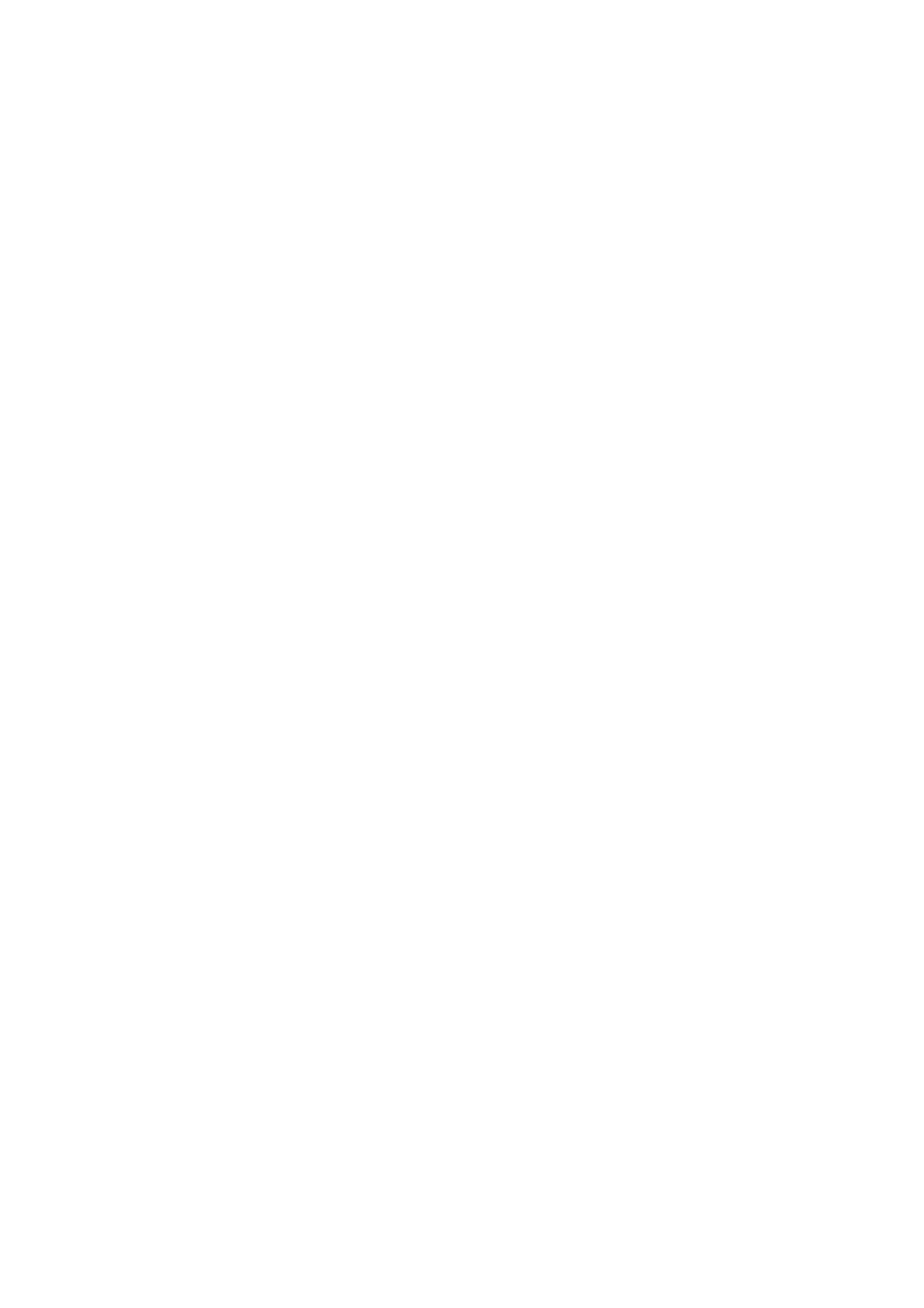#### **THE LEGAL AID ACT**

#### **No. 6 of 2016**

*Date of Assent: 22nd April, 2016 Date of Commencement: 10th May, 2016*

### **ARRANGEMENT OF SECTIONS**

#### *Section*

### **PART I—PRELIMINARY**

- 1—Short title.
- 2—Interpretation.
- 3—Objects of Act.
- 4—Guiding principles.

### **PART II**—**THE NATIONAL LEGAL AID SERVICE**

- 5—Establishment of the National Legal Aid Service.
- 6—Headquarters.
- 7 —Functions of the Service.
- 8 —Powers of the Service.

#### **PART III—ADMINISTRATION**

- 9 —Establishment of Board of Service
- 10—Functions of the Board.
- 11 —Powers of the Board.
- 12—Tenure of office.
- 13—Filling of vacancy.
- 14—Vacancy not to affect proceedings.
- 15—Procedures of the Board.
- 16—Remuneration of members.
- 17—Committees of the Board.
- 18—Delegation by the Board.
- 19—Engagement of experts and consultants.
- 20—Coordination with other agencies.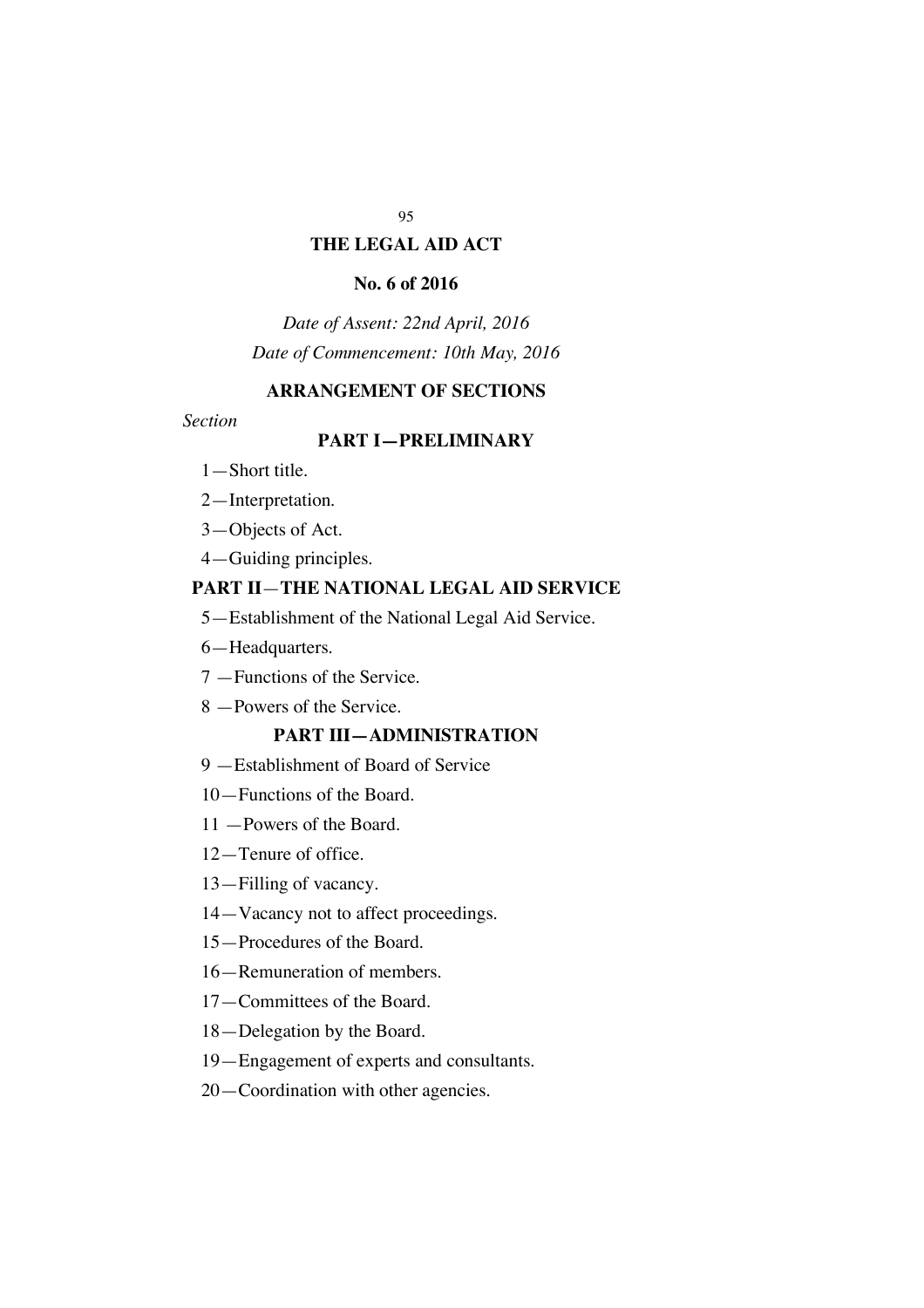**No. 6**

- 21—Protection from personal liability.
- 22—Liability of the Board for Damages.
- 23—Independence of the Board.

#### **PART IV—MANAGEMENT AND STAFF OF THE SERVICE**

- 24—The Director.
- 25—Removal of Director.
- 26—Delegation powers of Director.
- 27—Staff of the Service.
- 28—Common seal of the Service.

#### **PART V—THE LEGAL AID FUND**

- 29—Establishment of Aid Fund.
- 30—Application of the Fund.
- 31—Financial Year.
- 32—Annual estimates.
- 33—Investment of funds.
- 34—Accounts and Audit.

### **PART VI—LEGAL AID SERVICE**

- 35 —General principles of legal aid.
- 36 —Persons eligible for legal aid.
- 37—Legal aid not available in certain civil matters.
- 38—Several parties to a suit.
- 39—Alternative dispute resolution.

#### **PART VII—APPLICATION FOR LEGAL AID**

- 40—Application for legal aid.
- 41—Persons who may apply for legal aid.
- 42—Persons in lawful custody.
- 43—Duties of the court.
- 44—Decision on application for legal aid.
- 45—Notification of other parties.
- 46—Notification of change in circumstances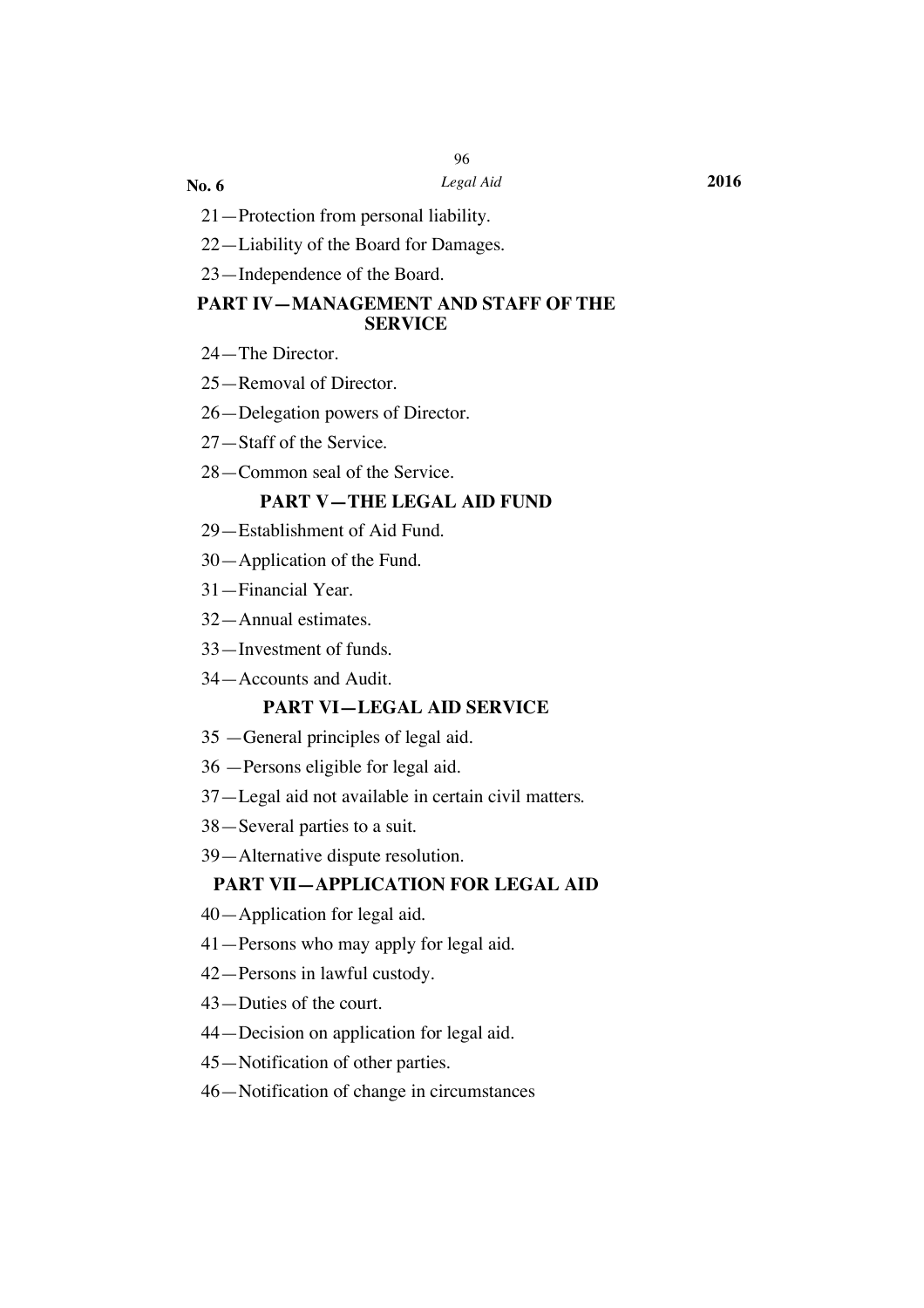### **2016** *Legal Aid*

- - 47—Financial information.
	- 48— Variation of a decision to provide legal aid.
	- 49—Application for review of grant of legal aid by aided person.
	- 50—Application for review by a legal aid provider.
	- 51—Review of decision by the Service.
	- 52—Withdrawal of legal aid.
	- 53—Consequences of withdrawal of legal aid.
	- 54—Termination of legal aid providers mandate by aided person.
	- 55—Appeal to High Court.

#### **PART VIII—ACCREDITATION OF LEGAL AID PROVIDERS**

- 56—Provision of legal aid.
- 57—Accreditation criteria.
- 58—Application for accreditation.
- 59—Accreditation of legal aid providers.
- 60—Register of accredited legal aid providers
- 61—Obligations relating to profession conduct.
- 62—Unauthorized payments.
- 63—Legal aid disbursements.
- 64—Protection of interests of the Service.
- 65—Records, monitoring and evaluation.
- 66—Suspension of accreditation.
- 67—Cancellation of accreditation.
- 68—Legal advice and assistance by paralegals.

### **PART IX—ENFORCEMENT OF CONDITIONS OF GRANT OF LEGAL AID**

- 69—Terms of provision of funded services.
- 70—Recovery of costs and benefits.
- 71—Enforcement of judgment.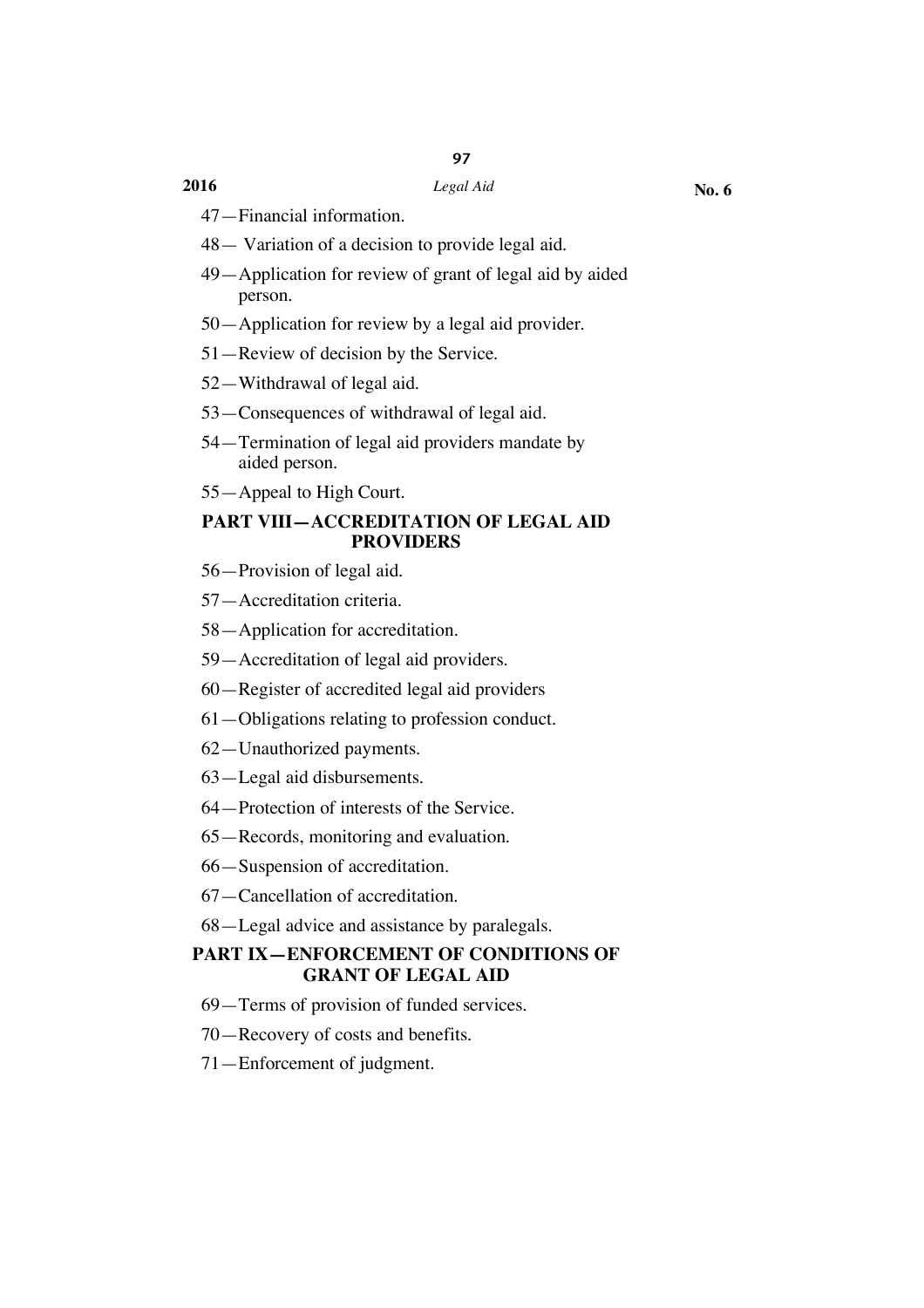**No. 6**

#### **PART X—AWARD OF COSTS IN CIVIL PROCEEDINGS**

- 72—Liability of aided person for costs.
- 73—Costs against an aided person.
- 74—Aided person not required to provide security for costs.

### **PART XI—PAYMENT FOR LEGAL AID SERVICES**

- 75—Fees payable.
- 76—Claim for payment by legal aid provider.
- 77—Examinations and audit of claims by legal aid providers.
- 78—Service to pay approved claims.
- 79—Payment for services.
- 80—Refund of excess payments.
- 81—Waiver of right to recover debts.

#### **PART XII—MISCELLANEOUS PROVISIONS**

- 82—Disclosure of information.
- 83—Annual report and other reports.
- 84—Legal Aid Guide.
- 85—Offences.
- 86—Provisions on delegated powers.
- 87— Supercession, savings and transitional provisions.

#### **SCHEDULE**—**MEETINGS AND PROCEDURE OF THE BOARD**

*Legal Aid* **2016**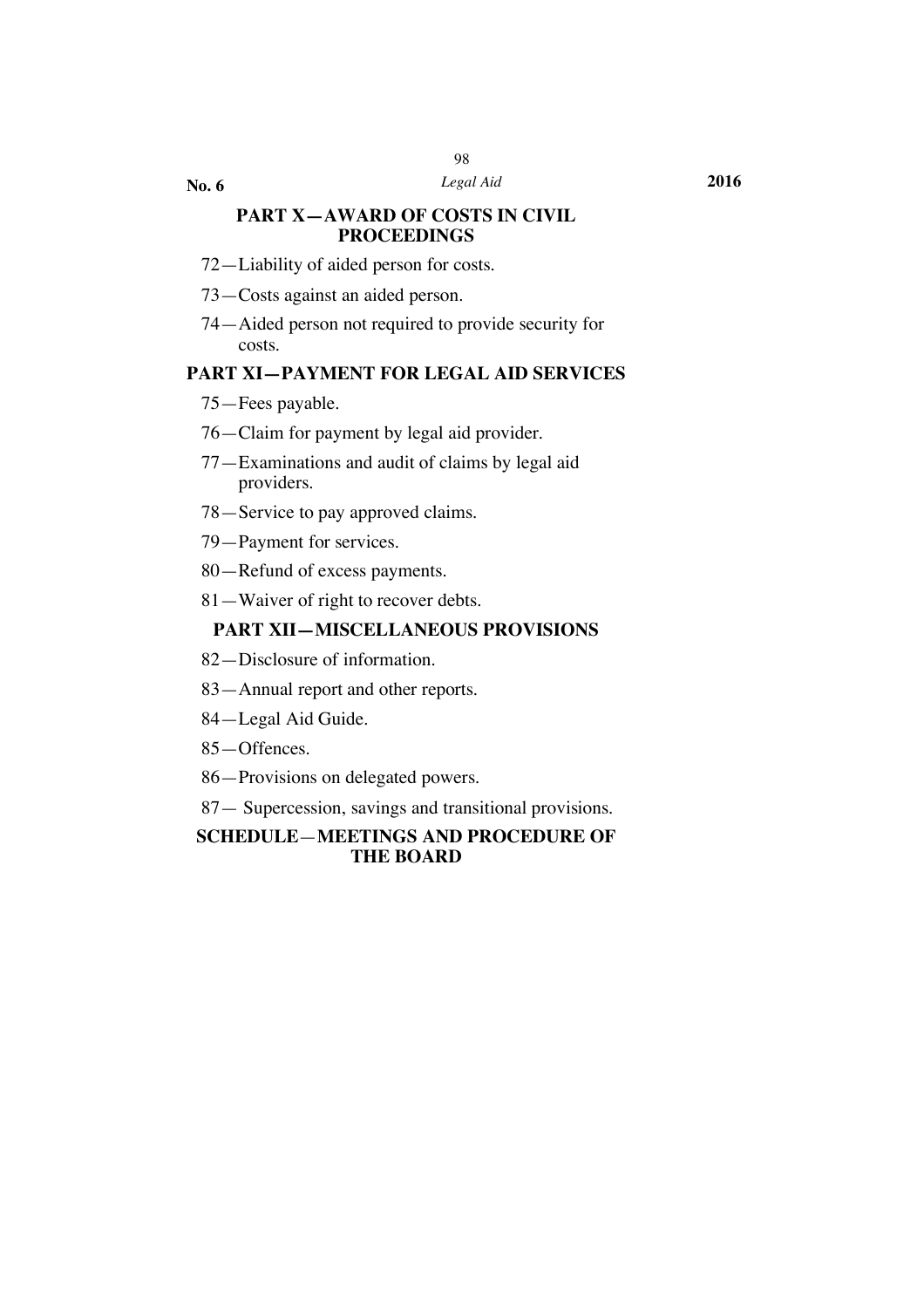### **2016** *Legal Aid* **THE LEGAL AID ACT, 2016**

**AN ACT of Parliament to give effect to Articles 19 (2), 48, 50 (2) (g) and (h) of the Constitution to facilitate access to justice and social justice; to establish the National Legal Aid Service; to provide for legal aid, and for the funding of legal aid and for connected purposes**

**ENACTED** by the Parliament of Kenya, as follows—

#### **PART I—PRELIMINARY**

**1.** This Act may be cited as the Legal Aid Act, 2016. Short title

2. In this Act, unless the context otherwise requires–

"accredited paralegal" means a person accredited by the service to provide paralegal services under the supervision of an advocate or an accredited legal aid provider;

"advocate" has the meaning assigned thereto in the Advocates Act;

"aided person" means a person who is granted legal aid under this Act and includes—

- (i) a person who is granted legal aid on an interim basis; and
- (ii) a person whose grant of legal aid has been withdrawn under section 52;

"alternative dispute resolution" means settling a dispute by means other than through the court process and includes negotiation, mediation, arbitration, conciliation and the use of informal dispute resolution mechanisms;

"applicant" means a person who makes an application for legal aid pursuant to this Act or on whose behalf such an application is made;

"Board" means the board established under section 9;

"Cabinet Secretary" means the Cabinet Secretary for the time being responsible for matters relating to justice;

"chairperson" means the chairperson of the Board appointed under section 9;

"child" has the meaning assigned to it under article 260 of the Constitution;

99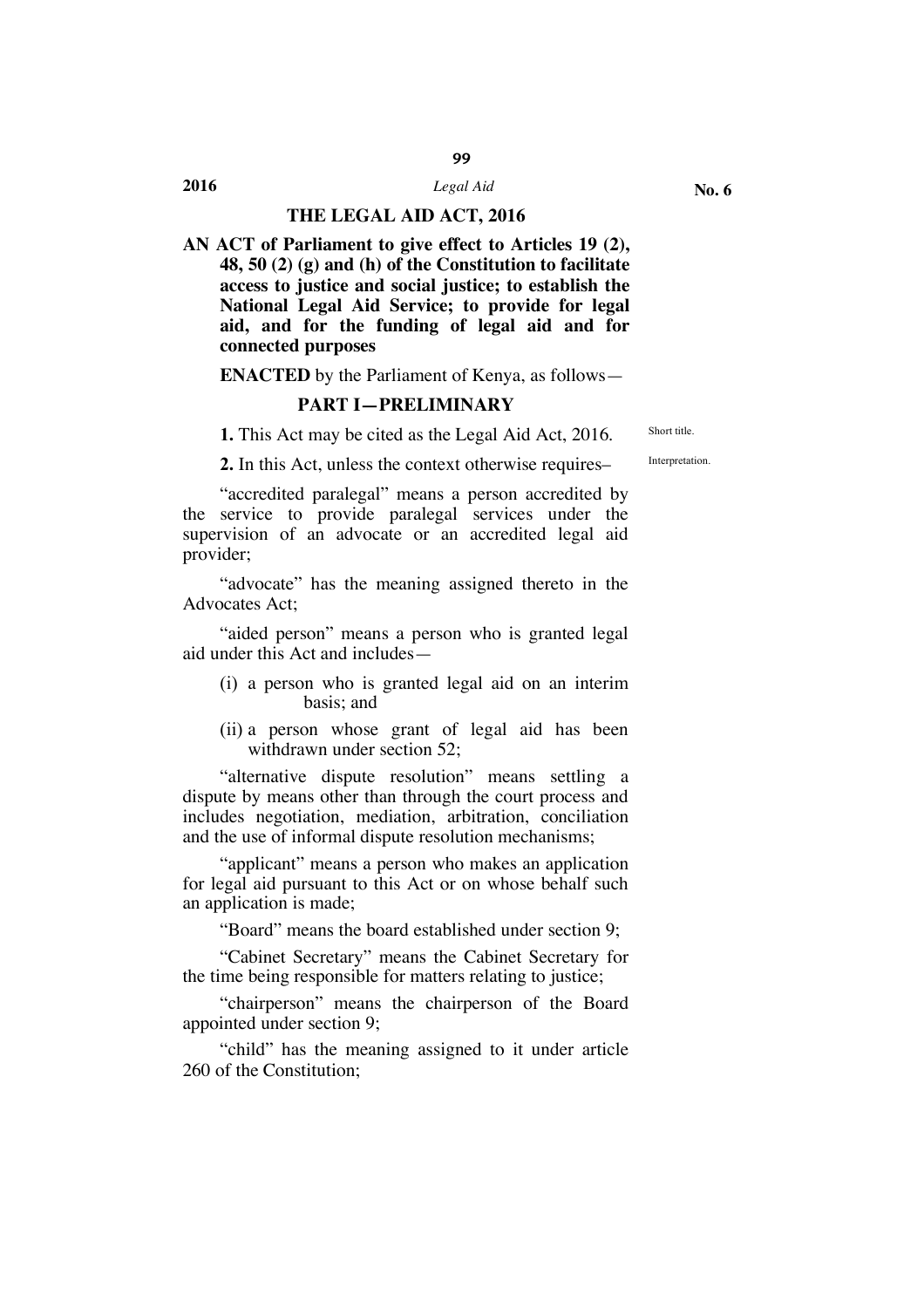"co-operation agreement" means an agreement entered into between the Service and legal aid provider to provide legal aid services;

"Director" means the Director of the National Legal Aid Service appointed under section 24;

"Fund" means the Legal Aid Fund established under section 29;

"grant of legal aid" means a grant of legal aid under this Act and includes any amendments to that grant;

"indigent person" means a person who cannot afford to pay for legal services;

"justice advisory centre" means a centre established by the Service for administering and providing legal aid services in Kenya;

"legal aid" includes—

(a) legal advice;

(b) legal representation;

(c) assistance in—

- (i) resolving disputes by alternative dispute resolution;
- (ii) drafting of relevant documents and effecting service incidental to any legal proceedings; and
- (iii) reaching or giving effect to any out-of-court settlement;
- (d) creating awareness through the provision of legal information and law-related education; and
- (e) recommending law reform and undertaking advocacy work on behalf of the community;

"legal aid clinic " means a law clinic accredited by the Service or offered by an accredited legal aid provider;

"Legal Aid Guide" means the Guide referred to in section 85;

"legal aid provider" means—

(a) an advocate operating under the *pro bono* programme of the Law Society of Kenya or any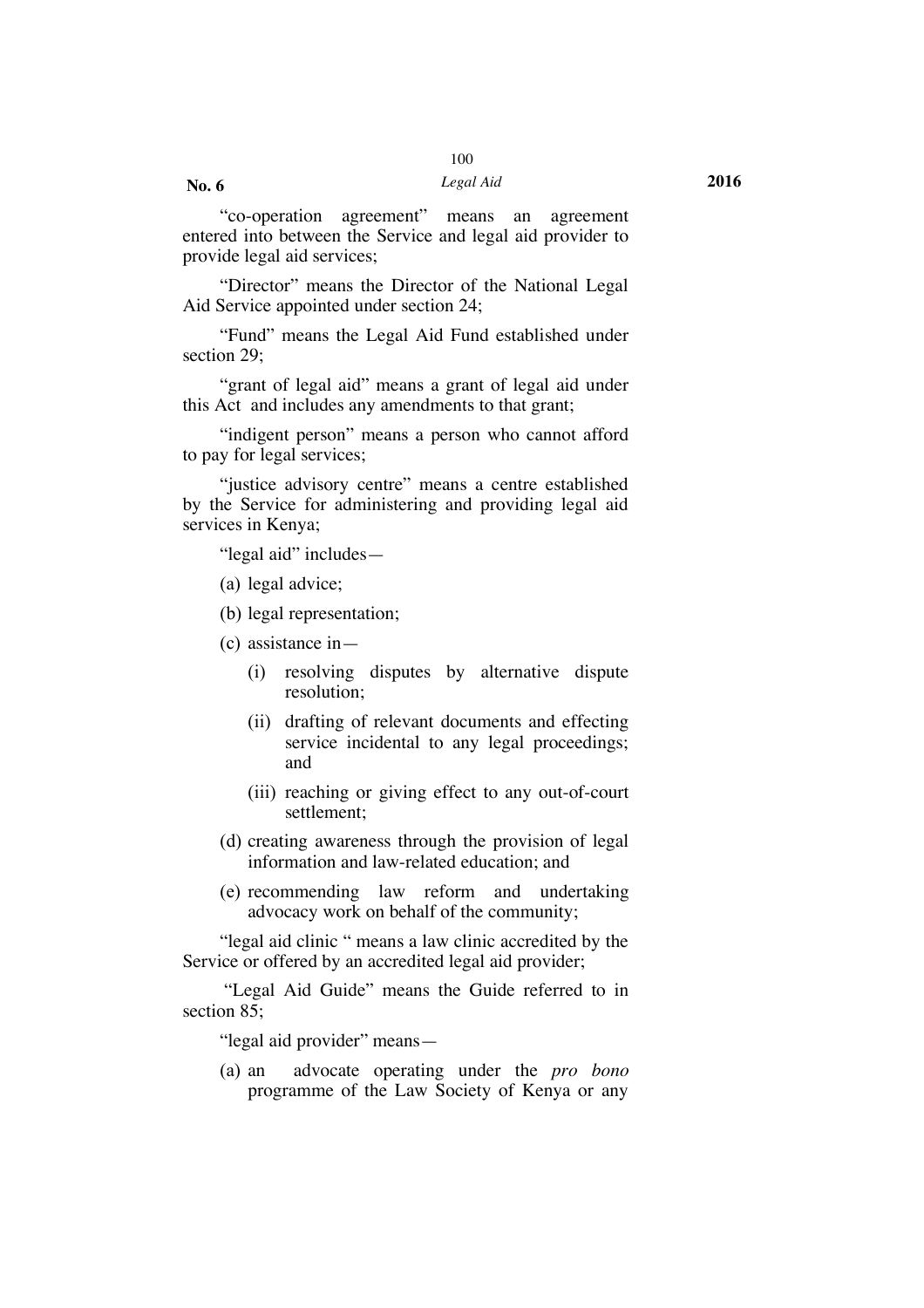other civil society organization or public benefit organization ;

- (b) a paralegal;
- (c) a firm of advocates;
- (d) a public benefit organization or faith based organization;
- (e) a university or other institution operating legal aid clinics; or
- (f) a government agency, accredited under this Act to provide legal aid.

"marginalized group" has the meaning assigned to it under Article 260 of the Constitution;

"maximum grant" means the maximum amount of legal aid granted under a grant of legal aid;

"paralegal" means a person employed by the Service or an accredited legal aid provider who has completed a training course in the relevant field of study in an institution approved by the Council of Legal Education;

"public benefit organization" means a public benefit organization registered under Public Benefit Organizations Act;

"proceeds of proceedings", in relation to civil proceedings for which legal aid has been granted, means—

- (a) any money or property to which the aided person is entitled under a judgment or out-of-court settlement relating to the proceeding; and
- (b) any costs awarded or payable to the aided person under a judgment or out-of-court settlement relating to the proceedings;

"register of accredited legal aid providers" means the register of persons accredited by the Service under section 60 to provide legal aid services under this Act;

"Service" means the National Legal Aid Service established under section 5.

**3.** The object of this Act is to establish a legal and institutional framework to promote access to justice by—

(a) providing affordable, accessible, sustainable, credible and accountable legal aid services to No.19 of 1990

No. 18 of 2013

Object of Act.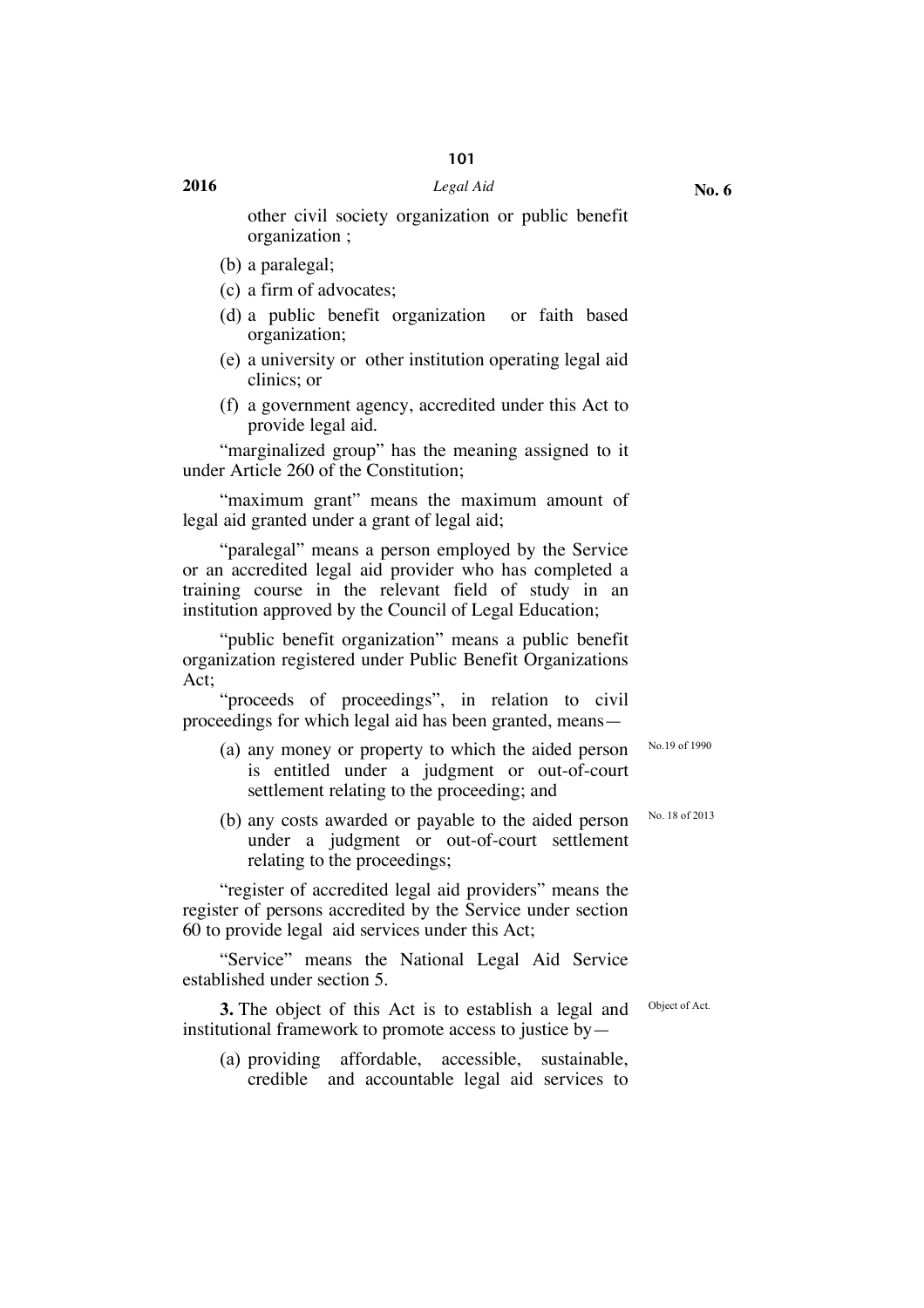indigent persons in Kenya in accordance with the Constitution;

- (b) providing a legal aid scheme to assist indigent persons to access legal aid;
- (c) promoting legal awareness;
- (d) supporting community legal services by funding justice advisory centers, education, and research; and
- (e) promoting alternative dispute resolution methods that enhance access to justice in accordance with the Constitution*.*

Guiding principles

**4.** In the performance of the functions and the exercise of the powers conferred on the Service under this Act, the Service shall be guided by—

- (a) the national values and principles of governance set out in Article 10 of the Constitution;
- (b) the values and principles of the public service set out in Article 232 of the Constitution;
- (c) the principles of impartiality, gender equality and gender equity;
- (d) the principles of inclusiveness, non-discrimination and
- (e) protection of marginalized groups;
- (f) the rules of natural justice; and
- (g) the provisions of any treaty or convention ratified by Kenya, relating to the provision of legal aid.

#### **PART II—THE NATIONAL LEGAL AID SERVICE**

**5.** (1) There is established a service to be known as the National Legal Aid Service.

(2) The Service shall be a body corporate with perpetual succession and a common seal and shall, in its corporate name be capable of—

(a) suing and being sued;

- (b) acquiring, holding, charging or disposing of movable and immovable property; and
- (c) doing or performing all such things or acts for the proper discharge of its functions under this Act,

Establishment of the National Legal Aid Service.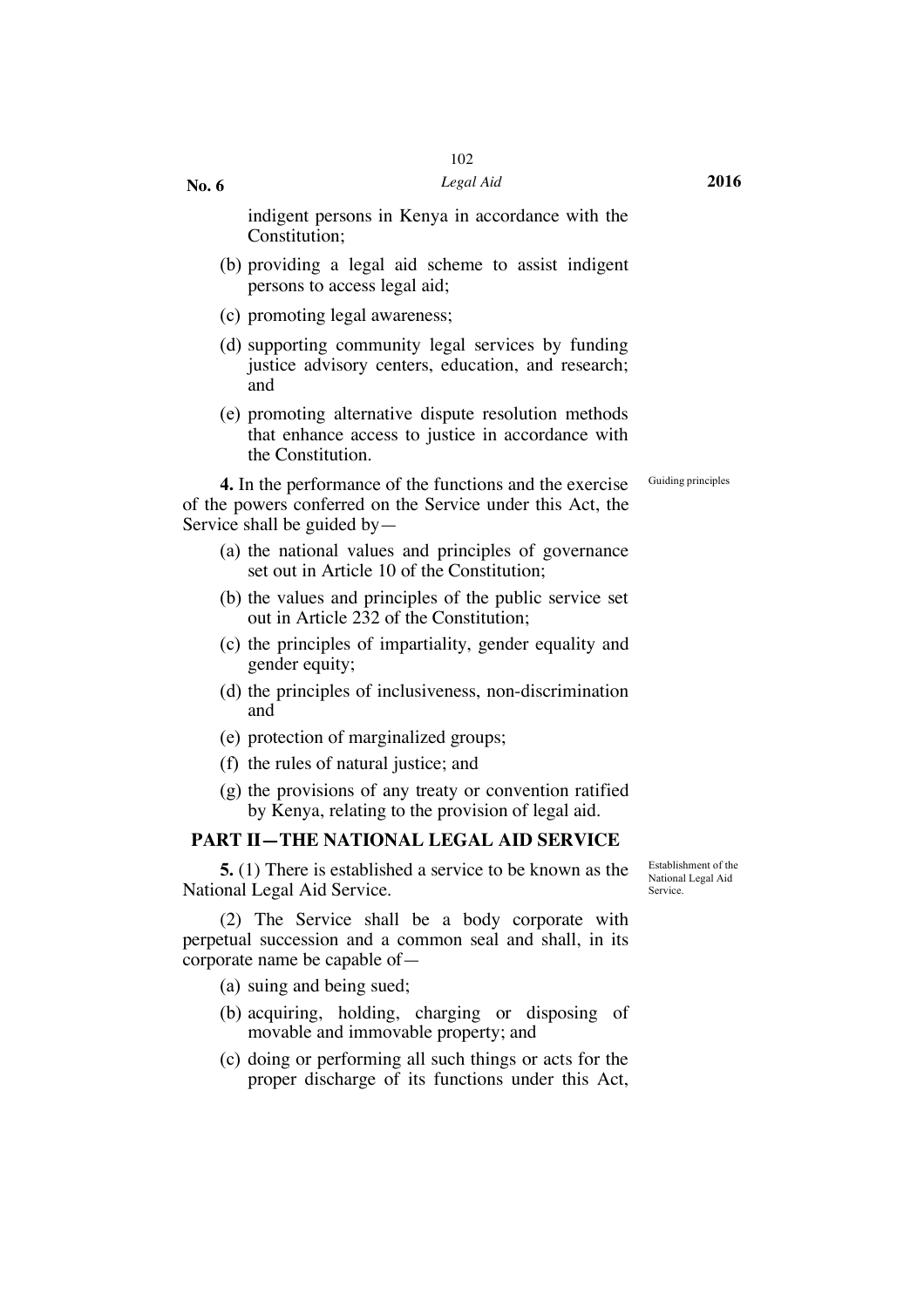which may be lawfully performed by a body corporate.

(3) The Service shall be the successor to the National Legal Aid and Awareness Program existing immediately before the coming into force of this Act.

**6.** The headquarters of the Service shall be in the capital city but the Service may establish branches in every County in Kenya to ensure reasonable access of its services.

**7.** (1) The functions of the Service shall be to — Functions of the

Service.

Headquarters.

- (a) establish and administer a national legal aid scheme that is affordable, accessible, sustainable, credible and accountable;
- (b) advise the Cabinet Secretary on matters relating to legal aid in Kenya;
- (c) encourage and facilitate the settlement of disputes through alternative dispute resolution;
- (d) undertake and promote research in the field of legal aid, and access to justice with special reference to the need for legal aid services among indigent persons and marginalized groups;
- (e) take necessary steps to promote public interest litigation with regard to consumer protection, environmental protection and any other matter of special concern to the marginalized groups;
- (f) provide grants in aid for specific schemes to various voluntary social service institutions, for the implementation of legal aid services under this Act;
- (g) develop and issue guidelines and standards for the establishment of legal aid schemes by Non-Governmental Agencies;
- (h) in consultation with the Council of Legal Education, develop programs for legal aid education and the training and certification of paralegals;
- (i) promote, and supervise the establishment and working of legal aid services in universities, colleges and other institutions;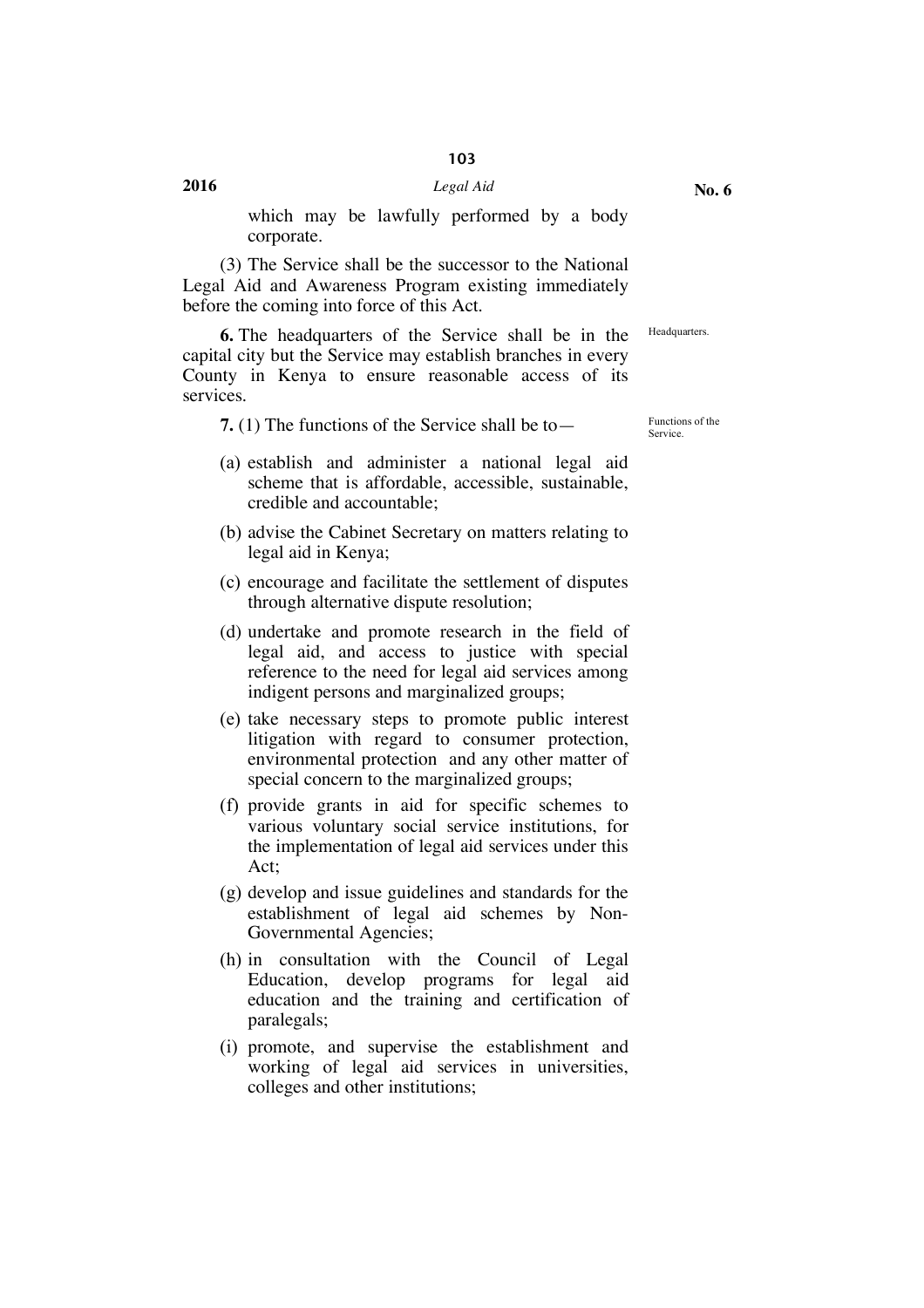- (j) promote the use of alternative dispute resolution methods;
- (k) take appropriate measures to promote legal literacy and legal awareness among the public and in particular, educate vulnerable sections of the society on their rights and duties under the Constitution and other laws;
- (l) facilitate the representation of persons granted legal aid under this Act;
- (m)assign legal aid providers to persons granted legal aid under this Act;
- (n) establish, coordinate, monitor and evaluate justice advisory centers;
- (o) coordinate, monitor and evaluate paralegals and other legal service providers and give general directions for the proper implementation of legal aid programs;
- (p) administer and manage the Legal Aid Fund; and
- (q) perform such other functions as may be assigned to it under this Act or any other written law.

(2) The Service shall issue guidelines specifying matters or classes of matters relating to the provision of legal aid.

**8.** The Service shall have all powers incidental to and necessary for the effective discharge of its functions under this Act and any other written law.

#### **PART III— ADMINISTRATION**

**9.** (1) The Service shall be governed by a board which shall consist of—

- (a) a person appointed by the President from among persons qualified to be appointed as a judge of the High Court**,** who shall be the chairperson;
- (b) a judge of the High Court nominated by the Chief Justice;
- (c) the Principal Secretary in the Ministry for the time being responsible for matters relating to justice;
- (d) the Principal Secretary in the Ministry for the time being responsible for matters relating to finance;

Establishment of Board of Service.

Powers of the Service.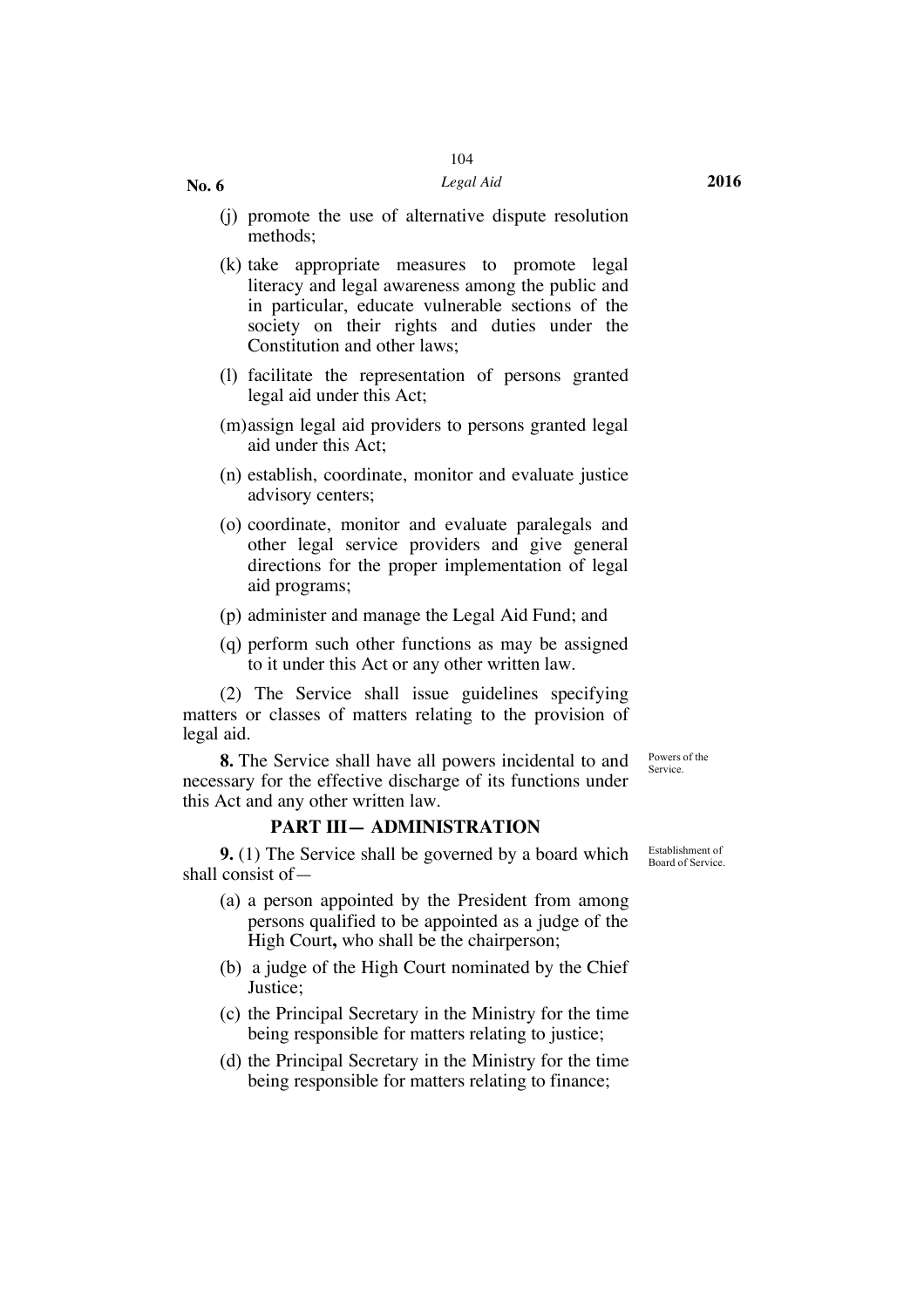#### **2016** *Legal Aid*

- (e) the Principal Secretary in the Ministry for the time being responsible for the interior and coordination of National Government;
- (f) the Director of Public Prosecutions or his representative;
- (g) one person nominated by the Law Society of Kenya;
- (h) one person nominated by the Kenya National Commission on Human Rights;
- (i) one person nominated by the Council for Legal Education;
- (j) one person elected by a joint forum of Public Benefit Organizations offering legal aid to the public, including women, youth and children;
- (k) one person nominated by the National Council of Persons with Disabilities; and
- (l) the Director.

(2) Each nominating body under sub-section 1(h) to (k) shall submit the names of three nominees to the Cabinet Secretary.

(3) The nomination of board members shall take into account the principles of equality, non-discrimination, regional balance and in so doing shall ensure that not more than two-thirds of the members of the Board shall be of the same gender.

(4) A person shall be qualified for appointment as a member of the Board if such a person is—

(a) a citizen of Kenya;

- (b) meets the requirement of Chapter Six of the Constitution;
- (c) possesses a university degree from a university recognised in Kenya;
- (d) has knowledge and experience of not less than seven years in the relevant field; and
- (e) is a person or professional of good standing in the society or respective professional body.

(5) A person shall not be qualified for appointment as a member of the Board if such person—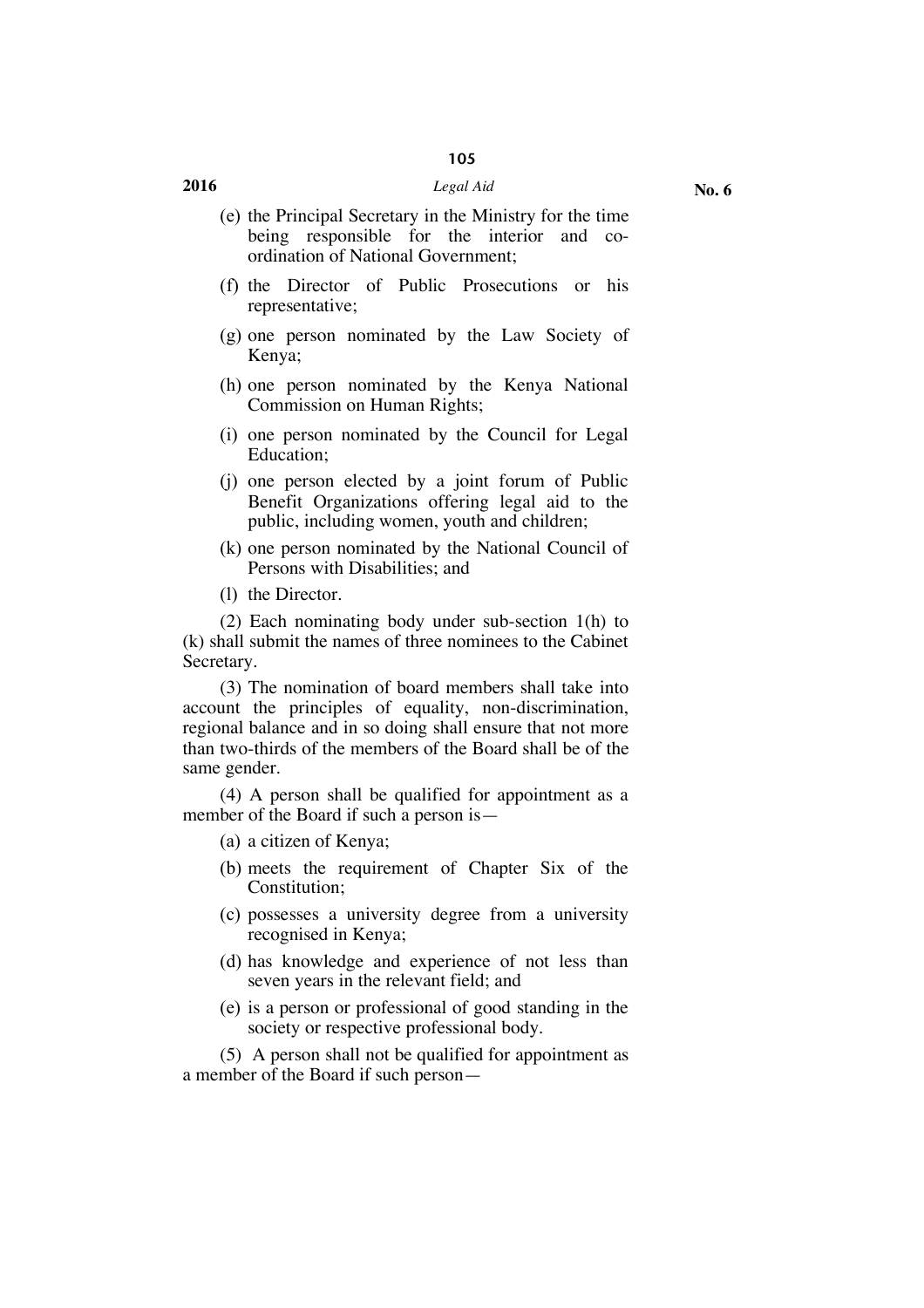#### *Legal Aid* **2016**

- (a) is a member of a governing body of a political party or an employee of a political party;
- (b) is an un-discharged bankrupt;
- (c) has been convicted of a criminal offence and sentenced to a term of imprisonment of not less than six months;
- (d) has been removed from office for contravening the provisions of the Constitution or any other written law.

(6) Members of the Board shall be appointed by the Cabinet Secretary from a list of nominees submitted under subsection (3).

(7) The Board shall, at its first meeting elect the vicechairperson of the Board from among its members.

(8) The chairperson and the vice-chairperson of the Board shall be of the opposite gender.

**10.** The Board shall — Functions of the

(a) formulate and review the policies of the Service;

(b) ensure that the Service performs its functions;

- (c) monitor and evaluate the performance of the Service;
- (d) appoint, train, discipline and remove members of staff of the Service;
- (e) accredit and enter into cooperation agreements with legal aid providers;
- (f) set and monitor standards for the establishment and operations of legal aid schemes;
- (g) establish departments within the Service and allocate responsibilities to such departments;
- (h) submit annual reports to the National Assembly; and
- (i) perform such other functions as prescribed by this Act or any other written law.

Powers of the Board.

**11.** The Board shall have all powers necessary for the proper performance of its functions under this Act and in particular, but without prejudice to the generality of the foregoing, the Board shall have power toBoard.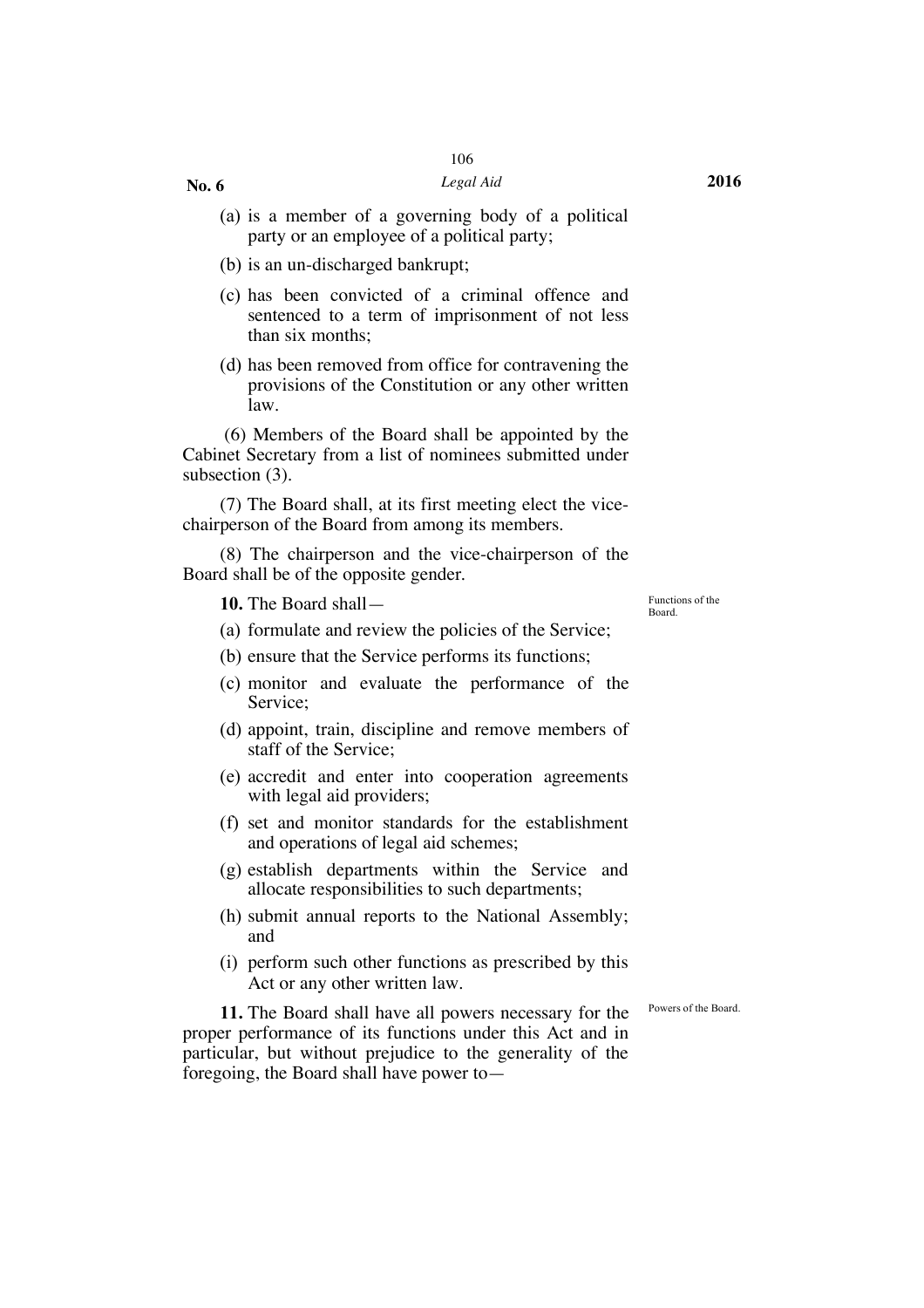#### **2016** *Legal Aid*

- (a) control, supervise and administer the assets of the
	- Service in such manner as best promotes the purposes for which the Service is established;
- (b) determine the provisions to be made for capital and recurrent expenditure and for the reserves of the Board;
- (c) receive any grants, gifts, donations or endowments and make legitimate disbursements therefrom;
- (d) enter into association with such other bodies or organizations within or outside Kenya as it may consider desirable or appropriate and in furtherance of the purposes for which the Service is established;
- (e) open a banking account or banking accounts for the funds of the Service; and
- (f) invest any of its funds not immediately required for its purposes in the manner provided in section 33.

Tenure of office.

**12.** (1) The chairperson of the Board appointed under section  $9(1)$  (a) shall be appointed for a single term of six years and shall not be eligible for re-appointment.

(2) A member of the Board, other than a member under section  $9(1)$  (c), (d), (e), and (g), shall be appointed for a single term of five years and shall not be eligible for re-appointment.

(3) The chairperson and members of the Board shall serve on a part-time basis.

(4) The office of the chairperson or a member shall become vacant if the holder—

- (a) dies;
- (b) ceases to be a member of the nominating body under section  $9(1)$ :
- (c) is absent from three consecutive meetings of the Board without reasonable cause;
- (d) resigns from office by notice in writing addressed to the Cabinet Secretary;
- (e) is unable to perform the functions of the office arising out of physical or mental infirmity;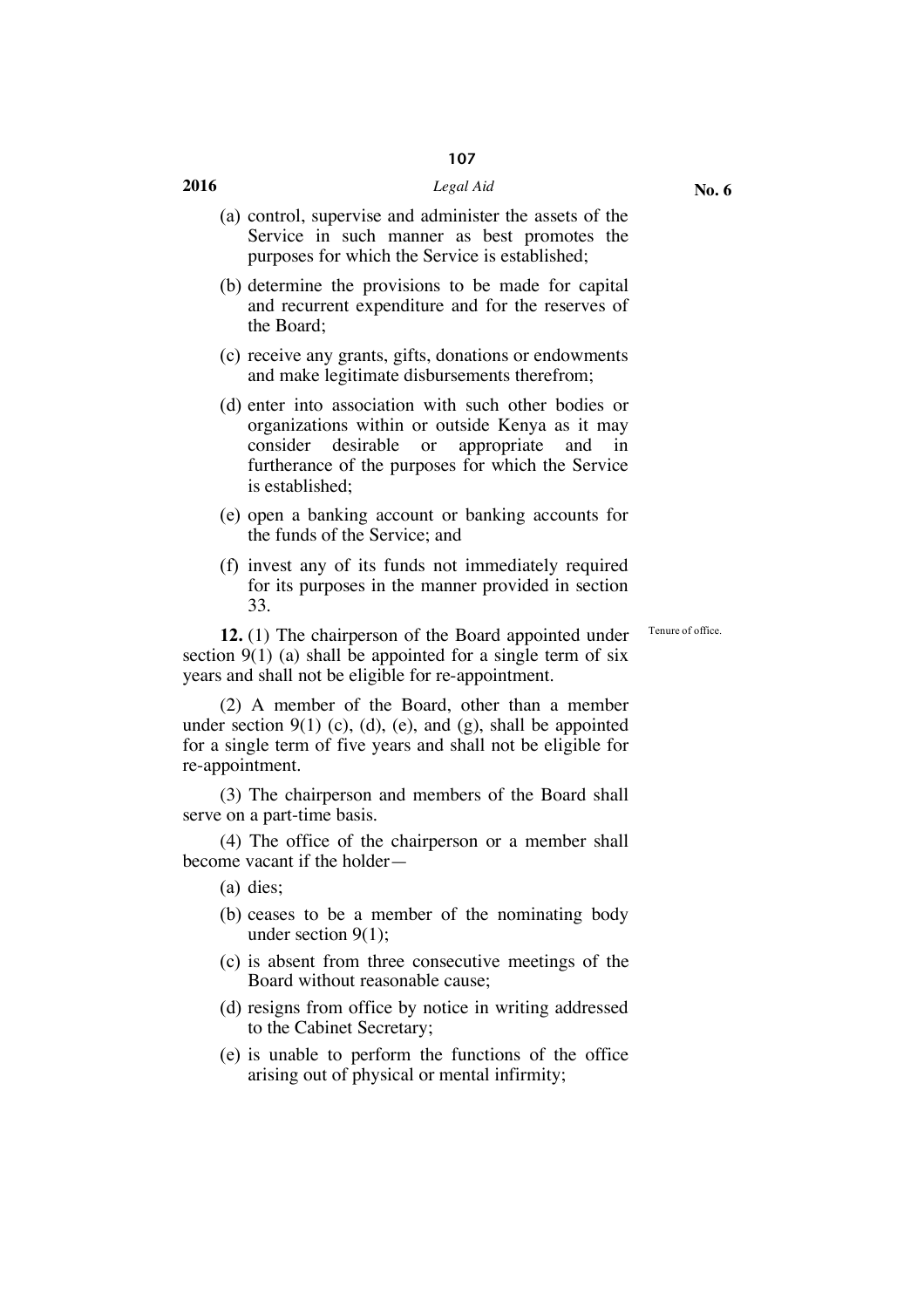- (f) is negligent or incompetent in the performance of his or her functions;
- (g) is adjudged or otherwise declared bankrupt under any law in force in Kenya;
- (h) violates Chapter Six of the Constitution; or
- (i) is convicted of a criminal offence and sentenced to imprisonment for a term of not less than six months.
- (5) The Cabinet Secretary shall—
- (a) notify every vacancy in the Gazette within fourteen days of the occurrence of the vacancy;
- (b) invite nomination of a replacement by the nominating bodies within fourteen days from the date of the Gazette Notice referred to in paragraph (a); and
- (c) appoint a new member to fill the vacancy within seven days from the date of receipt of the nominations under paragraph (b).

**13.** (1) Where a vacancy occurs in the membership of the Board under section 12(4), the Cabinet Secretary shall appoint a new member in accordance with the provisions of this Act.

(2) An appointment to fill a vacancy shall be for the remainder of the term of the member being replaced and the new member shall be eligible for reappointment.

**14.** The validity of any proceedings of the Board shall not be affected by any vacancy among its members or by any defect in the appointment of any member or by the fact that a person who was not entitled to do so took part in the proceedings of the Board.

**15.** (1) The business and affairs of the Board shall be conducted in accordance with the Schedule.

(2) Except as provided in the Schedule, the Board may regulate its own procedure.

(3) The Board may co-opt any person to attend its meetings but that person shall not vote at such meeting.

**16.** The chairperson, members of the Board and staff of the Service shall be paid such remuneration or

Vacancy not to affect proceedings.

Procedures of the Board.

Remuneration of members.

Filling of vacancy.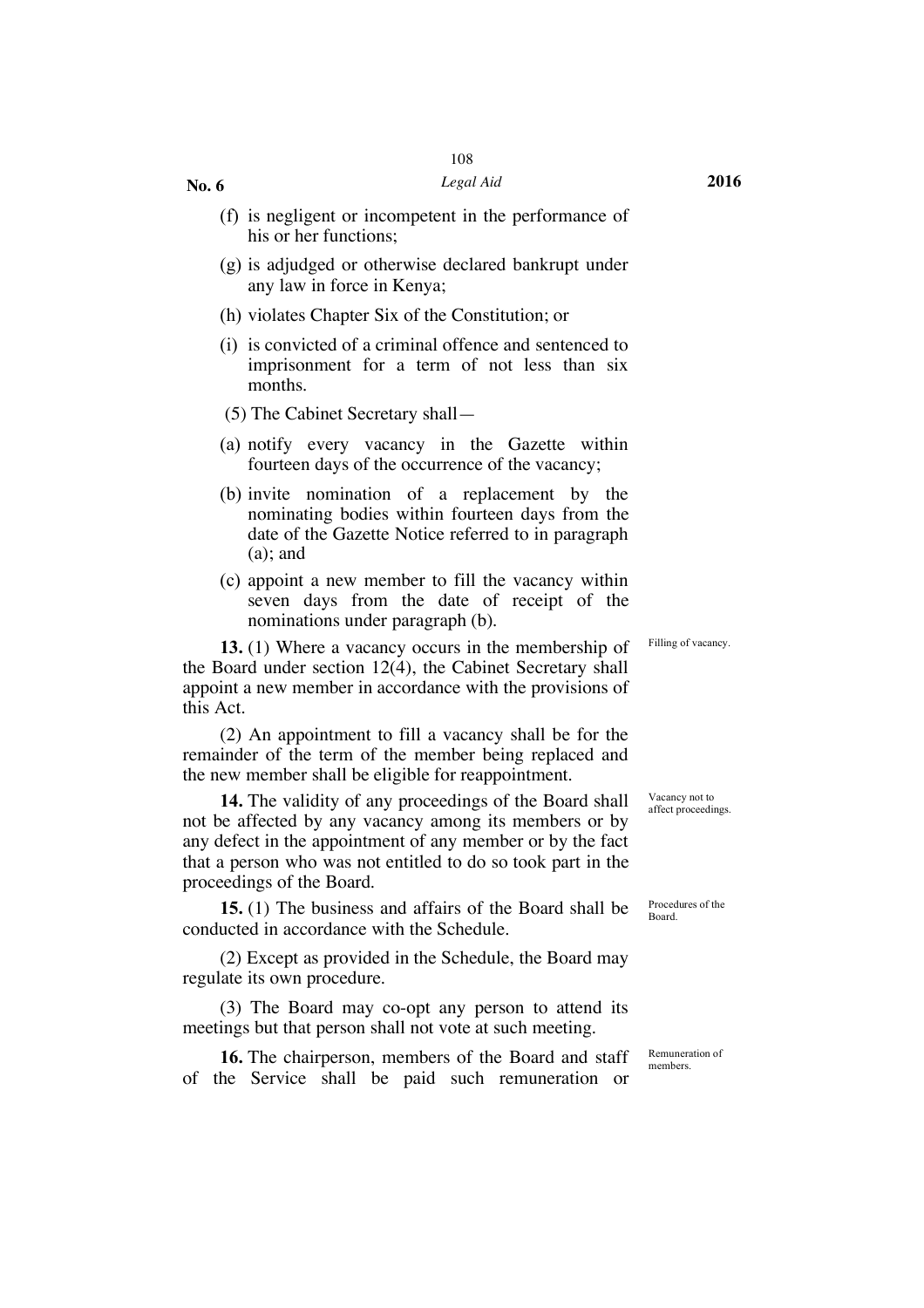#### **2016** *Legal Aid*

allowances as the Public Service Commission may, on the advice of the Salaries and Remuneration Commission, determine.

**17.** (1) The Board may, in the performance of its functions under this Act, constitute such committees of the Board as the Board may consider necessary for the efficient performance of its functions.

(2) The Board may co-opt into the membership of a committee established under subsection (1) any person whose knowledge and skills are considered necessary for the effective discharge of the functions of the Board.

**18.** The Board may, by resolution either generally or in any particular case, delegate to any committee of the Board or to any member, officer, employee or agent of the board, the exercise of any of the powers or the performance of any of the functions or duties of the Board under this Act or under any other written law.

**19.** (1) The Board may engage the service of experts and consultants in respect of any of the functions of the Service.

(2) An expert or consultant engaged under this section may be paid such fees and allowances as the Board may determine.

**20.** In the discharge of its functions under this Act, the Board shall coordinate with other governmental and nongovernmental agencies and other persons or organizations engaged in the promotion of legal aid services and shall—

- (a) promote the establishment of legal aid schemes by governmental and non-governmental agencies.; and
- (b) in consultation with the Cabinet Secretary responsible for matters relating to finance, recommend incentives, including tax rebates and waivers to persons and organizations that contribute to the Fund or otherwise support the provision of legal aid.

**21.** No matter or thing done by a member of the Board or any officer, employee or agent of the Board shall, if the matter or thing is done *bona fide* for executing the functions, powers or duties of the Board, render the

Committees of the Board.

Delegation by the Board.

Engagement of experts and consultants.

Coordination with other agencies.

Protection from Personal liability.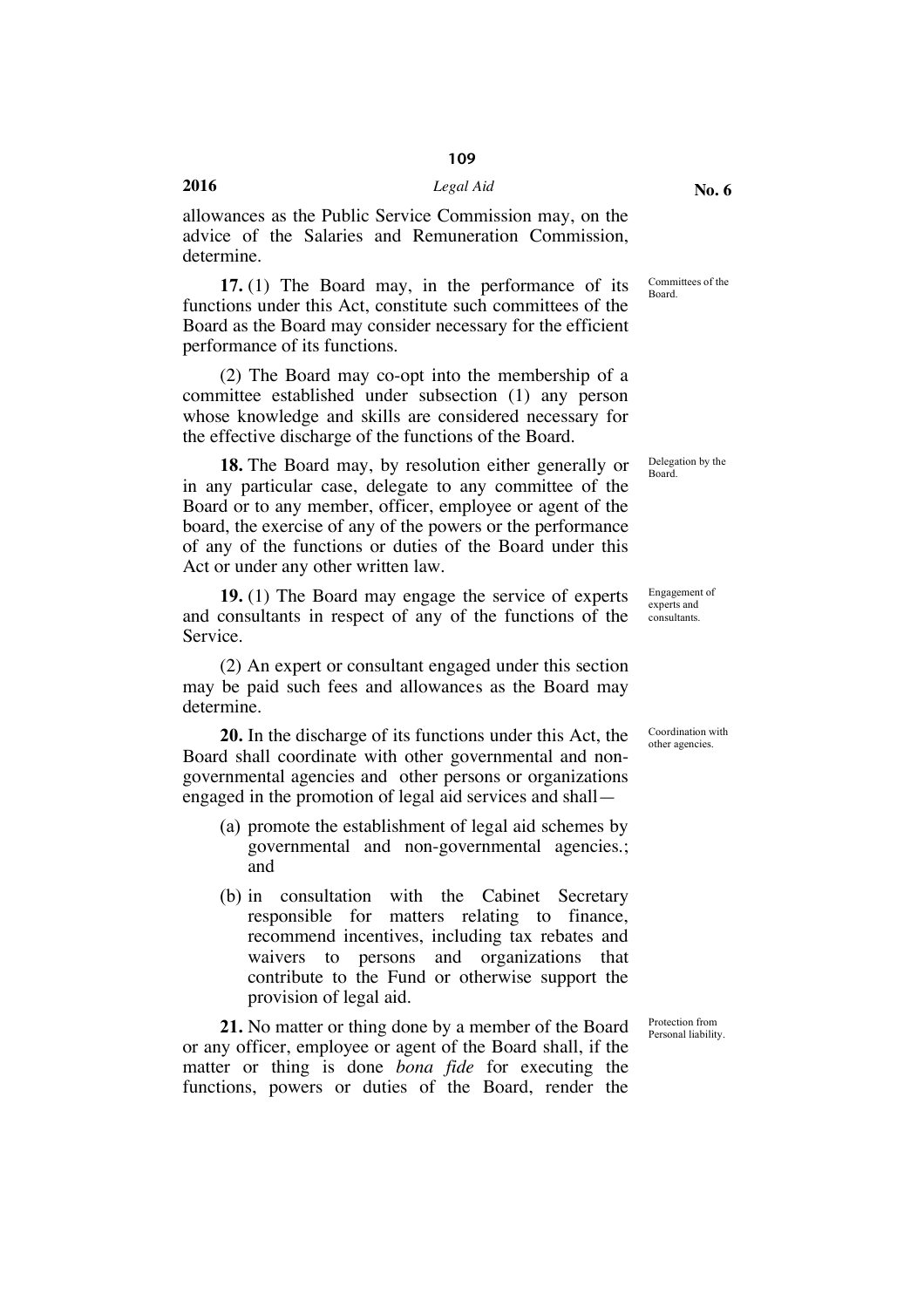#### *Legal Aid* **2016**

member, officer, employee or agent or any person acting on his directions personally liable to any action, claim or demand whatsoever.

**22.** The provisions of section 21 shall not relieve the Board of the liability to pay compensation or damages to any person for an injury to him, his property or any of his interests caused by the exercise of the powers conferred on the Board by this Act or by any other written law or by the failure, whether wholly or partially, or any works.

**23.** The Board shall not be subject to the direction or control of any person or authority in the performance of its functions.

#### **PART IV—MANAGEMENT AND STAFF OF THE SERVICE**

**24.** (1) There shall be a Director of the Service who shall be recruited competitively by the Board.

(2) The Director shall be the Secretary to the Board.

(3) A person is qualified for appointment as the Director if such person—

- (a) is a citizen of Kenya;
- (b) has been an advocate of the High Court of Kenya for at least seven years; and
- (c) meets the requirements of Chapter Six of the Constitution.

(4) The Director shall be the Chief Executive Officer of the Service and shall—

(a) be responsible for—

- (i) implementing the decisions of the Board;
- (ii) the day-to-day administration and management and the control of the other staff of the Service; and
- (iii) the arrangement of business, recording and keeping of the minutes of the Board and such other records as the Board may direct;
- (b) subject to the general or special direction of the Board, manage and disburse funds from the Legal Aid Fund for the purposes of this Act; and

Liability of the Board for damages.

Independence of the Board.

The Director.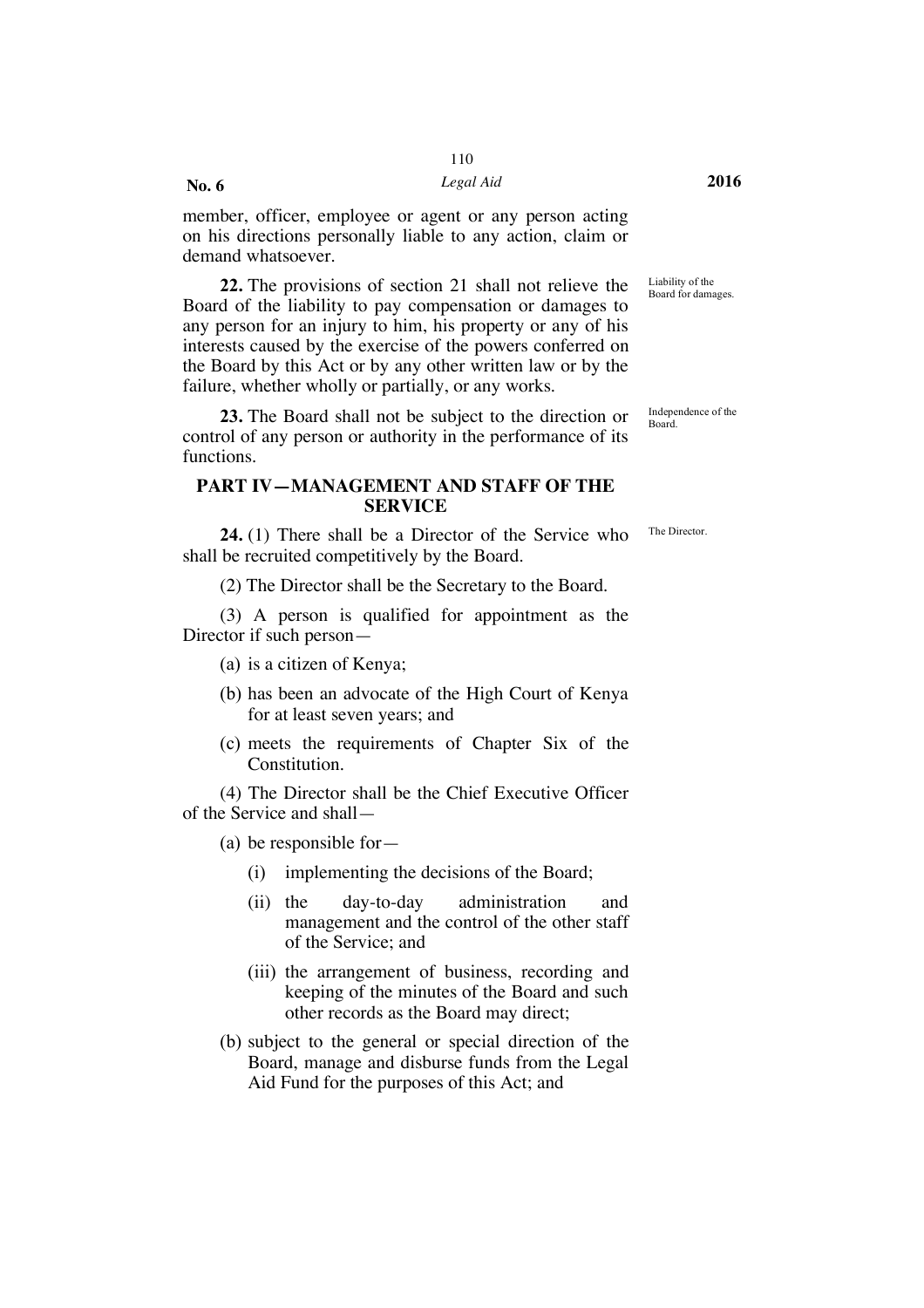(c) perform such other functions as may be assigned by the Board.

(5) The Director shall be an ex officio member of the Board with no right to vote at any meeting of the Board.

(6) The Director shall hold office for a term of three years but shall be eligible for re-appointment for one further term.

**25.** (1) The Director may be removed from office by the Board only for—

- (a) inability to perform the functions of the office of Director arising out of physical or mental incapacity;
- (b) gross misconduct;
- (c) incompetence or neglect of duty; or

(d) violation of the Constitution.

(2) The Board shall, before removing the Director under subsection  $(1)$ —

- (a) inform the Director in writing of the reasons for the intended removal;
- (b) give the Director an opportunity to be heard in accordance with the provisions of the Fair Administrative Action Act, 2015.

**26.** The Director may, with the approval of the Board, delegate in writing any of his or her powers or functions under this Act or any other written law to any other officer or member of staff on the terms specified in the instrument of delegation.

**27.** (1) There shall be a secretariat of the Service which shall provide administrative, secretarial and other assistance to the Service.

(2) The secretariat shall comprise of—

- (a) such professional, technical and administrative officers and support staff as may be appointed by the Board in the discharge of its functions; and
- (b) such public officers as may be seconded by the Public Service Commission upon the request of the Service.

Staff of the Service.

Delegation powers of Director.

Removal of Director.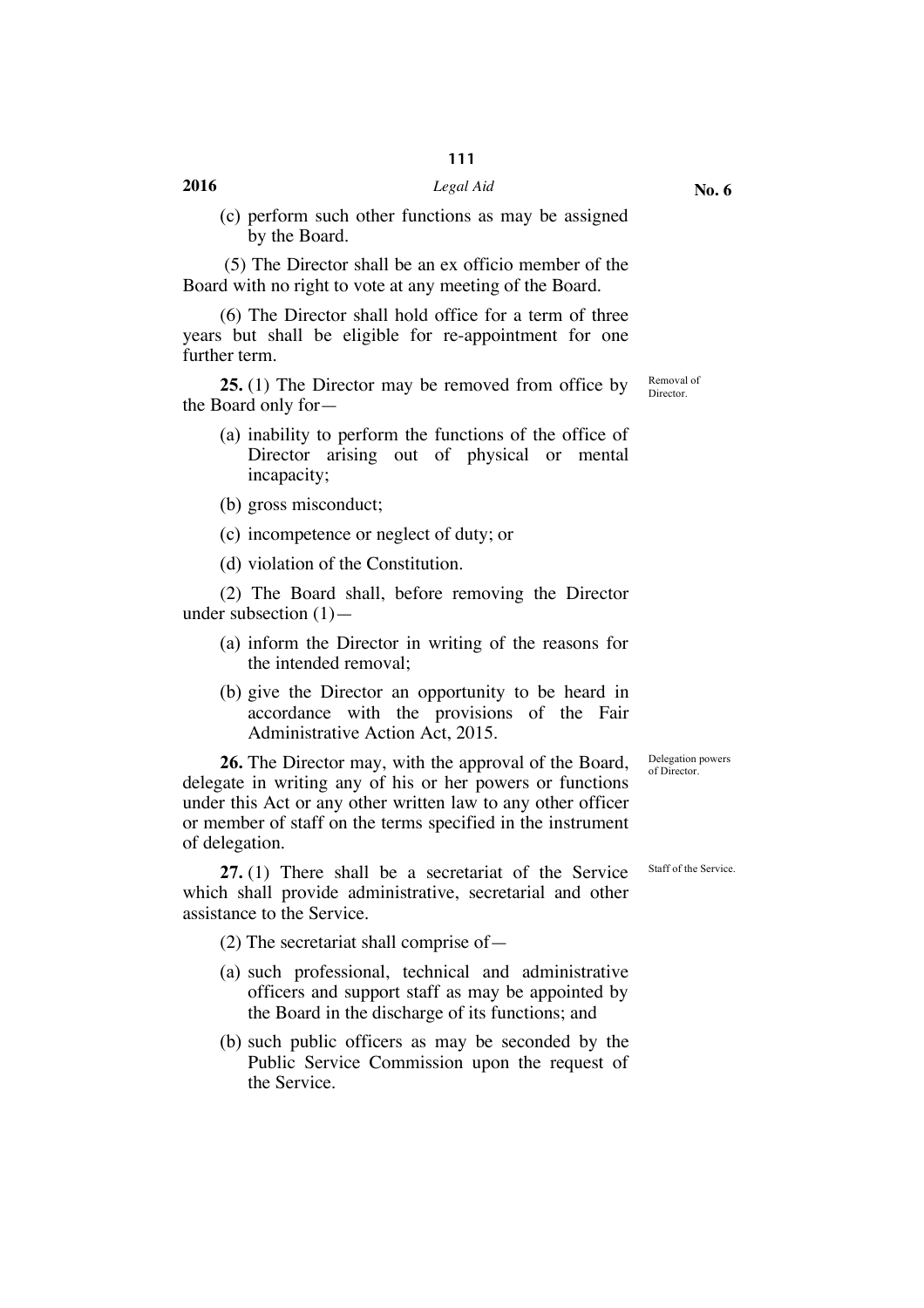**No. 6**

(3) The members of staff of the Service shall be paid such remuneration or allowances as the Board may, in consultation with the Salaries and Remuneration Commission, determine.

**28.** (1) The common seal of the Service shall be kept in such custody as the Board shall direct and shall not be used except on the order of the Board.

(2) The affixing of the common seal shall be authenticated by the chairperson or any other person authorized by a resolution of the Board.

(3) The common seal of the Service shall, when affixed to a document and duly authenticated, be judicially and officially noticed and unless the contrary is proved, any necessary order or authorization of the Board under this section shall be presumed to have been duly given.

#### **PART V—THE LEGAL AID FUND**

**29.** (1) There is established a fund, to be known as the Legal Aid Fund, which shall vest in and be managed by the Service.

- (2) The Fund shall consist of—
- (a) moneys allocated by Parliament for the purposes of the Service;
- (b) any grants, gifts, donations, loans or other endowments given to the Service;
- (c) such funds as may vest in or accrue to the Service in the course of the exercise of its powers or the performance of its functions under this Act; and
- (d) moneys from any other lawful source accruing to the Fund.

(3) The Service shall open and maintain such bank accounts as are necessary into which shall be paid monies payable to the Fund.

**30.** The Service may use the monies of the Fund to  $\frac{1}{2}$  Application of the

- (a) defray the expenses incurred in the representation of persons granted legal aid in accordance with this Act;
- (b) pay the remuneration of legal aid providers for services provided in accordance with this Act;

Common seal of the Service.

Establishment of Legal Aid Fund.

Fund.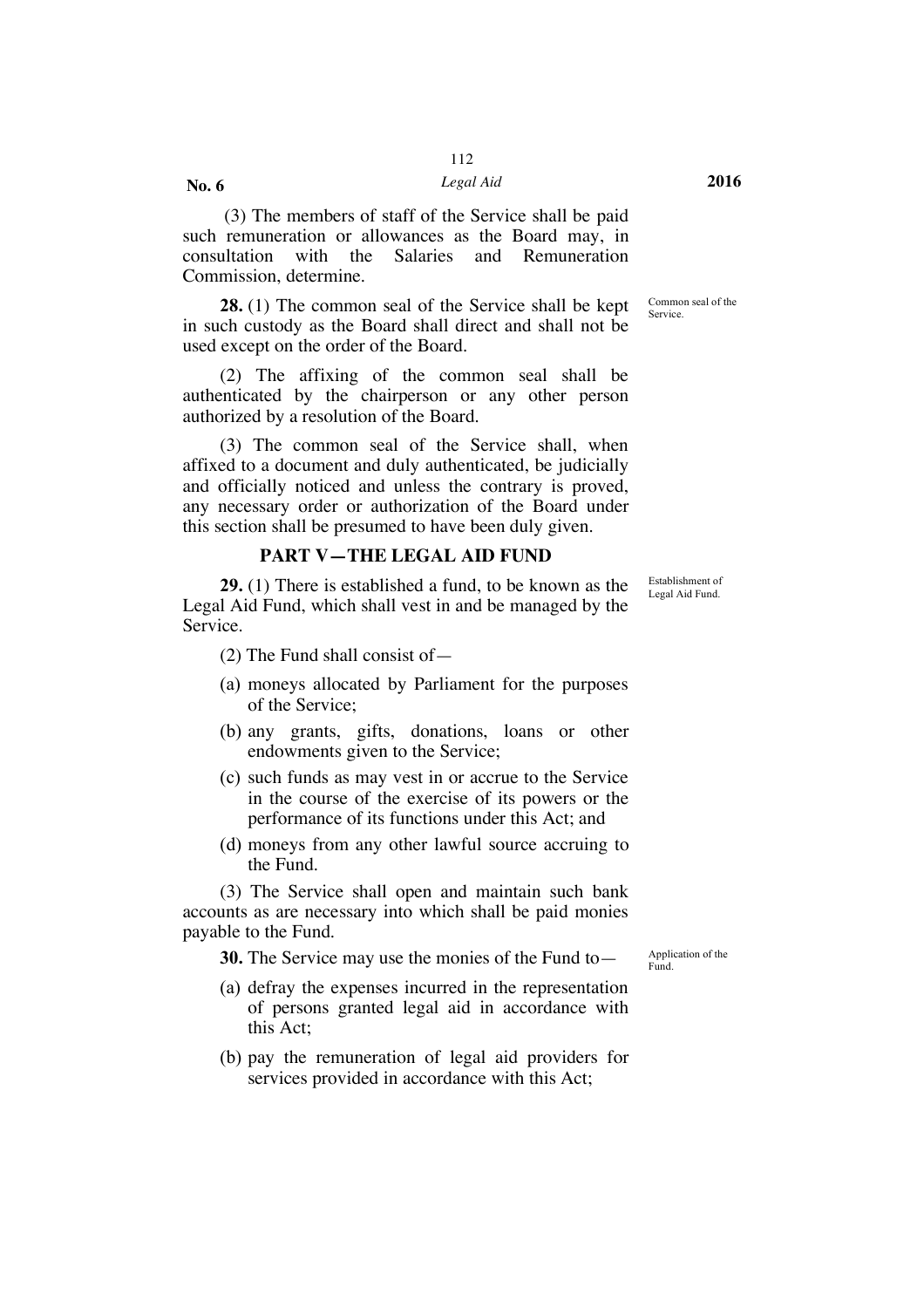#### **2016** *Legal Aid*

- (c) meet the expenses incurred by legal aid providers in providing services under this Act; and
- (d) meet the expenses of the operations of the Service as approved by the Board.

**31.** The financial year of the Fund shall be the period of twelve months commencing on the first of July and ending on the thirtieth June of the subsequent year.

**32.** (1) At least three months before the commencement of each financial year the Board shall cause to be prepared estimates of the revenue and expenditure of the Service for that financial year.

(2) The annual estimates shall make provision for all estimated expenditure of the Service for the financial year concerned, and in particular shall provide for—

- (a) the expenses stipulated in section 30;
- (b) the payment of salaries, allowances and other charges in respect of the members of the Board and staff of the Service;
- (c) the payment of pensions, gratuities and other charges in respect of benefits which are payable out of the funds of the Service;
- (d) the proper maintenance of the buildings and grounds of the Service
- (e) the maintenance, repair and replacement of the equipment and other property of the Service
- (f) the funding of training, research and development activities of the Service;
- (g) the creation of such funds to meet future or contingent liabilities in respect of benefits, insurance or replacement of buildings or installations, equipment and in respect of such other matters as the Service may think fit; and
- (h) any other expenditure necessary for the purposes of this Act.

(3) The annual estimates shall be approved by the Board of the Service before the commencement of the financial year to which they relate and shall be submitted to the Cabinet Secretary for approval and after the Cabinet **No. 6**

Financial Year.

Annual estimates.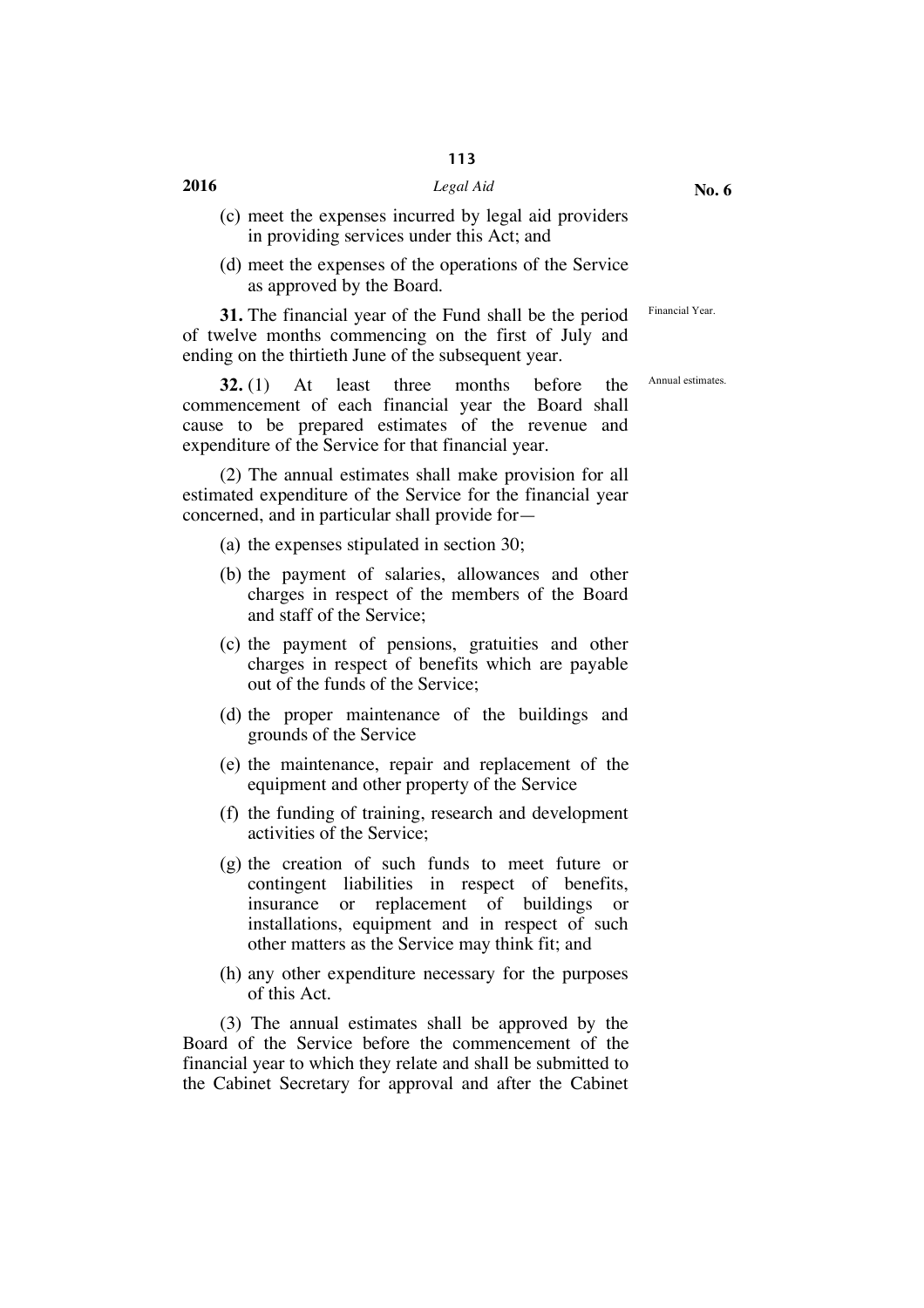**No. 6**

Secretary's approval, the Service shall not increase the annual estimates without the consent of the Cabinet Secretary.

**33.** (1) The Service may, subject to the approval of the Cabinet Secretary for the time being responsible for matters relating to finance, invest any funds not immediately required for its purposes, as it may determine.

(2) The Board may place or deposit with such bank or banks as it may determine any money not immediately required for the purposes of the Board.

**34.** (1) The Board shall cause to be kept all proper books and records of account of the income, expenditure, assets and liabilities of the Service.

(2) Within a period of three months after the end of each financial year, the Service shall submit to the Auditor-General the accounts of the Service in respect of that year together with a—

- (a) statement of the income and expenditure of the Service during that year; and
- (b) statement of the assets and liabilities of the Service on the last day of that financial year.

(3) The annual accounts of the Service shall be prepared, audited and reported upon in accordance with the provisions the Article 226 and 229 of the Constitution and the law relating to public audit.

#### **PART VI—LEGAL AID SERVICES**

**35.** (1) The Service shall provide legal aid services at the expense of the State to persons who qualify for legal aid services under this Act.

(2) The Service shall provide legal aid services in—

- (a) civil matters;
- (b) criminal matters;
- (c) children matters;
- (d) constitutional matters;
- (e) matters of public interest; or
- (f) any other type of case or type of law that the Service may approve.

General principles of legal aid.

Accounts and Audit.

Investment of funds.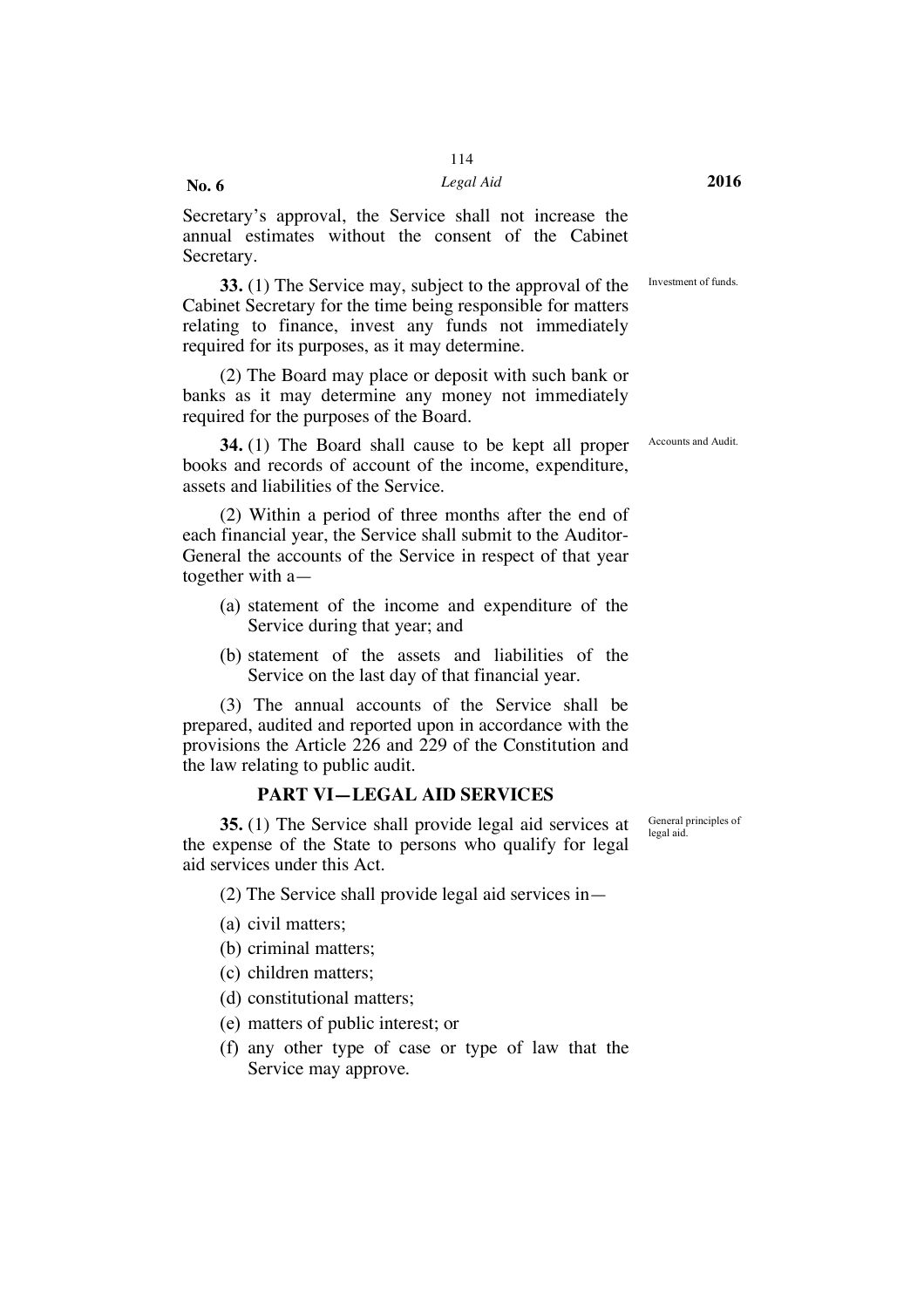(3) Despite subsection (2), the Service shall—

- (a) determine the legal needs of indigent persons and of disadvantaged communities in Kenya;
- (b) establish priorities for the areas of law, types of proceedings for which it will provide legal aid services; and
- (c) formulate policies for the kind of legal aid services to be provided in the different areas of law, types of cases and types of proceedings.

(4) The Service shall establish and administer a cost effective and efficient system for providing high quality legal services within the financial resources available to the Service.

(5) Except as is otherwise provided under this Act—

- (a) the assistance or representation through legal aid shall not affect the relationship between the rights of an advocate and a client or any privilege arising out of such relationship; and
- (b) the rights conferred by this Act on an aided person shall not affect the rights or liabilities of any other parties to any proceedings or the principles on which the discretion of any court is normally exercised.

**36.** (1) A person is eligible to receive legal aid services if that person is indigent, resident in Kenya and is—

(a) a citizen of Kenya

(b) a child;

- (c) a refugee under the Refugees Act;  $N_{0.13 \text{ of } 2006}$
- (d) a victim of human trafficking; or
- (e) an internally displaced person; or

(f) a stateless person.

(2) A person who is eligible to receive legal aid services under subsection (1) shall apply to the Service in the prescribed manner.

(3) A person shall not receive legal aid services unless the Service has determined that the individual's financial resources are such that the person is eligible for the services.

Persons eligible for legal aid.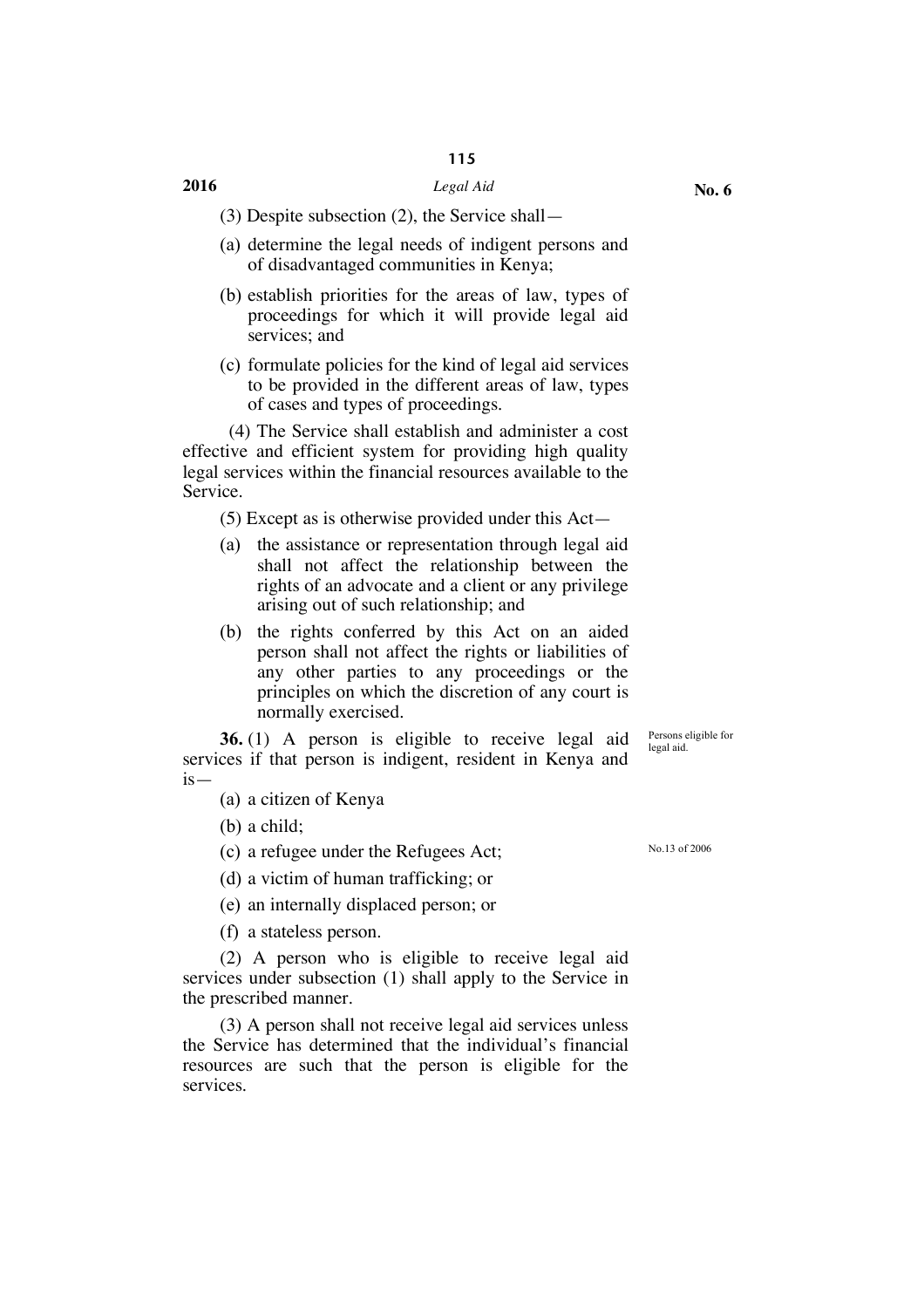#### *Legal Aid* **2016**

(4) Despite subsections (1), (2) and (3), the Service shall not provide legal aid services to a person unless the Service is satisfied that—

- (a) the cost of the proceedings is justifiable in the light of the expected benefits;
- (b) resources are available to meet the cost of the legal aid services sought;
- (c) it is appropriate to offer the services having regard to the present and future demands;
- (d) the nature, seriousness and importance of the proceedings to the individual justify such expense;
- (e) the claim in respect of which legal aid is sought has a probability of success;
- (f) the conduct of the person warrants such assistance;
- (g) the proceedings relate to a matter that is of public interest;
- (h) the proceedings are likely to occasion the loss of any right or the person may suffer damages;
- (i) the proceedings may involve expert crossexamination of witnesses or other complexity;
- (j) it is in the interest of a third party that the person be represented;
- (k) denial of legal aid would result in substantial injustice to the applicant; or
- (l) there exists any other reasonable ground to justify the grant of legal aid.

**37.** The Service shall not provide legal aid services in respect of civil proceedingsLegal aid not available in certain civil matters.

- (a) to a company, corporation, trust ,public institution, civil society , Non-Governmental Organization or other artificial person;
- (b) in matters relating to tax;
- (c) in matters relating to the recovery of debts;
- (d) in bankruptcy and insolvency proceedings; and
- (e) in defamation proceedings.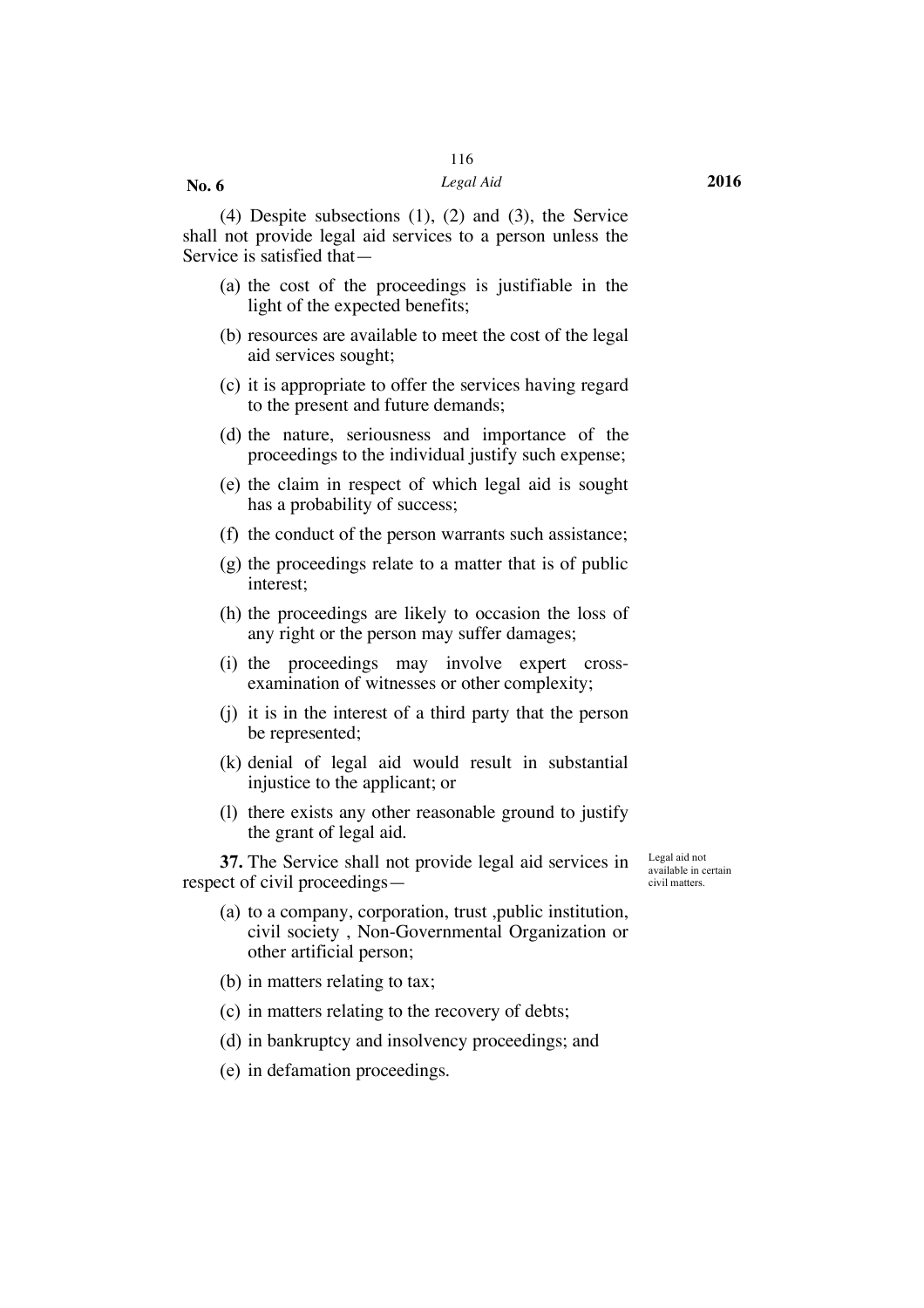#### **2016** *Legal Aid*

**38.** (1) The Service may grant legal aid to an applicant in a matter in which more than one person is a party with the same interest and the applicant is entitled to sue or has been sued on behalf of all those persons.

(2) Except in the case of public interest matters, if an applicant has the right to be joined with others as a plaintiff in one action because a common question of law or fact arises, the Service may grant legal aid to the applicant that is limited to the proceedings necessary to preserve the applicant's right to relief.

**39.** (1)The Service may, where it deems it necessary, recommend an aided person to alternative forms of dispute resolution and may for that purpose, provide the aided person with such services at the expense of the Service.

(2) An alternative dispute resolution service may be provided by—

(a) an employee of the Service; or

(b) a person or institution with expertise in the area of alternative dispute resolution that is engaged by the Service specifically to conduct an alternative dispute resolution programme.

#### **PART VII— APPLICATION FOR LEGAL AID**

**40.** (1) A person who wishes to receive legal aid, shall apply to the Service in writing.

(2) Where a person wishes to apply for legal aid the person shall apply before the final determination of the matter by a court, tribunal or any other forum to which the application relates.

(3) An application under subsection (1) shall be assessed, with respect to the applicants' eligibility for legal aid services in accordance with this Act.

**41.** An application for legal aid may be made by-<br>ersons who may

- (a) the applicant in person;
- (b) any other person authorized by the applicant in writing;
- (c) any person or organization—
	- (i) authorized by the applicant in writing, on behalf of the applicant; or

apply for legal aid.

Application for legal

aid.

Alternative dispute resolution.

Several parties to a

suit.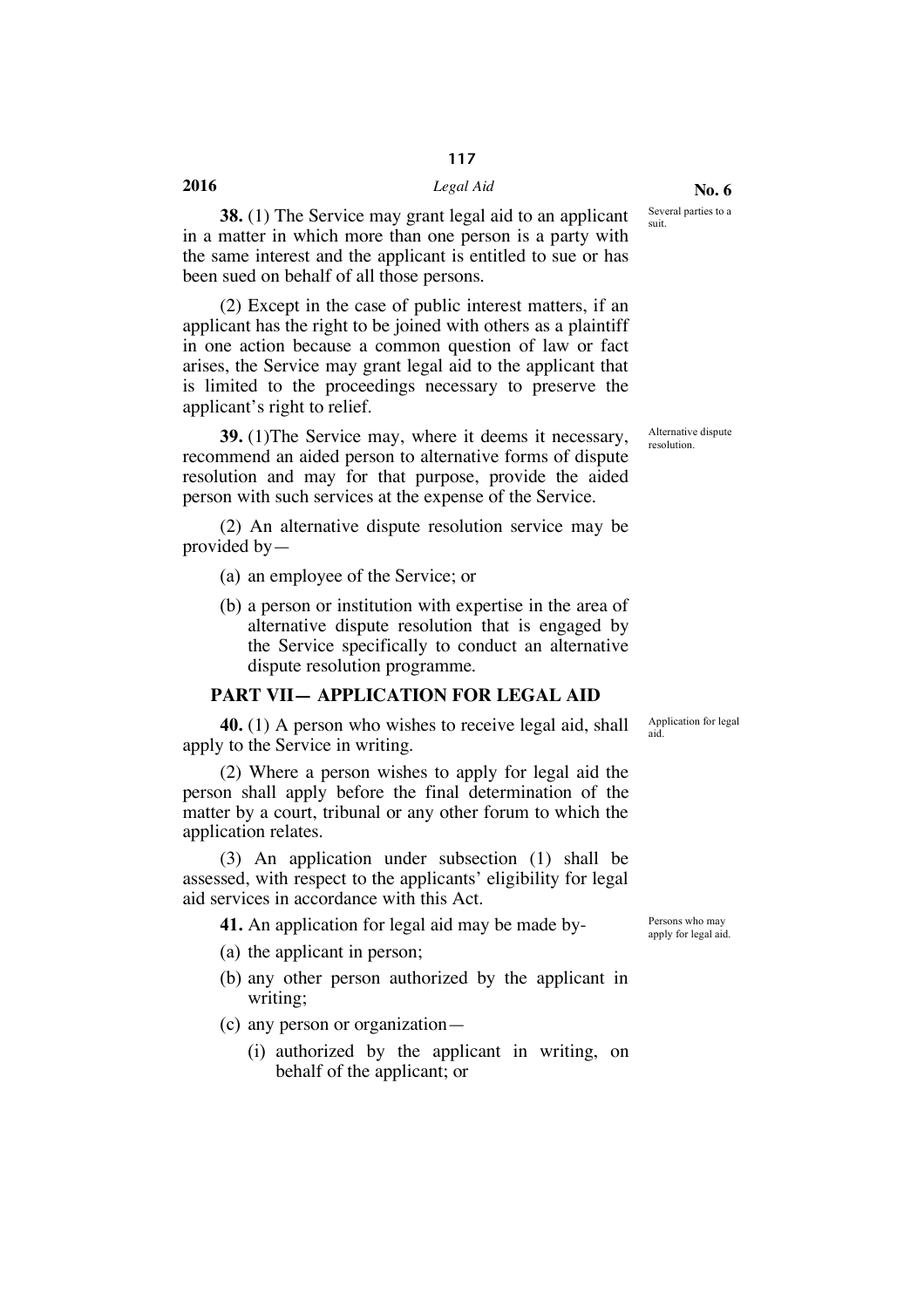#### *Legal Aid* **2016**

(ii) on behalf of the applicant where the authority of the applicant cannot be reasonably obtained due to physical or mental incapacity.

**42.** (1) The officer-in-charge of a prison, police station, remand home for children or other place of lawful custody shall—

**No. 6**

- (a) ensure that every person held in custody, is informed, in language that the person understands, of the availability of legal aid on being admitted to custody and is asked whether he or she desires to seek legal aid;
- (b) maintain a register in which shall be entered the name of every person held there and the response of each such person when asked if he or she desires to seek legal aid; and
- (c) ensure that a legal aid application form is made by a person in their custody wishing to apply for legal aid and shall inform the Service of the application within twenty-four hours of the making of the application.

(2) A person who willfully obstructs a person held in lawful custody from applying for legal aid commits an offence.

**43.** (1) A court before which an unrepresented accused person is presented shall—

- (a) promptly inform the accused of his or her right to legal representation;
- (b) if substantial injustice is likely to result, promptly inform the accused of the right to have an advocate assigned to him or her; and
- (c) inform the Service to provide legal aid to the accused person.

(2) The Service shall provide legal aid to the accused person in accordance with this Act.

(3) Where a child is brought before a court in proceedings under the Children Act or any other written law, the court may where the child is unrepresented, order the Service to provide legal representation for the child.

Persons in lawful custody.

Duties of the court.

No.8 of 2001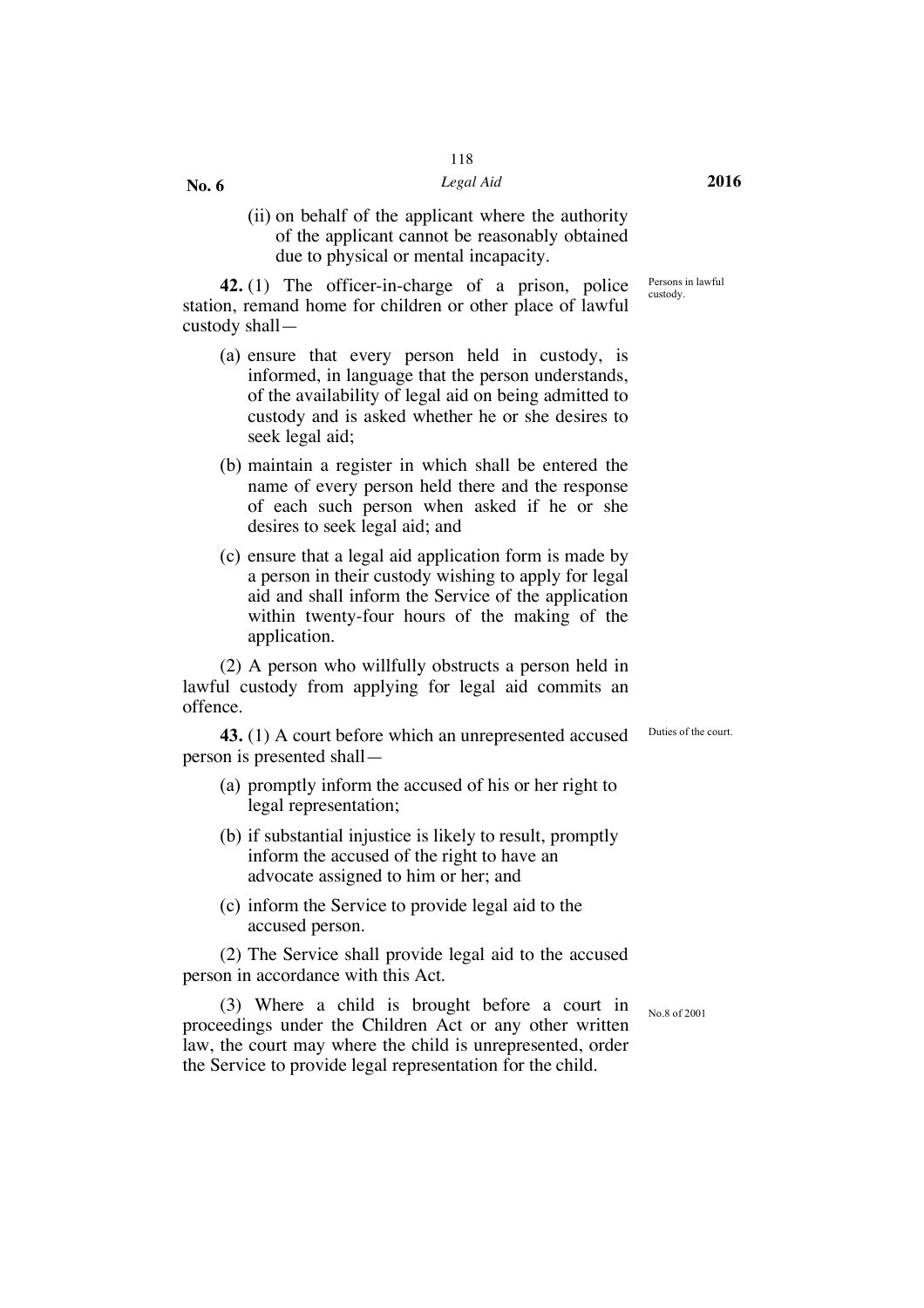#### **2016** *Legal Aid*

(4) Where an accused person is brought before the court and is charged with an offence punishable by death, the court may, where the accused is unrepresented, order the Service to provide legal representation for the accused.

(5) The provision of legal representation under subsection (4) shall be subject to the criteria for eligibility for legal aid under this Act.

(6) Despite the provisions of this section, lack of legal representation shall not be a bar to the continuation of proceedings against a person.

**44.** (1) On an application for legal aid, the Service may, in respect of the whole or any part of a matter, proceedings or appeal—

- (a) grant legal aid to the applicant subject to such terms and conditions as the Service considers appropriate;
- (b) grant legal aid to the applicant on an interim basis pending further consideration of the application; or
- (c) refuse to grant legal aid to the applicant.

(2) Where the Service grants legal aid to an applicant under this Act, the Service shall specify—

- (a) the conditions, if any, attaching to the grant;
- (b) the name of the accredited legal aid provider assigned to the aided person; and
- (c) may specify a maximum grant.

(3) The Service shall make a decision on every application for legal aid without undue delay but not later than forty eight hours from the date of receipt, by the Service, of such application.

(4) The decision of the Service shall be in writing and shall specify—

- (a) the conditions, if any, attaching to the grant of legal aid;
- (b) the matter for which the legal aid is granted or not granted;
- (c) the date on which the grant of legal aid takes effect;

Decision on application for legal aid.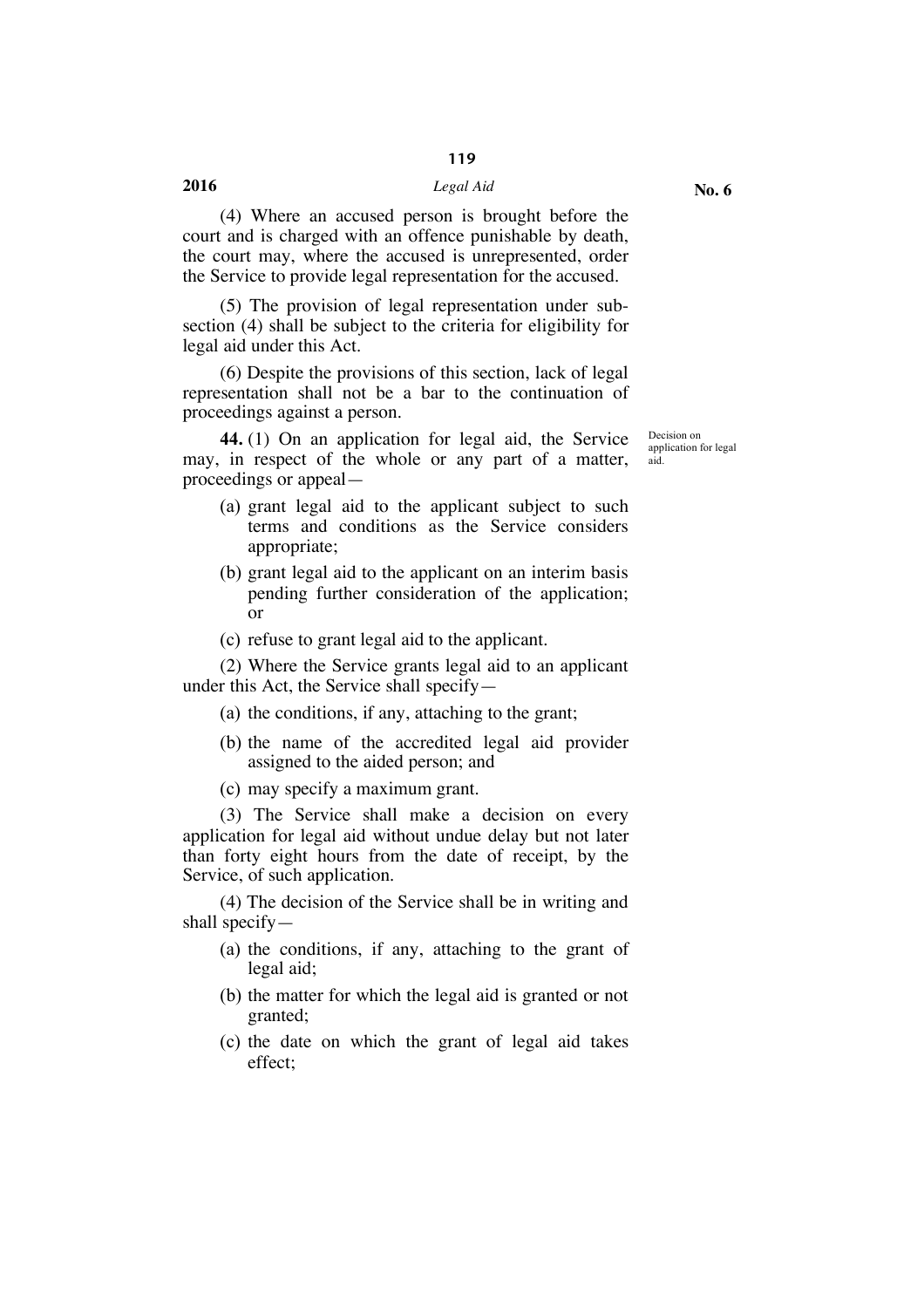#### *Legal Aid* **2016**

(d) the benefits included in the grant of legal aid;

- (e) the possible deductible amount from the grant to the aided person; and
- (f) the name of the legal aid provider assigned to the aided person.

(5) The conditions referred to in subsection  $(4)(a)$ shall specify the amount, if any, that shall be payable by the applicant to the Service on account of costs recovered by the applicant in the proceedings in respect of which legal aid was provided.

(6) Where the Service grants legal aid the Service shall issue a certificate of grant of legal aid to a successful applicant and shall send a copy of the certificate to the designated legal aid provider.

(7) Where the Service does not grant legal aid to an applicant, the Service shall send a written notice to the applicant stating—

- (a) the reasons for refusal to grant legal aid; and
- (b) the right to seek review of the decision of the Service and of appeal to the High Court.

**45.** (1) Where a party to civil proceedings is granted legal aid, the legal aid provider under the grant shall immediately give notice of that fact to every other party to the proceedings, and to the Registrar of the relevant court.

(2) If any other person subsequently becomes a party to the proceedings, the legal aid provider shall give notice to the new party.

(3) If the grant of legal aid is withdrawn, the legal aid provider under the grant shall immediately notify all parties to the proceedings and the Registrar of the relevant court, of that fact.

**46.** (1) An applicant for legal aid, an aided person or a person acting for an aided person shall notify the Service of—

- (a) any increase in the income or disposable capital of the applicant by an amount that may affect the aided person's eligibility for legal aid; and
- (b) any change in the address of the applicant, aided person or of the person acting for the aided person.

Notification of other parties.

Notification of change in circumstances.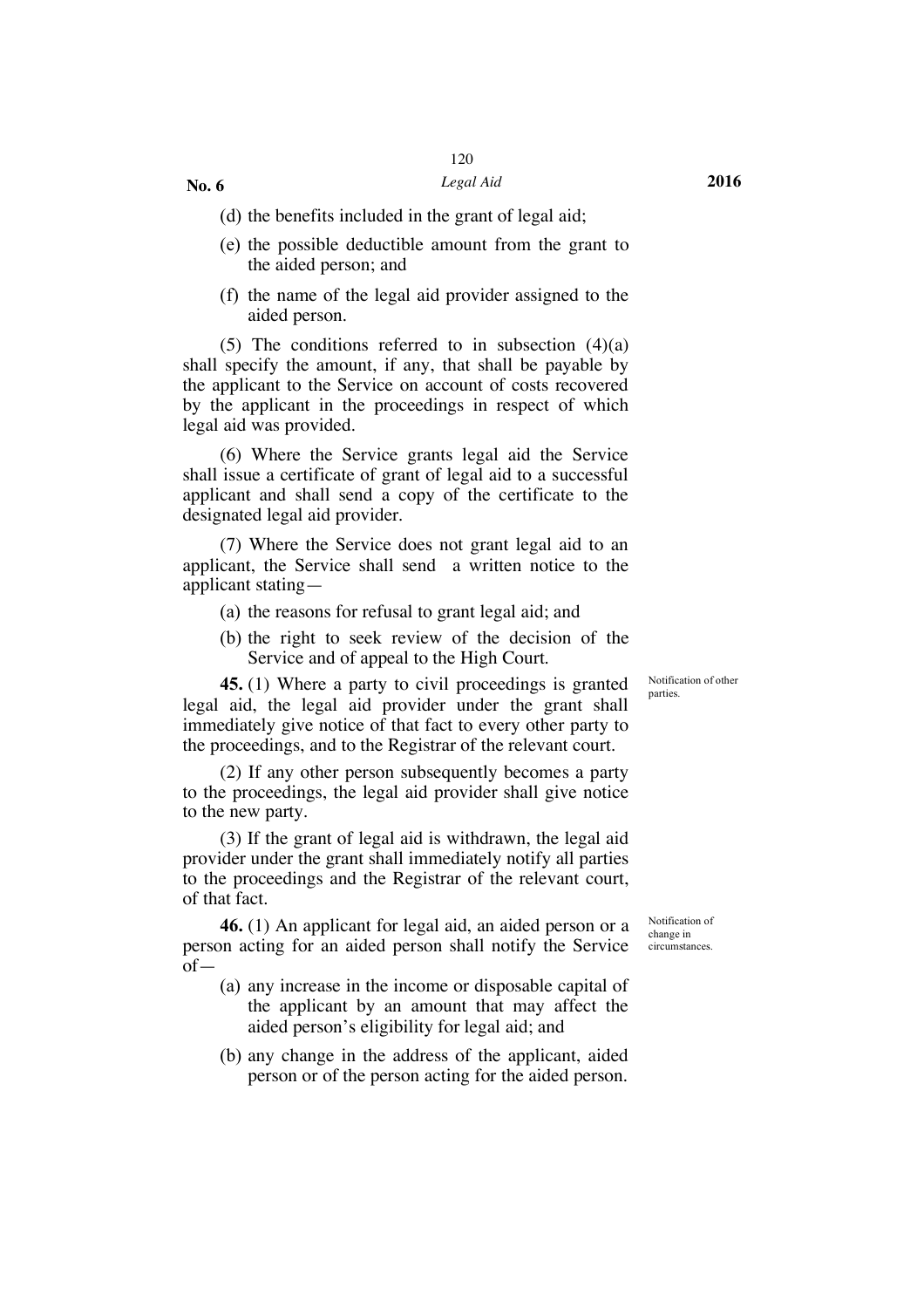(2) For the purposes of subsection (1), an aided person is deemed to have waived any legal professional privilege that might otherwise prevent a person acting for the aided person from complying with that subsection.

(3) Where an aided person or person acting for an aided person fails to give information under subsection( 1) (a), the Service—

- (a) shall cancel the certificate issued under section 44(6) and cease to provide legal aid services to the aided person;
- (b) may declare that, with respect to part of the legal aid services rendered, the aided person is not entitled to legal aid services; and
- (c) may recover from the aided person the amount that it has paid or is obligated to pay to the legal aid provider.

(4) Where an advocate or legal aid service provider knowingly fails to give information under subsection (1) (a), the Service shall, with respect to part or all of the legal aid services declare that the advocate, or service provider is not entitled to payment by the Service and, if any payment has already been made for such services, the Service shall recover the amount it has paid for services rendered after the date of the failure to discharge the obligation.

**47.** The Service may require an aided person to provide up-to-date information about the person's financial means if the Service requires the information to make any decision under this Act.

**48.** (1) The Service may where it is satisfied that there is sufficient reason to vary its decision, vary a decision to provide legal aid services to a person under this Act at any time in order to—

- (a) terminate the provision of legal aid services;
- (b) alter the nature or extent of the legal aid services, including the variation of a decision relating to the person or persons who will provide the legal aid services;
- (c) make the provision of legal aid services subject to conditions; or

information.

Financial

Variation of a decision to provide legal aid.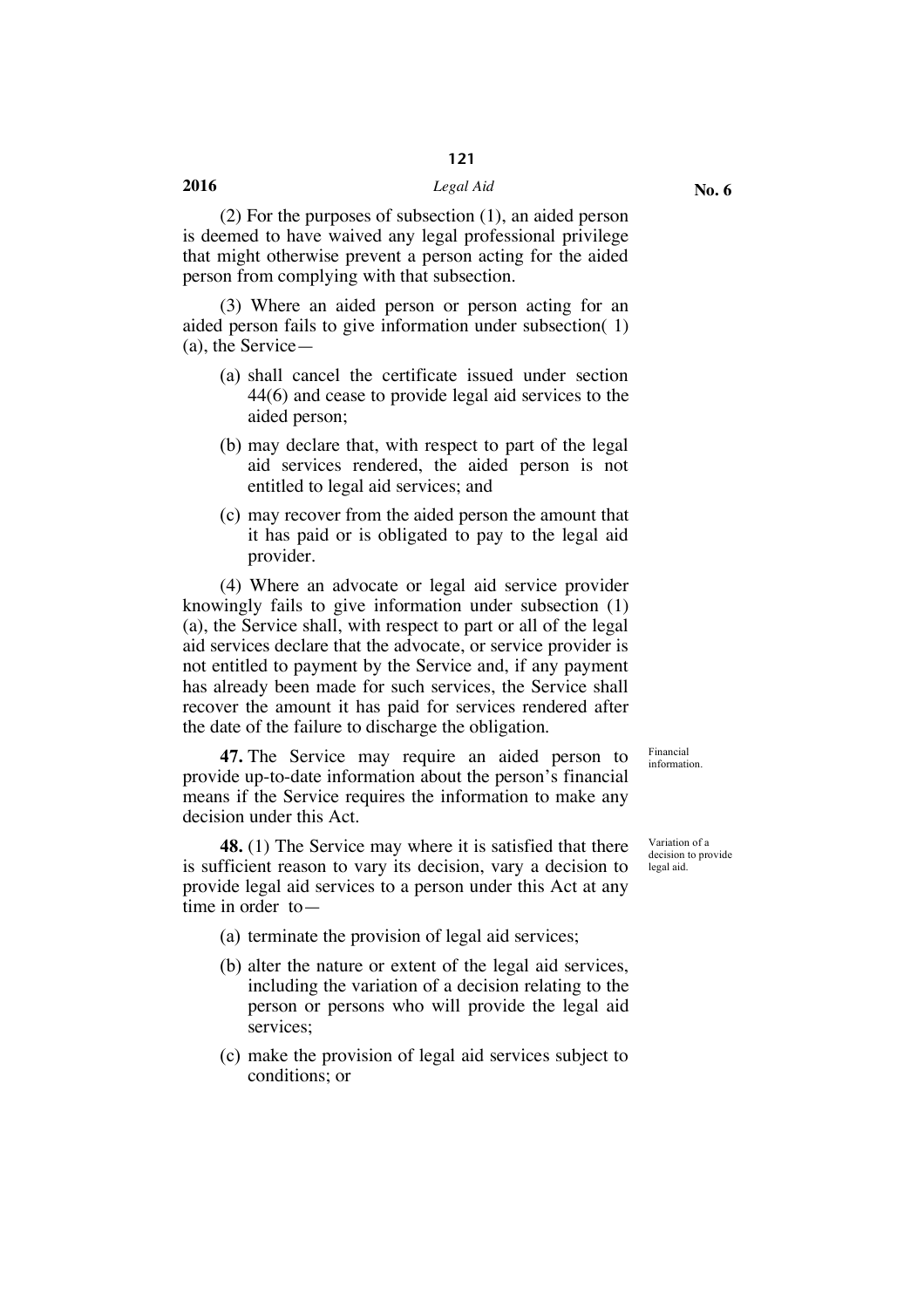(d) alter a condition to which the provision of legal aid services is subject.

(2) The Service shall issue a notice of the decision under subsection (1) to the aided person within fifteen days of the decision.

**49.** (1) Where a decision has been made in relation to an application for legal aid, the aided person may apply to the Service for a review of the grant of legal aid in accordance with this Act.

(2) On an application under sub-section (1) the Service may review any decision in relation to any of the following—

- (a) any conditions imposed on a grant of legal aid;
- (b) the suspension or cancellation of the accreditation of a legal aid provider;
- (c) any amount payable by the applicant, under a grant of legal aid;
- (d) the appointment of any legal aid provider in a grant of legal aid;
- (e) the maximum grant; or
- (f) the withdrawal of, or variation of the terms or conditions on which legal aid is granted.

(3) The Service, may after considering an application for review of the grant—

(a) reject the application for review;

(b) vary the terms on which the grant was made; or

(c) review its decision to grant legal aid.

**50.** Any legal aid provider appointed by the Service who is aggrieved by a decision of the Service in respect of an amount payable by the Service to the legal aid provider may apply to the Service to review its decision.

**51.** (1) The Service may review a decision to grant legal aid where—

- (a) the conditions on which legal aid was granted have substantially changed; or
- (b) the aided person has for any reason ceased to be eligible for legal aid.

Application for review by a legal aid provider.

Review of decision of the Service.

Application for review of grant of legal aid by aided person.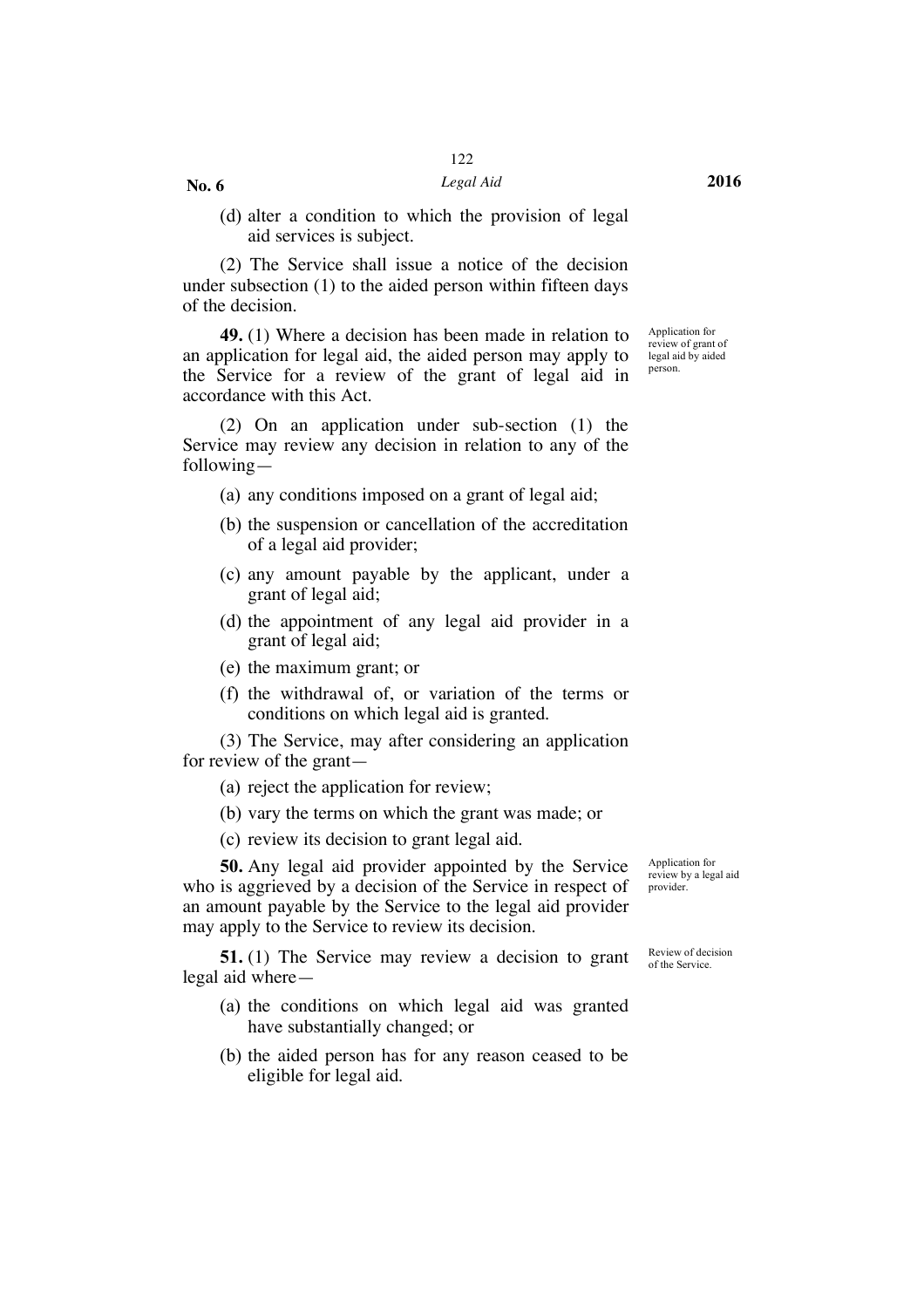(2) The Service shall send a written notice of its decision to the aided person and the designated legal aid provider within seven days of such decision.

(3) The Service shall not be liable for any costs incurred by the aided person and the legal aid provider, subsequent to service upon them of the notice specified in subsection (2).

(4) Where an aided person is no longer entitled to legal aid, any service by a legal aid provider subsequent to cessation of legal aid shall not be the responsibility of the Service.

**52.** (1) Where the Service decides to withdraw legal aid provided to an aided person the Service shall, as soon as is practicable send a written notice to the aided person and the legal aid provider of—

- (a) the intention to withdraw legal aid;
- (b) the reasons for the decision to withdraw legal aid; and
- (c) the right of the aided person to seek a review of the decision.

(2) An aided person or a legal aid provider who is served a notice pursuant to subsection (1) may, within fourteen days of receipt of the notice, submit a written statement of objection to the intended withdrawal to the Service.

(3) The Service shall, within fourteen days of receipt of the statement of objection specified in subsection (2) notify the aided person or legal aid provider of its final decision.

(4) Where a grant of legal aid is withdrawn, the Service shall within seven days notify the aided person, the legal aid provider and the Court of the date on which the withdrawal takes effect.

**53.** (1) The withdrawal of legal aid does not affect— Consequences of

- (a) obligations of the aided person arising out of the conditions of the grant;
- (b) the rights of the Service to enforce the obligations arising out of the conditions of the grant; or
- (c) the obligations of the Service to pay for services provided under the grant before the date of withdrawal.

withdrawal of legal aid.

Withdrawal of legal aid.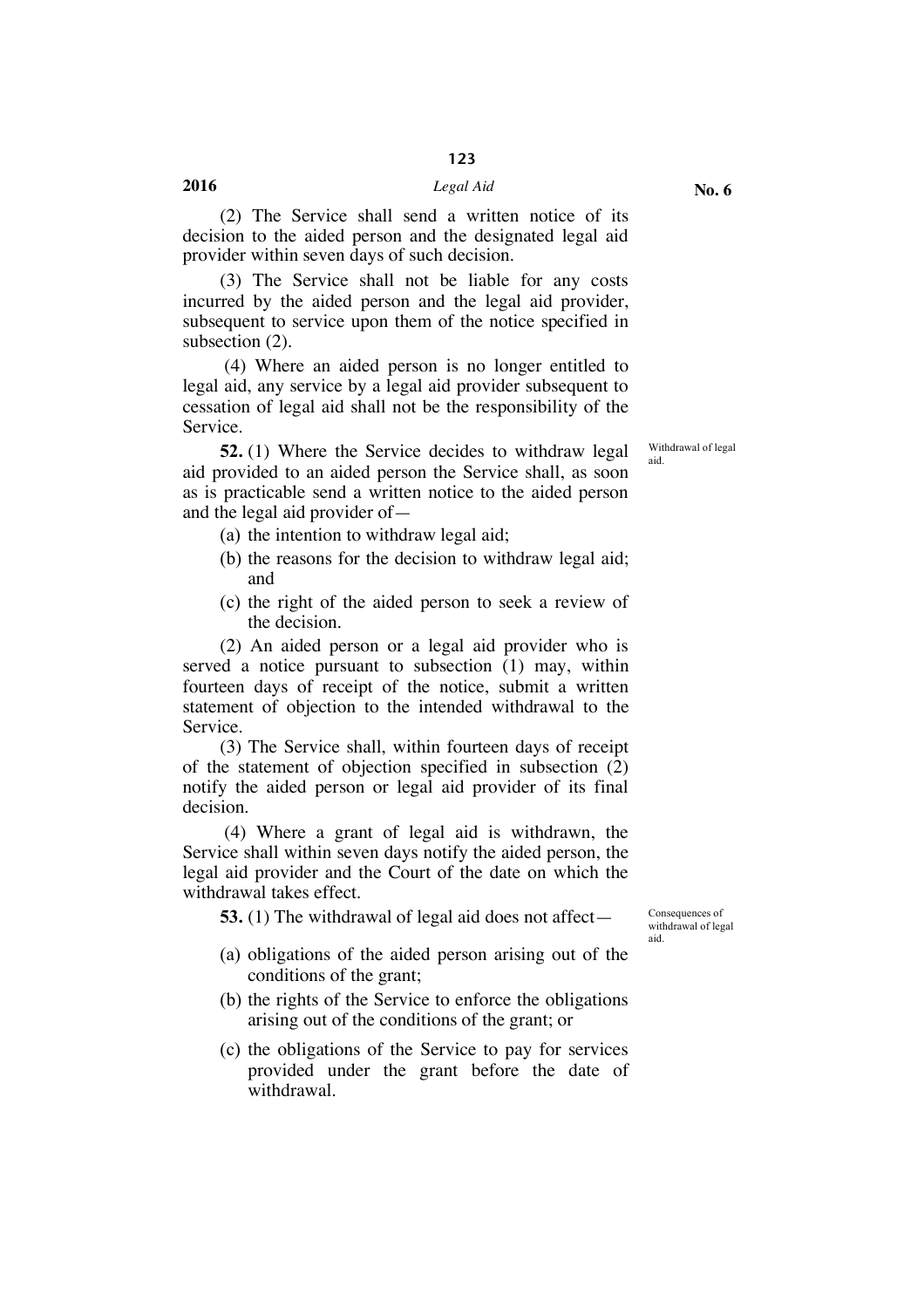#### *Legal Aid* **2016**

(2) If legal aid is withdrawn in respect of an aided person, the legal aid provider has the right to recover from the aided person the difference between the amount paid or payable by the Service under this Act and the full amount of that legal aid provider's fees and disbursements.

**No. 6**

(3) For the purposes of subsection (2), the amount payable by the Service shall be for services rendered by the legal aid provider prior to the receipt of notice of withdrawal.

(4) Upon the withdrawal of legal aid, a legal aid provider shall apply for leave of Court to cease providing legal aid services in the relevant case.

**54.** (1) An aided person may apply to the Service to terminate the services of a designated legal aid provider for good cause and the Service shall appoint another legal aid provider to represent the aided person.

(2) The Service shall give written notice of any application made under subsection (1) to the legal aid provider whose services are to be terminated within seven days of receipt of such application.

(3) The legal aid provider may make representations on his own behalf in response to the application of the aided person.

(4) In determining an application for termination of the services of a designated legal aid provider, the Service shall be guided by the Fair Administrative Action Act, 2015.

(5) A legal aid provider whose services are terminated under this section shall be entitled to payment for services rendered at the request of the Service, prior to the date of termination.

**55.** An applicant, an aided person or a legal aid provider who is aggrieved by a decision of the Service may appeal to the High Court within thirty days of the decision.

#### **PART VIII—ACCREDITATION OF LEGAL AID PROVIDERS**

**56.** A person or organization shall not provide legal aid services under this Act unless that person or organization is accredited to provide those services.

Termination of legal aid providers' mandate by aided person.

Appeal to High Court.

Provision of legal aid.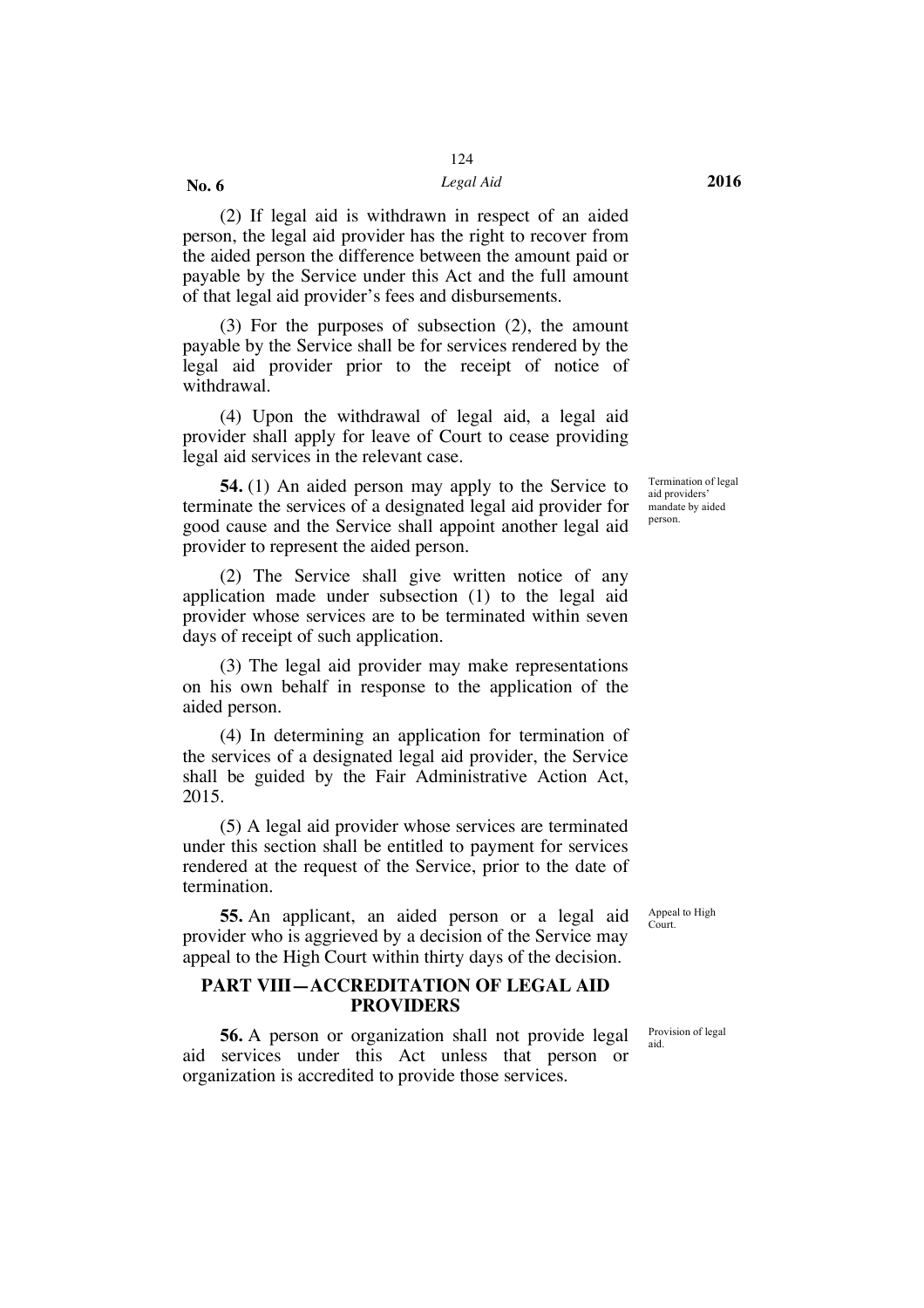**57.** (1) The Service shall, through regulation, develop and adopt criteria for accreditation of persons and institutions to provide legal aid services.

(2) In developing accreditation criteria, the Service shall consult with the Law Society of Kenya, the Attorney-General, the Director of Public Prosecutions, public benefit organizations and any other person that the Service considers necessary.

**58.** (1) A person or organization wishing to provide legal aid services shall apply to the Service for accreditation in the prescribed manner.

(2) A person who or an organization which—

- (a) gives false information in an application for accreditation;
- (b) purports to provide legal aid services under this Act as an accredited legal aid provider without accreditation, commits an offence.

**59.** The Service may accredit a person or an institution providing the services prescribed by the Service.

**60.** (1)The Service shall maintain a register of accredited legal aid providers containing—

- (a) the personal details and contact addresses of all accredited legal aid providers;
- (b) in the case of a registered association or a public benefit organization, the nature of the association or organization and the particulars of its registration;
- (c) the nature of services in respect of which the legal aid providers are accredited;
- (d) the number of cases being handled by the legal aid provider at any given time; and
- (e) any other matter prescribed by regulations.

(2) The Service shall ensure that the register maintained under subsection  $(1)$  —

(a) is publicized, placed or posted and made available for inspection at no charge by members of the public at police stations, courts, prisons and such

legal aid providers. Register of

Accreditation of

accredited legal aid providers.

Application for accreditation.

Accreditation criteria.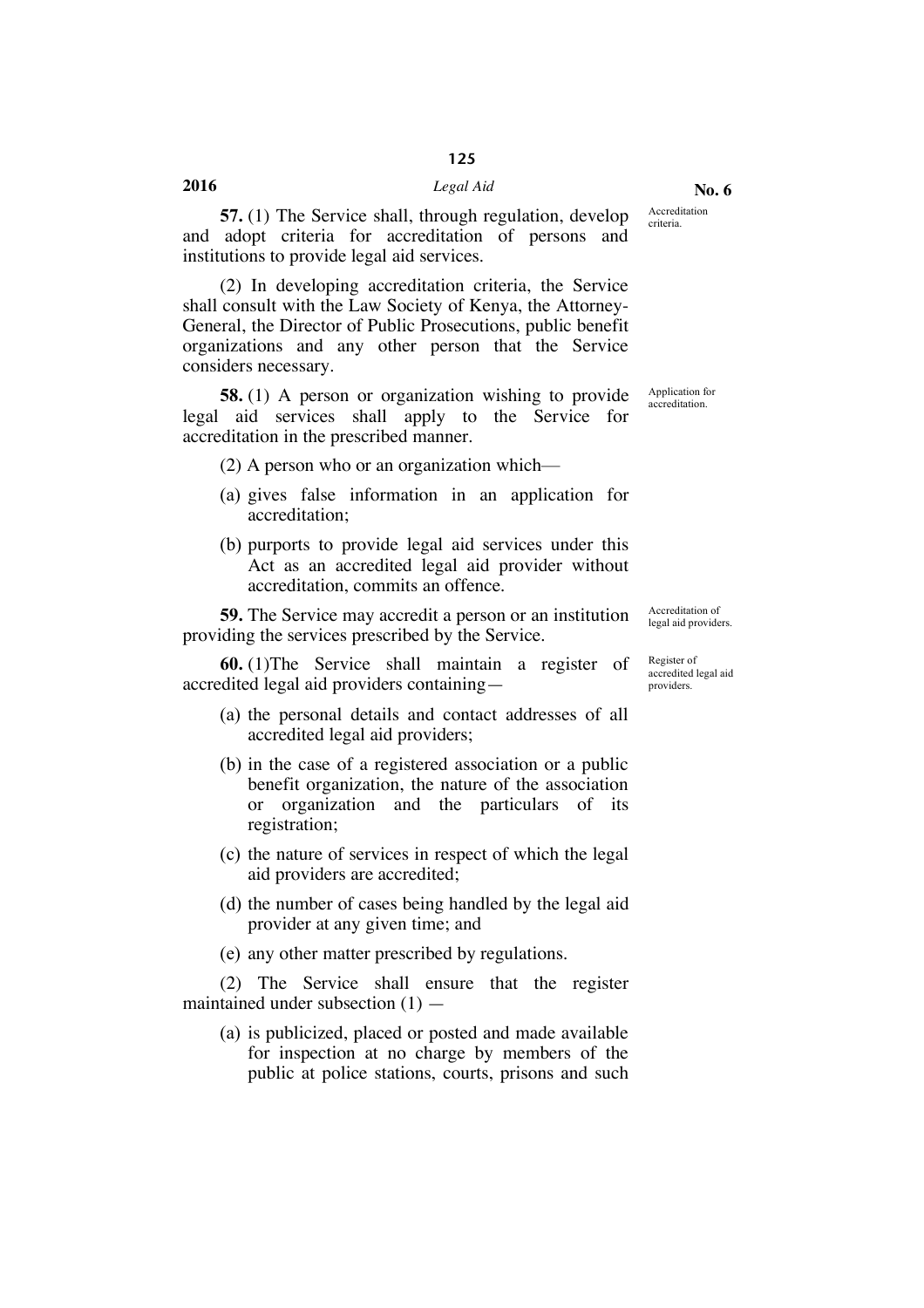other public places as may be determined by the Service; and

(b) is available in electronic form or other accessible formats.

**61.** (1) Except as may be expressly provided for by or under this Act, the fact that a legal aid provider provides services under this Act does not in any way affect that provider's obligations under any rules or codes of conduct of any professional or similar body to which that provider belongs, nor does it in any way affect their rights, obligations, responsibilities, or duties as a member of such body.

(2) The Service shall develop a code of conduct to apply to accredited legal aid providers.

(3) The code of conduct referred to under subsection (2) shall provide for—

- (a) the protection of the rights and interests of an aided person;
- (b) duties to the aided person, the Service, court or tribunal;
- (c) conflict of interest;
- (d) observance of confidentiality;
- (e) in the case of professionals, the duty to observe prescribed ethical standards of their respective professional bodies; and
- (f) probity and ethical conduct.

**62.** (1)No legal aid provider, agent or staff of the Service shall demand, request or receive payment from or in respect of an aided person, in relation to services rendered under this Act, unless such payment is authorized under this Act.

(2) Any person who demands, requests or receives the payment specified under subsection (1) commits an offence.

**63.** Except as otherwise authorized by the Service, an accredited legal aid provider shall pay all disbursements relating to a matter in which legal aid has been granted and may claim for reimbursement of those costs.

Unauthorized payments.

Legal aid disbursements.

Obligations relating to professional conduct.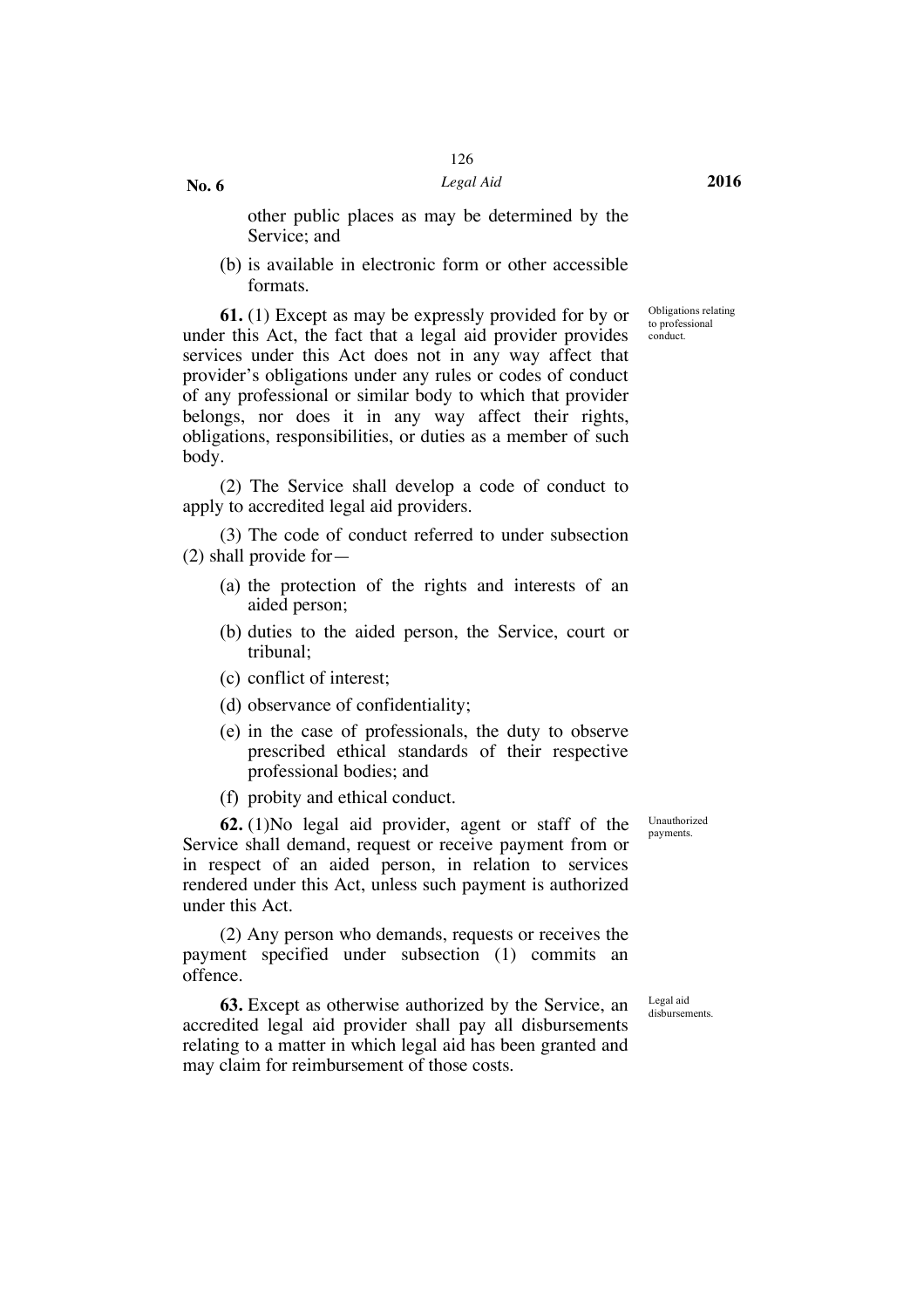**64.** (1) A legal aid provider shall—

- (a) take all reasonable steps to protect the interests of the Service and the aided person; and
- (b) inform the Service if the legal aid provider is aware that the aided person has avoided, is avoiding, or is attempting to avoid making payments to the Service from proceeds of proceedings.

(2) If a person to whom subsection (1) applies fails to fulfill his or her duties under that subsection, the money that should have been paid to the Service or from proceeds of proceedings, may be deducted from any money owing, by the Service, to that person.

**65.** (1) A legal aid provider shall— Records, monitoring

- (a) keep proper records of activities undertaken on behalf of an aided person; and
- (b) provide legal services, as prescribed by the Service.

(2) The Service shall monitor and evaluate the activities and the quality of legal representation offered by a legal aid provider under sub-section (1).

**66.** (1)The Service may temporarily suspend any approved services in the accreditation of a registered legal aid provider for a specified period if the accredited legal aid provider —

- (a) is in breach of the code of conduct prescribed under this Act, a code of conduct prescribed by the relevant professional body or under any other written law;
- (b) is convicted of an offence;
- (c) is subject to disciplinary procedures before the relevant professional body of which he or she is a member; or
- (d) fails to keep proper records of activities undertaken on behalf of an aided person or to provide legal services,

and the Service considers that this shall have an adverse effect on the interests of the aided person generally or in any particular case.

and evaluation.

Suspension of accreditation.

**No. 6**

interests of the Service.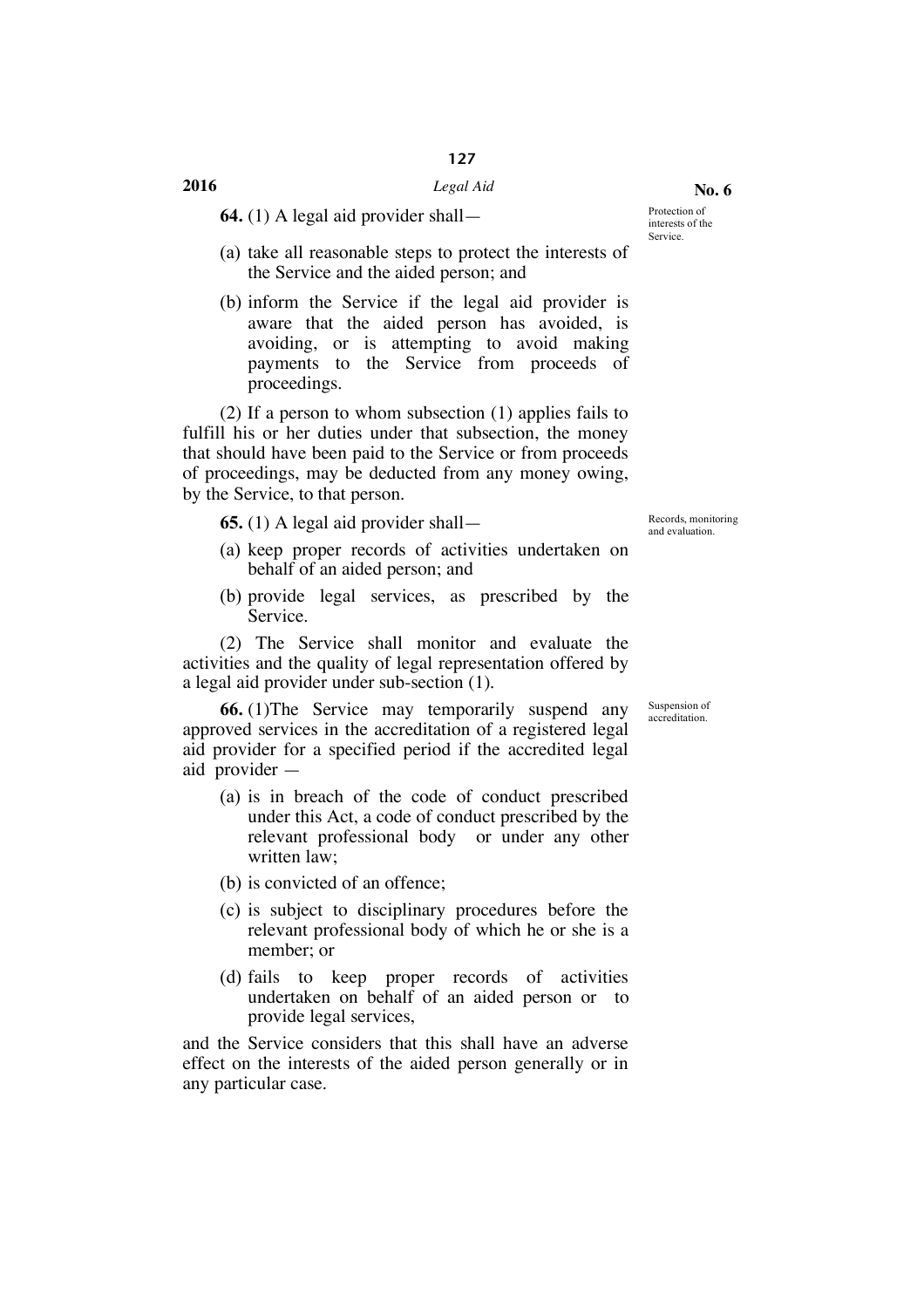**No. 6**

(2) The Service shall give written notice of its decision to suspend the accreditation of a legal aid provider within seven days of the suspension.

(3) A legal aid provider whose accreditation is suspended shall cease to provide the relevant service, and the Service shall not be liable to pay for any service rendered to an aided person after the date on which the suspension takes effect.

(4) A legal aid provider whose accreditation is suspended may request the Service to review its decision within fourteen days of receipt of the notice of suspension.

(5) The Service shall, within twenty eight days of receipt of the request specified in sub-section (4) notify the aided person or legal aid provider of its decision.

**67.** (1) The Service may cancel the accreditation of a legal aid provider on any of the following groundsCancellation of accreditation.

(a) the Service is satisfied that the accreditation was obtained by mistake, fraud ,undue influence or misrepresentation;

(b) the legal aid provider-

- (i) does not meet the accreditation criteria, whether or not that criteria was adopted before or after the accreditation was given;
- (ii) is not providing, or has not provided, the service for which they are accredited to the prescribed standard;
- (iii) has been adjudged bankrupt, is insolvent or has entered into an arrangement with his or her creditors;
- (iv) has failed to comply with one or more of the conditions of the accreditation; or
- (v) is convicted of an integrity related offence which touches on his or her integrity, accountability, or is subject to an order made under the relevant body.

(2) The Service shall give written notice of its decision to cancel the accreditation of a legal aid provider under subsection (1) to the legal aid provider within seven days of the cancellation.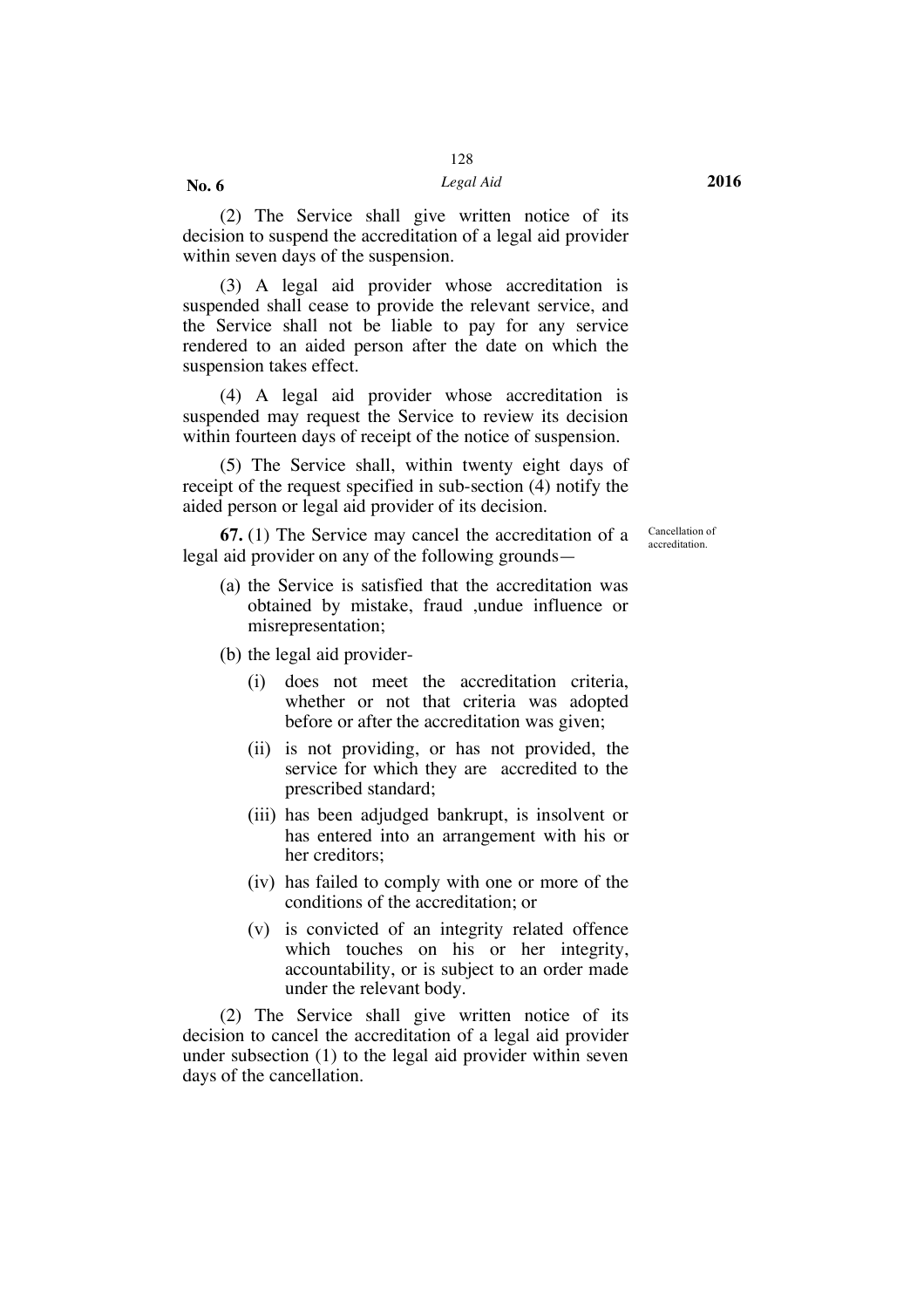(3) A legal aid provider whose accreditation is cancelled shall cease to provide the relevant service, and the Service shall not pay for any services provided after the date on which the cancellation takes effect.

(4) A legal aid provider whose accreditation is cancelled may request the Service to review its decision within fourteen days of receipt of the notice of cancellation.

**68.** (1) An accredited paralegal employed by the Service or supervised by an accredited body may provide legal advice and assistance in accordance with this Act.

(2)An accredited paralegal shall not demand payment of a fee from a person who qualifies for legal aid under this Act.

(3) An accredited paralegal who demands payment of a fee as specified under subsection (2) commits an offence.

#### **PART IX—ENFORCEMENT OF CONDITIONS OF GRANT OF LEGAL AID**

**69.** (1) An aided person who receives legal aid shall — Terms of provision

- (a) pay a fee of such amount as may be determined by the Service;
- (b) if the financial resources of the aided person are, or relevant conduct is, such as to make the aided person liable to do so, pay the cost of the services or make a contribution in respect of the cost of the services of such amount as may be prescribed; or
- (c) if the services relate to a dispute and the aided person has agreed to make a payment ( which may exceed the cost of the services) only in specified circumstances, make in those circumstances a payment of the amount agreed or determined in the manner agreed by the aided person.

(2) For purposes of this section, "relevant conduct" means conduct in connection with the services, an application for funding or any proceedings in relation to which they are provided.

**70.** (1)Where the Service or an advocate who is accredited under section 59(1) has assisted an aided person who has been awarded costs in any proceedings, the aided person is deemed to have surrendered the costs to the Service, and the Service shall be entitled to such costs.

Legal advice and assistance by paralegals.

of funded services.

Recovery of costs and benefits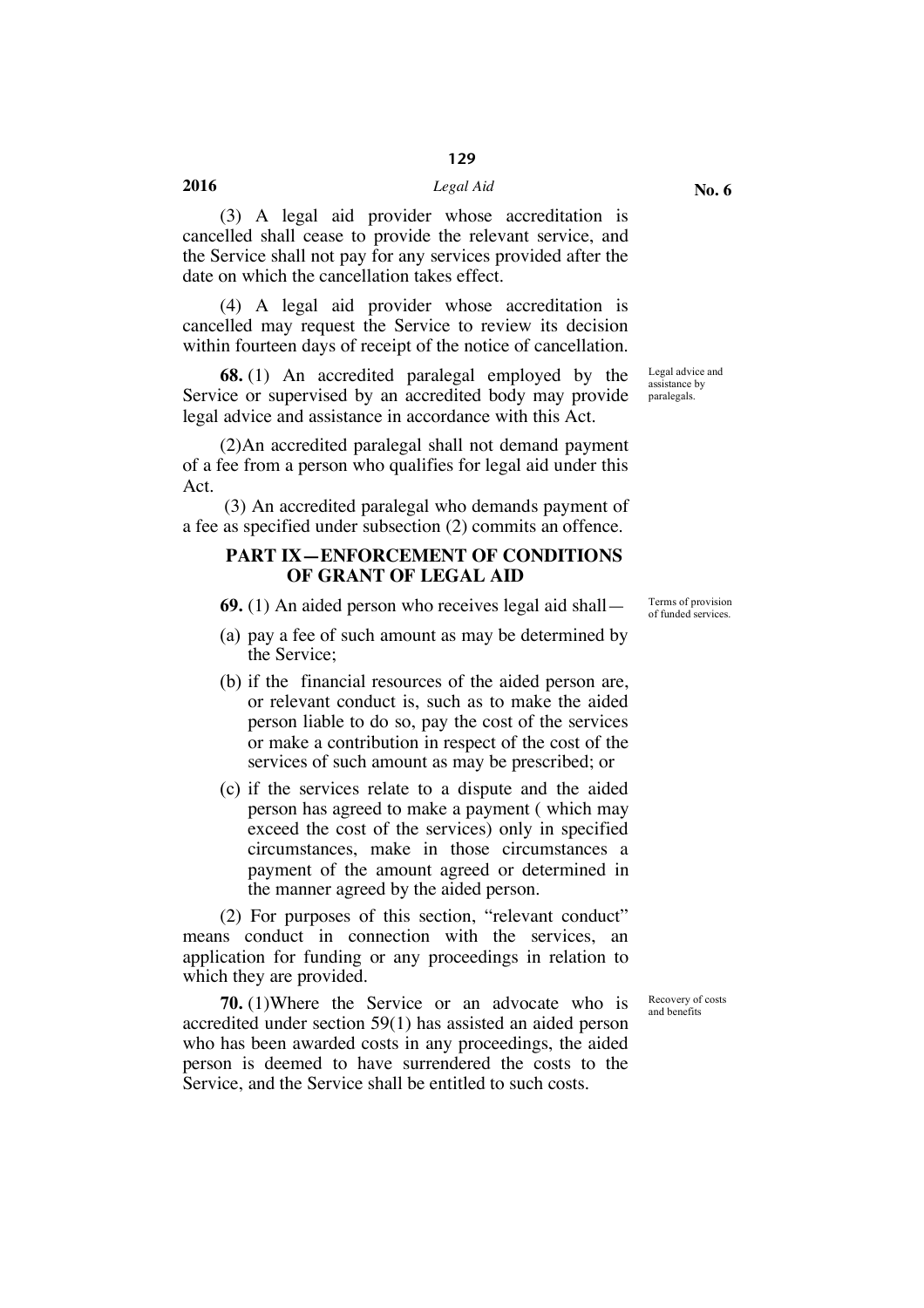*Legal Aid* **2016**

(2) Where an aided person has been compensated through an award of damages in any proceedings, such person shall be entitled to the award, provided that the service shall have the right to deduct from the award, the costs it incurred in respect of the proceedings.

**71.** A legal aid provider shall take the steps necessary to enforce a judgment or an out-of-court settlement in order to recover the proceeds of proceedings.

#### **PART X—AWARD OF COSTS IN CIVIL PROCEEDINGS**

**72.** (1) If an aided person receives legal aid for civil proceedings and loses the case, the court shall not award an order of costs against the aided person, unless there are exceptional circumstances.

(2) In determining whether there are exceptional circumstances under subsection (1), the court may take into account any of the following conduct by the aided person—

- (a) conduct that causes the other party to incur unnecessary costs;
- (b) misleading or deceitful conduct;
- (c) unreasonable pursuit of one or more issues on which the aided person fails;
- (d) unreasonable refusal to negotiate a settlement or participate in alternative dispute resolution; or
- (e) other conduct that abuses the processes of the court.

**73.** If an order is made under section 72 specifying that an aided person is liable for costs, the Service shall not be liable for the payment of such costs.

**74.** (1)Unless there are exceptional circumstances, an aided person shall not be required to provide security for costs during litigation or appeal proceedings.

(2) An order of security for costs made in any proceedings against any person to whom legal aid services are rendered under this Act shall not be enforceable against the Service or any accredited legal aid provider.

Costs against an aided person.

Aided person not required to provide security for costs

Enforcement of judgment.

Liability of aided person for costs.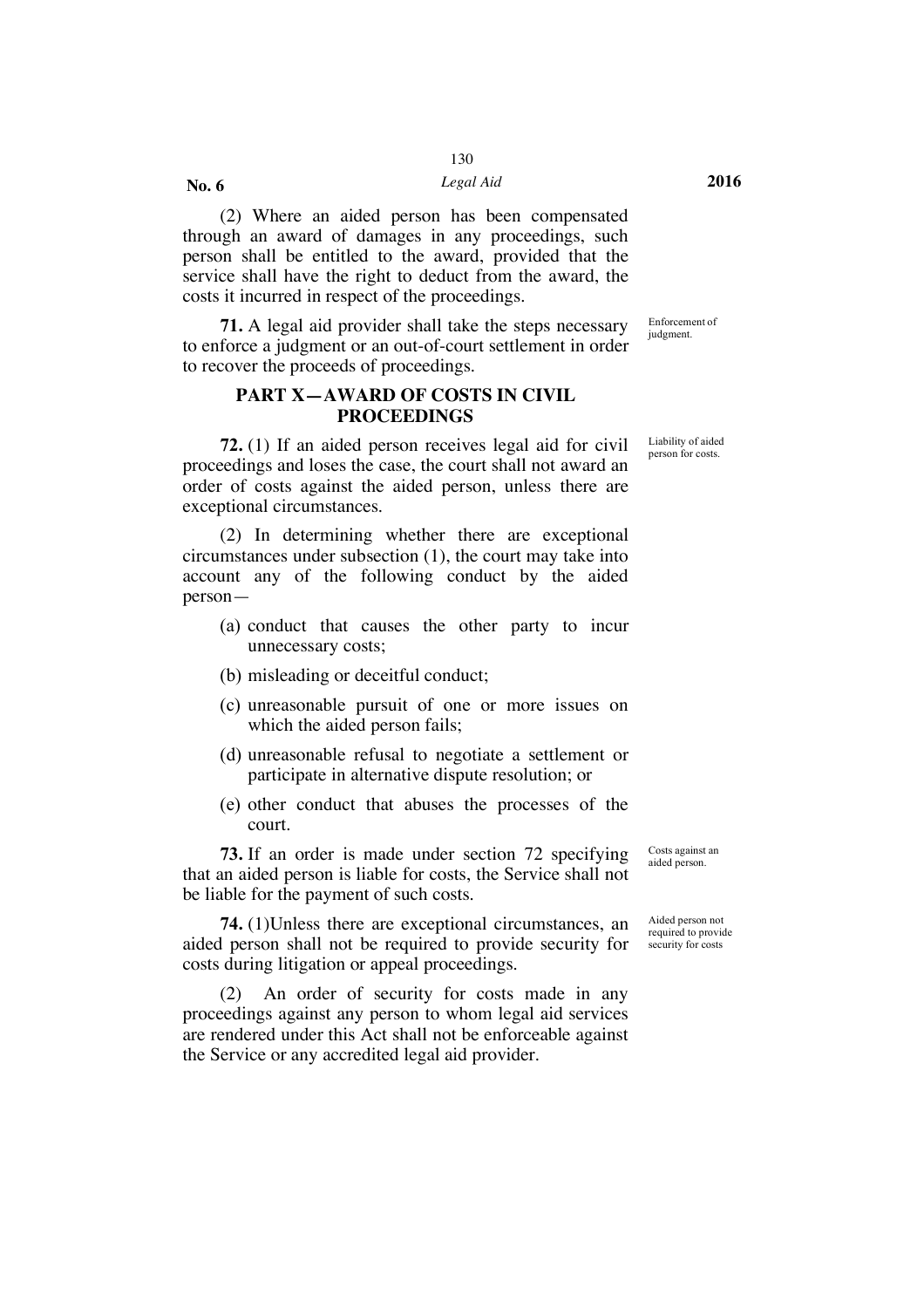#### **PART XI—PAYMENT FOR LEGAL AID SERVICES**

Fees payable.

**75.** (1) The Service shall, in consultation with relevant professional bodies, determine the scales of fees payable to legal aid providers contracted by the Service in the performance of its functions under this Act.

(2) In determining the scales of fees payable under this Act, the Service shall take into account—

(a) sustainability of the legal aid scheme;

- (b) reasonableness;
- (c) accessibility of legal aid services; and
- (d) extending the Service to as many beneficiaries as possible.

(3) Notwithstanding the provisions of subsection (1), the Service may, in exceptional circumstances, enter into an agreement with a legal aid provider to provide services under this Acton such terms as may be agreed between the legal aid provider and the Service.

(4) The scale fees determined by the Service shall be less than the legal fee applicable to persons not aided by the Service.

**76.** A claim for payment in respect of legal aid under this Act shall be made by the legal aid provider to the Service in the prescribed manner and shall indicate—

- (a) the fees claimed by, or the charges due to the legal aid provider;
- (b) the fees claimed by or the charges due to, any other provider who acted on the matter with the approval of the Service; and
- (c) the disbursements claimed by the legal aid provider and any other provider who represents the aided person, with the approval of the Service.

**77.** (1) Every claim, or part of a claim, shall be examined by the Service to ensure that the claim or part of a claim is in accordance with the approved rates and applicable agreement.

(2) The Service may audit the quality and value of the services provided by the legal aid provider that have been, or may be, paid for by the Service.

Claim for payment by legal aid provider.

Examination and audit of claims by legal aid providers.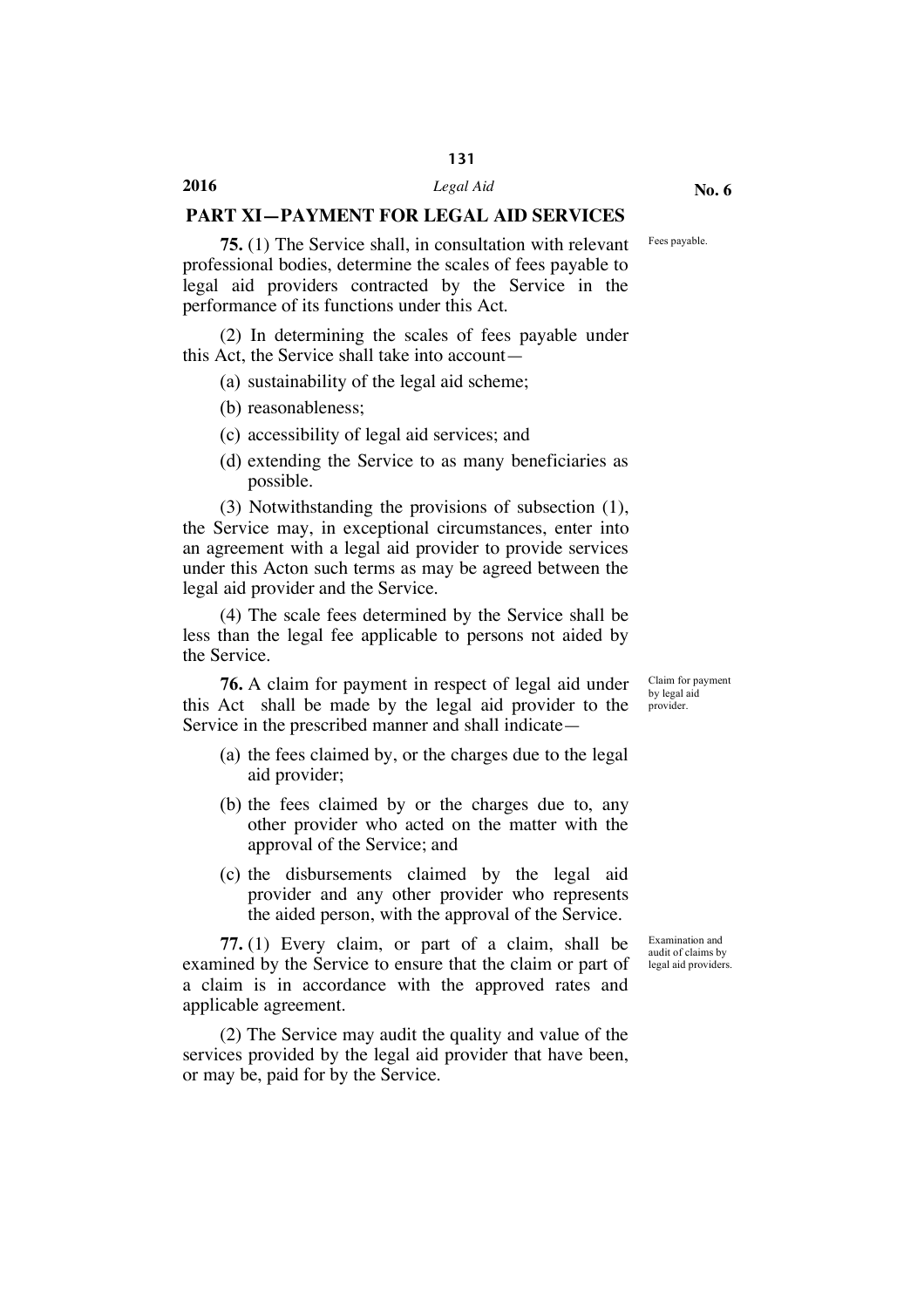#### *Legal Aid* **2016**

(3) A legal aid provider who is subject to an examination or audit shall co-operate with the officer of the Service and, in particular shall ensure that the officer of the Service is at all reasonable times, given access to—

- (a) all documents under the control of the legal aid provider that relate to the claim under examination; or
- (b) matters for which the legal aid provider has claimed or may claim payment from the Service.

**78.** (1) The Service shall pay a legal aid provider in respect of every claim or part of a claim that the Service approves for payment.

(2) The Service shall not withhold payment of part of a claim on the ground that another part of the claim has been deferred for examination by the Service or has been declined by the Service.

**79.** (1) An aided person shall not be required to make any payment in connection with the provision of services, except where it is otherwise provided.

- (2) An aided person may be required to pay for—
- (a) the cost of services;
- (b) a contribution in respect of the services;

(c) administration costs; and

(d) any other service provided to the aided person.

**80.** The Service shall refund any amount paid by an aided person to the Service where the amount paid by the aided person exceeds the amount the aided person is required to pay to the Service.

**81.** (1) The Service may waive its right to recover a debt due to the Service by an aided person, if—

- (a) the enforcement of the debt would cause serious hardship to the aided person;
- (b) the cost of enforcing the debt is likely to exceed the debt sought to be recovered;
- (c) the Service considers that it would be just and equitable in the circumstances of the case to do so.

(2) The Service may at the request of an aided person make a decision under subsection (1) at any time.

Refund of excess payments.

Waiver of right to recover debts.

Service to pay approved claims.

Payment for services.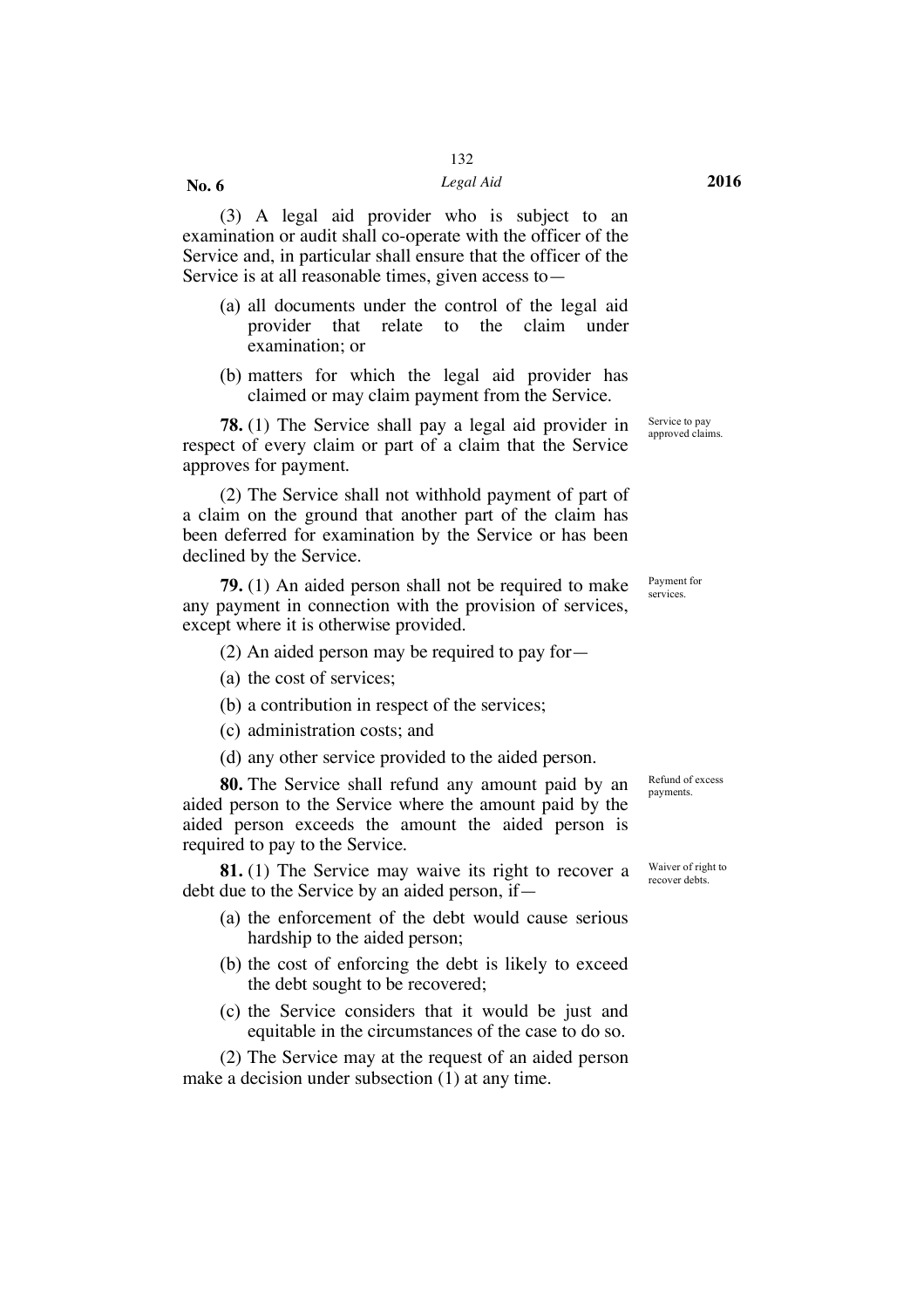(3) Where the Service waives its right to recover a debt, under sub-section (1), the Service shall give notice of the waiver to the debtor.

(4) The waiver of a debt does not affect the obligation of the Service to pay any person who provided legal services under the relevant grant of legal aid.

#### **PART XII—MISCELLANEOUS PROVISIONS**

**82.** Except for the purposes of this Act, no member of the Service or its employees or accredited legal aid providers shall disclose any personal information relating to an aided person obtained in the course of their duties.

**83.** (1) The Service shall, not later than three months after the end of each financial year, submit to the Cabinet Secretary an annual report covering the activities and the operations of the Service under this Act during the immediately preceding year.

(2) The annual report of the Service shall contain, in respect of the year to which it relates—

(a) the financial statements of the Service;

- (b) a description of the activities of the Service;
- (c) such other statistical information as the Board may consider appropriate relating to the functions of the Service;
- (d) the impact of the exercise of the mandate or functions of the Service;
- (e) the gender, regional and ethnic diversity in the Service;
- (f) the challenges, if any, faced in the implementation of the Act; and
- (c) any other matter relating to the functions of the Service that the Board considers necessary.

(3) The Service shall publish and publicize the annual report in such manner as the Service may determine.

(4) The Cabinet Secretary shall, within one month after the receipt of the annual report submit the report to the National Assembly together with a statement of the views of the Cabinet Secretary on the performance of the Service during the year to which the report relates.

Disclosure of information.

Annual report and other reports.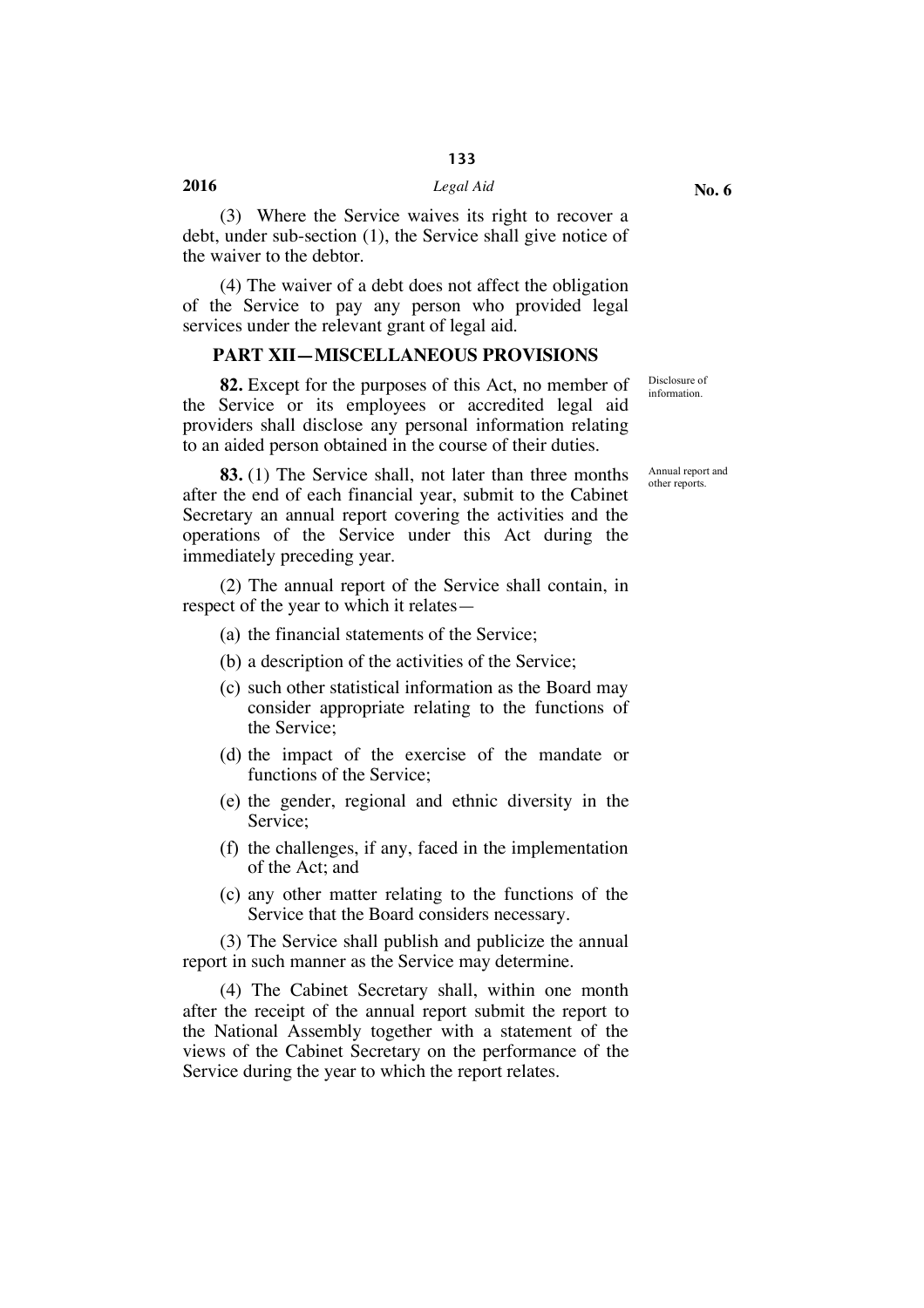**No. 6**

(5) The Service shall submit to the Cabinet Secretary any other report that the Cabinet Secretary may in writing, request.

**84.** The Service shall, at least once in every three years, prepare and publish a Legal Aid Guide detailing in simple language-Legal Aid Guide.

- (a) the provisions of this Act and other relevant legislation and regulations;
- (b) the policies and directives of the Service; and
- (c) the legal aid services available from the Service.

**85.** (1) A member of the Board or an employee of the Service who—

- (a) knowingly subverts the process of providing legal aid;
- (b) knowingly obstructs the Service in the discharge of its functions; or
- (c) otherwise interferes with the functions of the Service, commits an offence.

(2) Any person who commits an offence under this Act for which no penalty is provided is liable on conviction to a fine not exceeding two hundred and fifty thousand shillings or to imprisonment for a term not exceeding one year or to both.

**86.** (1) The Cabinet Secretary may make Regulations generally for the better carrying into effect the provisions of this Act.

(2) Notwithstanding the generality of subsection (1), the Regulations made under this Act may provide for—

(a) the criteria for eligibility for legal aid;

- (b) the procedures for the provision of legal aid to persons detained at police stations, or in remand, prison or other places of lawful custody;
- (c) procedures and terms and conditions of accreditation of service providers;
- (d) the records to be kept by legal aid providers in relation to legal aid assignments and the reports to be submitted to the Service;

Offences.

Provisions on delegated powers.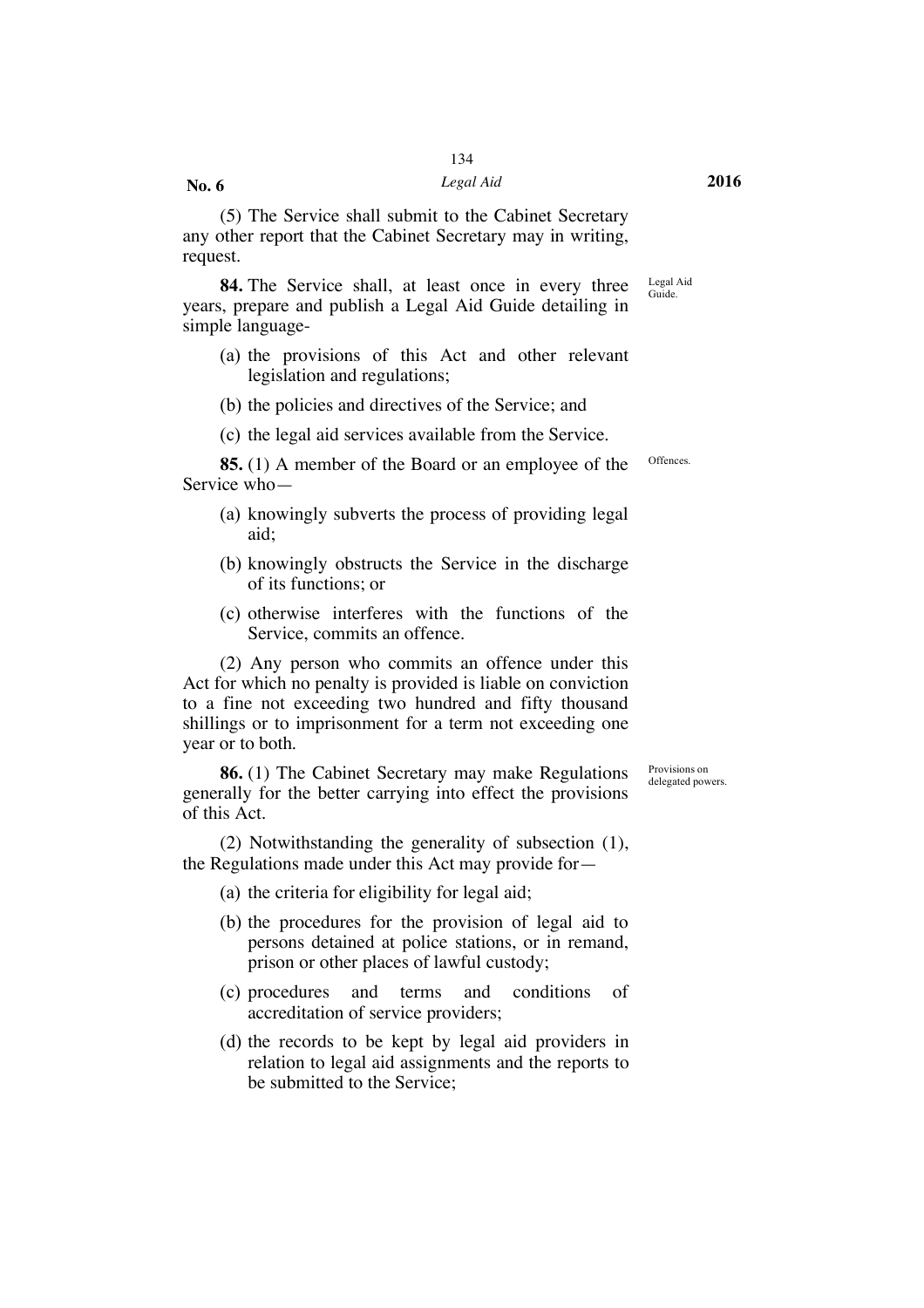#### **2016** *Legal Aid*

- (e) the manner of applying for legal aid under this Act;
- (f) the manner of assessing the financial resources of applicants and the eligibility of applicants for legal aid;
- (g) the amount or amounts payable by a aided person;
- (h) the method or methods for calculating what maximum grant, if any, should be set under a grant of legal aid in respect of proceedings ;
- (i) the manner in which applications for, and grants of, legal aid in respect of a child, and other persons with special requirements, are to be dealt with;
- (j) the class or classes of defendants to whom priority shall be given or for whom services may be limited;
- (k) the conditions relating to the delivery of services under any scheme;
- (l) the methods for calculating the cost of services;
- (m)the payment of interest in respect of costs of service;
- (n) the circumstances and terms of refusal, variation and withdrawal of legal aid;
- (o) anything required to be prescribed under this Act; and
- (p) any other matters necessary for the administration of this Act.

(3) For the purposes of Article 94 (6) of the Constitution—

- (a) the purpose and objective of delegation under this section is to enable the Cabinet Secretary to make regulations to provide for the better carrying into effect of the provisions of this Act and to enable the Service to discharge its functions effectively;
- (b) the authority of the Cabinet Secretary to make regulations under this Act will be limited to bringing into effect the provisions of this Act and to fulfil the objectives specified under this section;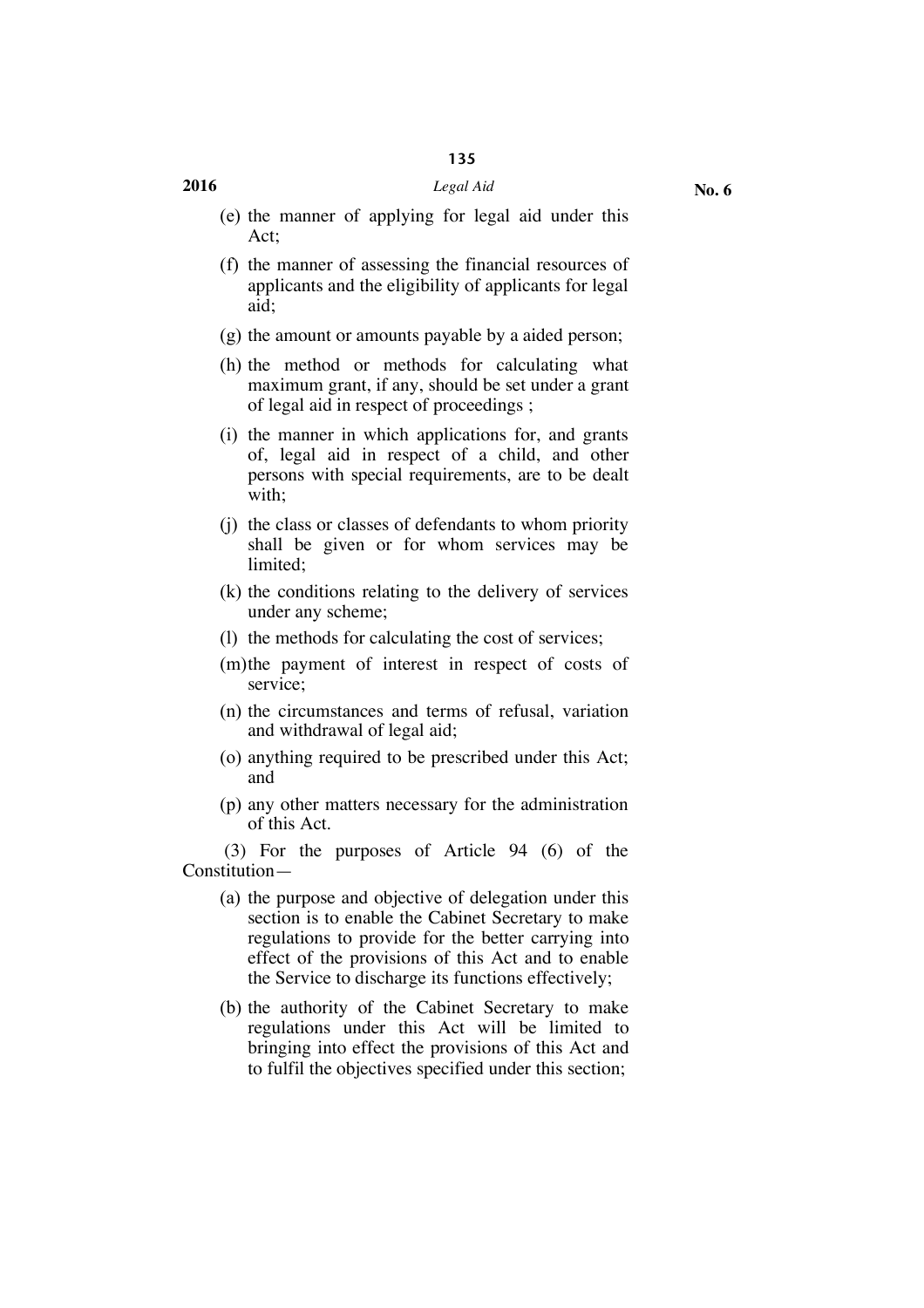#### *Legal Aid* **2016**

**No. 6**

(c) the principles and standards applicable to the regulations made under this section are those set out in the Interpretations and General Provisions Act and the Statutory Instruments Act, 2013.

**87.** (1) In any matter relating to legal aid, in the event of any conflict between the provisions of this Act and those of any other written law, the provisions of this Act shall prevail.

(2) Until the Board is established, the National Legal Aid and Awareness Steering Committee appointed pursuant to Gazette Notice number 11598 of 2007 and in existence immediately before the coming into force of this Act shall continue to operate as if it were the Board under this Act.

(3) A case handled by a legal aid pilot existing immediately before the coming into force of this Act and which is not concluded shall continue and be concluded in such manner as the Service shall determine.

(4) Any asset, right or property held on behalf of a legal aid pilot in existence immediately before the coming into force of this Act shall be transferred to the Service.

(5) An obligation or liability subsisting against a legal aid pilot immediately before the coming into force of this Act shall, on the commencement of this Act, subsist against the Service.

(6) The Service shall be bound in all contracts including contracts of service, if any, subsisting at the commencement of this Act and to which the National Legal Aid and Awareness Programme was a party directly or through the State department responsible for legal aid.

Supersession, savings and transitional provisions.

Cap. 2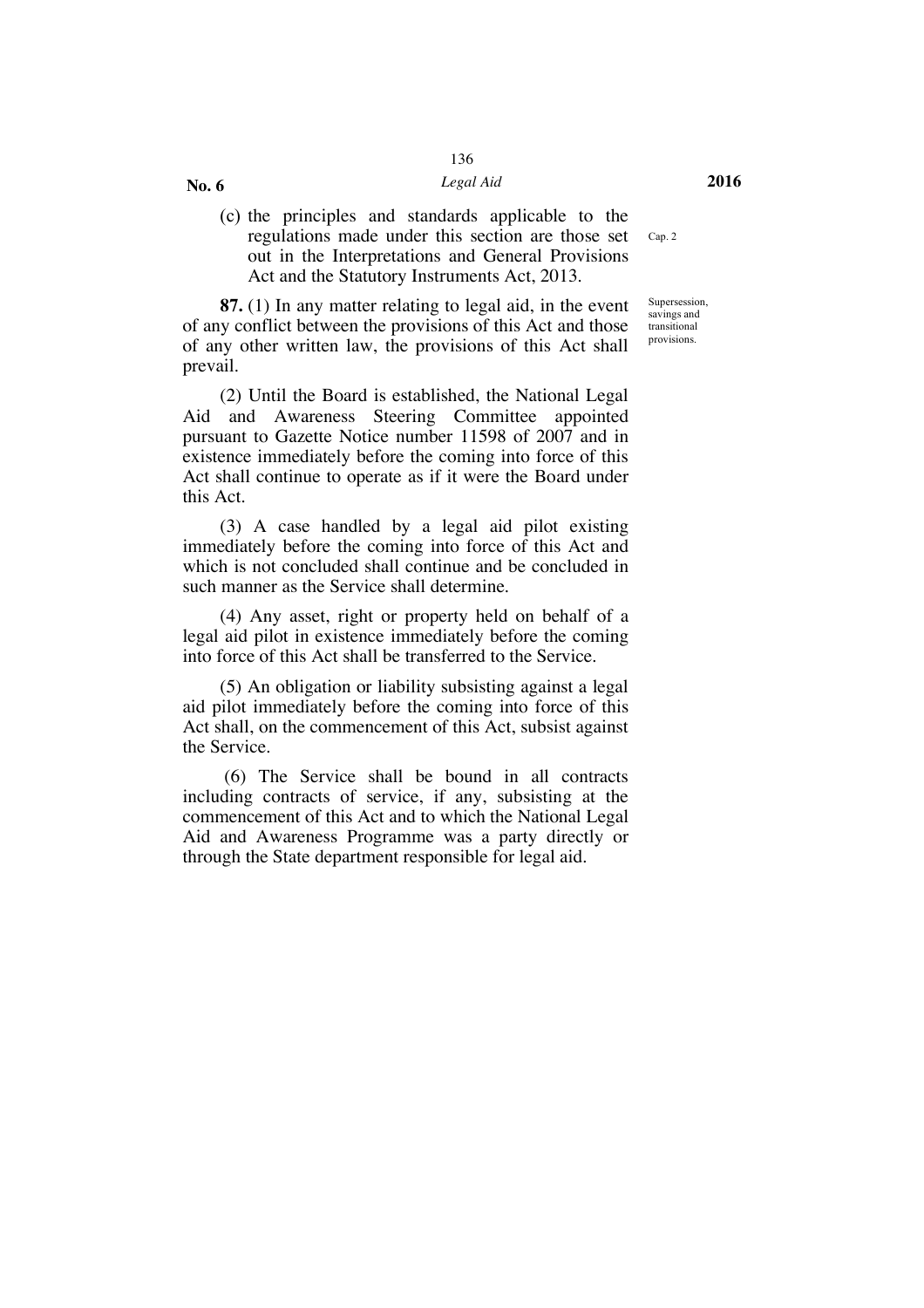#### **SCHEDULE (s.15)**

#### **MEETING AND PROCEDURE OF THE BOARD**

**1**. (1)The Board shall meet not less than four times in every financial year and not more than four months shall elapse between the date of one meeting and the date of the next meeting.

(2) Notwithstanding subparagraph (1), the chairperson may, and upon requisition in writing by at least five members shall, convene a special meeting of the Board at any time for the transaction of the business of the Board.

(3) Unless three-quarters of the members otherwise agree, at least seven days notice in writing of a meeting shall be given to every member.

(4) A meeting shall be presided over by the chairperson or in his or her absence by the vicechairperson.

**2**. (1) If any person has a personal or fiduciary interest in any matter before the Board, and is present at a meeting of the Board or committee at which any matter is the subject of consideration, that person shall as soon as is practicable after the commencement of the meeting, declare such interest and shall not take part in any consideration or discussion of or vote on any question touching such matter.

(2) A disclosure of interest made under sub-paragraph 1 shall be recorded in the minutes of the meeting at which it is made.

(3) Any person who contravenes sub-paragraph 1 commits an offence and is liable, upon conviction, to a fine not exceeding two million shillings, or to imprisonment for a term not exceeding seven years or to both such fine and imprisonment.

(4) No member or staff of the Board shall transact any business or trade with the Board directly or indirectly.

**3**. (1) Subject to sub-paragraph (2) the quorum of the meeting shall not be less than half of the appointed members.

(2) Where there is a vacancy in the Board, the quorum of the meeting shall not be less than three appointed members.

Conflict of interest.

Quorum.

Meetings.